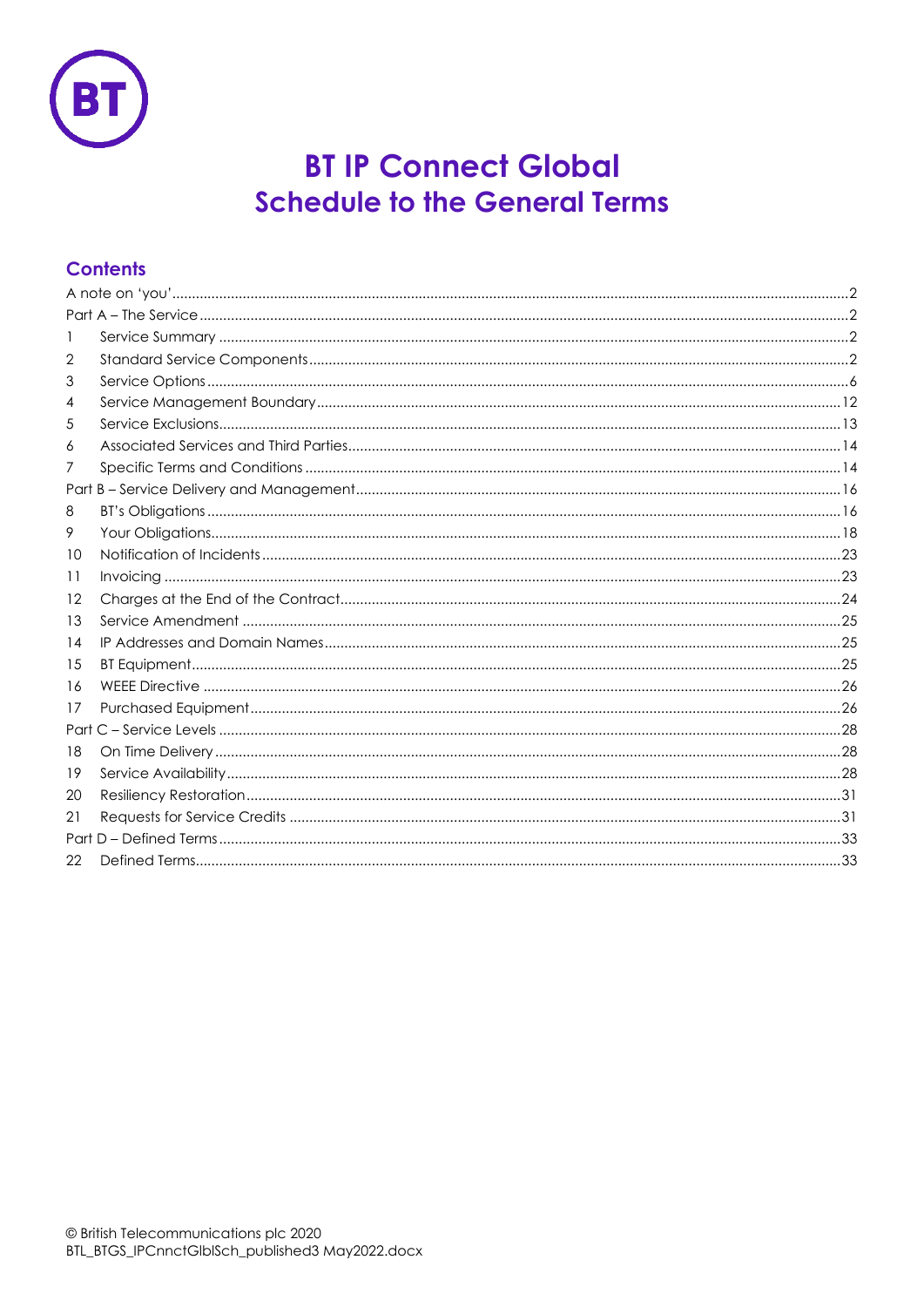

## <span id="page-1-0"></span>**A note on 'you'**

'You' and 'your' mean the Customer.

Phrases that refer to 'each of us', 'both of us', 'either one of us', 'either of us' or 'we both' mean one or both of BT and the Customer, whichever makes sense in the context of the sentence.

## <span id="page-1-1"></span>**Part A – The Service**

## <span id="page-1-2"></span>**1 Service Summary**

- 1.1 BT will provide you with a private, global IP-based Virtual Private Network ("**VPN**") service based on multi-protocol label switching ("**MPLS**") technology that provides you with any-to-any connectivity and differentiated performance levels, prioritisation of delay and non-delay sensitive traffic as well as voice and multi-media applications, all on a single network and the ability to create a private, secure VPN(s) for you so that any Site within your IP VPN can directly communicate with any other Site in the same IP VPN, comprising:
	- 1.1.1 the Standard Service Component; and
	- 1.1.2 any of the Service Options that are selected by you as set out in any applicable Order,
	- (the "**Service**").
- 1.2 Where you select BT IP Connect Global (MPLS) under the Managed Service from BT:
	- 1.2.1 Paragraph 7 of this Schedule will not apply and in such case Paragraph 7 of the Managed Service from BT Schedule to the General Terms will apply; and
	- 1.2.2 Part C of this Schedule will not apply and in such case Part C of Managed Service from BT Schedule to the General Terms will apply.
- 1.3 Where you select BT IP Connect Global (MPLS) under a Managed Service:
	- 1.3.1 Paragraph 7 of this Schedule will not apply and in such case Paragraph 4 of the Managed Service Schedule to the General Terms will apply.

## <span id="page-1-3"></span>**2 Standard Service Components**

BT will provide you with all of the following standard service components ("**Standard Service Components**") in accordance with the details set out in any applicable Order:

#### <span id="page-1-4"></span>2.1 **Access Line**

- 2.1.1 BT, or BT's agent, will arrange to connect the Site(s) to a Point of Presence ("**PoP**") on the BT Network using the type of Access Line chosen by you and set out in the Order. The Access Line option(s) available at a Site may vary according to the location of the Site and not all are suitable for all your applications. The Customer may opt to Order the DSL and Ethernet (EFM) Access via the IP Connect Self Service Portal.
- 2.1.2 The Access Line options available, as further described in the rest of this Paragraph [2.1,](#page-1-4) are:

#### 2.1.3 **Leased Line Access**

Leased Line Access is a dedicated Circuit from a Site to the nearest BT Network PoP, and is capable of carrying all Classes of Service (CoS).

## <span id="page-1-6"></span><span id="page-1-5"></span>2.1.4 **DSL**

- (a) If DSL is selected in the Order, BT will provide you with one of the following DSL packages, as set out in the Order:
	- (i) Business DSL Premium;
	- (ii) Business DSL Plus;
	- (iii) Business DSL Standard (Managed Routers are mandatory); or
	- (iv) Basic DSL (see Paragraph [2.1.5](#page-2-0) for further detail).
- <span id="page-1-8"></span><span id="page-1-7"></span>(b) The Port speed is set to the DSL speed, and traffic may burst to the Access Line speed if bandwidth is available. The Contention Ratio limits the typical Throughput.
- (c) In some locations in the UK, DSL is supplied using 'rate adaptive' broadband technology, which does not run at fixed speeds and is determined by the fastest speed that your analogue direct exchange line can support. BT will have no liability to you for failing to reach any specific speeds.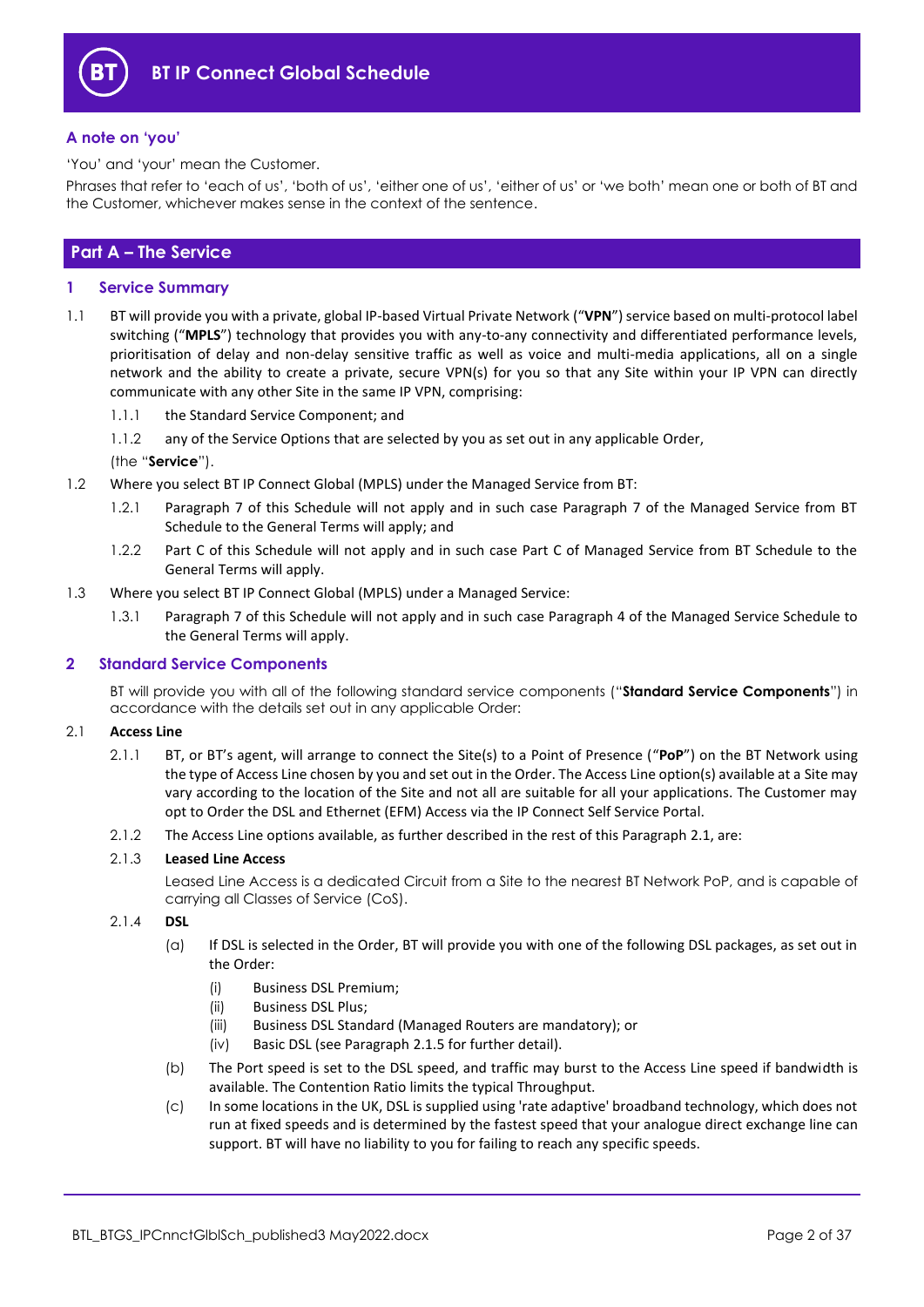

- (d) Following the Service Start Date, for a period of up to 10 Business Days, BT will undertake dynamic line management to stabilise the line at the most appropriate speed. During this time short outages may occur, which are excluded from BT's Availability calculations.
- (e) If you provide DSL Access, you are responsible for the functionality, maintenance and all Charges related to this access. BT will not provide DSL services if the Customer Provided Access is connected to a PBX or related equipment.
- (f) If BT provides the DSL Local Loop Access, BT will deliver the DSL up to a defined demarcation point. Telephony services on the DSL will be disabled and the line may only be used with the Service.
- (g) DSL Orders are subject to survey to determine if BT's supplier can deliver the DSL. If the initial enquiry shows that the Service is available but is later found to be undeliverable, BT will inform you of alternative access options and prices. Under this circumstance, you may order an alternative or cancel the Order for that Site.
- (h) If this happens at either five Sites or 20 per cent of Sites (whichever is greater), then you may either order alternative Access Line types or cancel the entire Order for all Sites. Under these circumstances, you will pay Charges for work already performed by BT to deliver Services to all Sites as set out in the Order, and for termination of any Service already delivered.

## <span id="page-2-0"></span>2.1.5 **Basic DSL**

- (a) In addition to the provisions set out in Paragrap[h 2.1.4,](#page-1-5) the following provisions apply to Basic DSL:
	- (i) Basic DSL is connected to the BT Network via HVPN or DSL gateways;
	- (ii) As Basic DSL bundles are fixed, you accept there is no option to change the speeds, Class of Service values, bundled Routers or the products of the local third party supplier;
	- (iii) Managed Routers are mandatory for all Basic DSL Sites. BT or the third party Access Line /CPE supplier can manage the Routers; and
	- (iv) BT will only provide BT Network reports for Basic DSL sites. BT will not provide Site to Site or Router performance reporting as set out in Paragraph [3.1.1](#page-5-1) of this Schedule.

## 2.1.6 **Ethernet**

- (a) There are three Ethernet options:
	- (i) Standard Ethernet Access;
	- (ii) Ethernet Plus Access; and
	- (iii) Premium Ethernet Access.
- (b) Standard Ethernet Access has a Contention Ratio of 10:1 50:1 and is suitable for DE Class (in accordance with Paragraph [2.4.2\(c\)\)](#page-4-0).
- (c) Ethernet Plus Access has a Contention Ratio <10:1 and is suitable for AF Class and DE Class (in accordance with Paragraphs [2.4.2\(b\)](#page-4-1) an[d 2.4.2\(c\)\)](#page-4-0).
- (d) Premium Ethernet Access provides a dedicated Ethernet access Circuit connecting a Site to the BT Network. It is suitable for all CoS. The following limitations apply:
	- (i) framing overheads will reduce IP Throughput, by an average of 9 per cent (depending on CoS profile and average packet size) of the "**headline**" access speed; and
	- (ii) maximum EF Class traffic (in accordance with Paragrap[h 2.4.2\(a\)\)](#page-4-2) is 50 per cent of Port speed.

## <span id="page-2-1"></span>2.1.7 **HVPN**

- (a) HVPN requires the use of Managed Routers. An IPsec Tunnel is created from a Managed Router at a Site to a secure network gateway to the BT Network. You may access its VPN at the HVPN Port speed as set out in the Order.
- (b) You may either provide your own broadband ("**Customer Provided Access**" or "**CPA**"), or BT may provide the broadband ("**BT Provided Access**"). For CPA, you will provide an ISP-supplied modem at your own expense. Both the upstream and downstream broadband speed must be greater than, or equal to, the HVPN Port speed.
- (c) For new Orders at a Site, one Managed Router is required. If you replace an existing access method with HVPN, it may be necessary either to replace an existing Managed Router, or to add an additional Managed Router, for which you agree to pay, and to pay for any installation and De-installation Charges.
- <span id="page-2-2"></span>(d) The Split Tunnelling feature includes two related capabilities:
	- (i) **IBO** IBO will provide a way for you to give restricted access to the Internet from the VPN site via the HVPN CPE. The Internet traffic is presented on your LAN Port, and the CPE will route the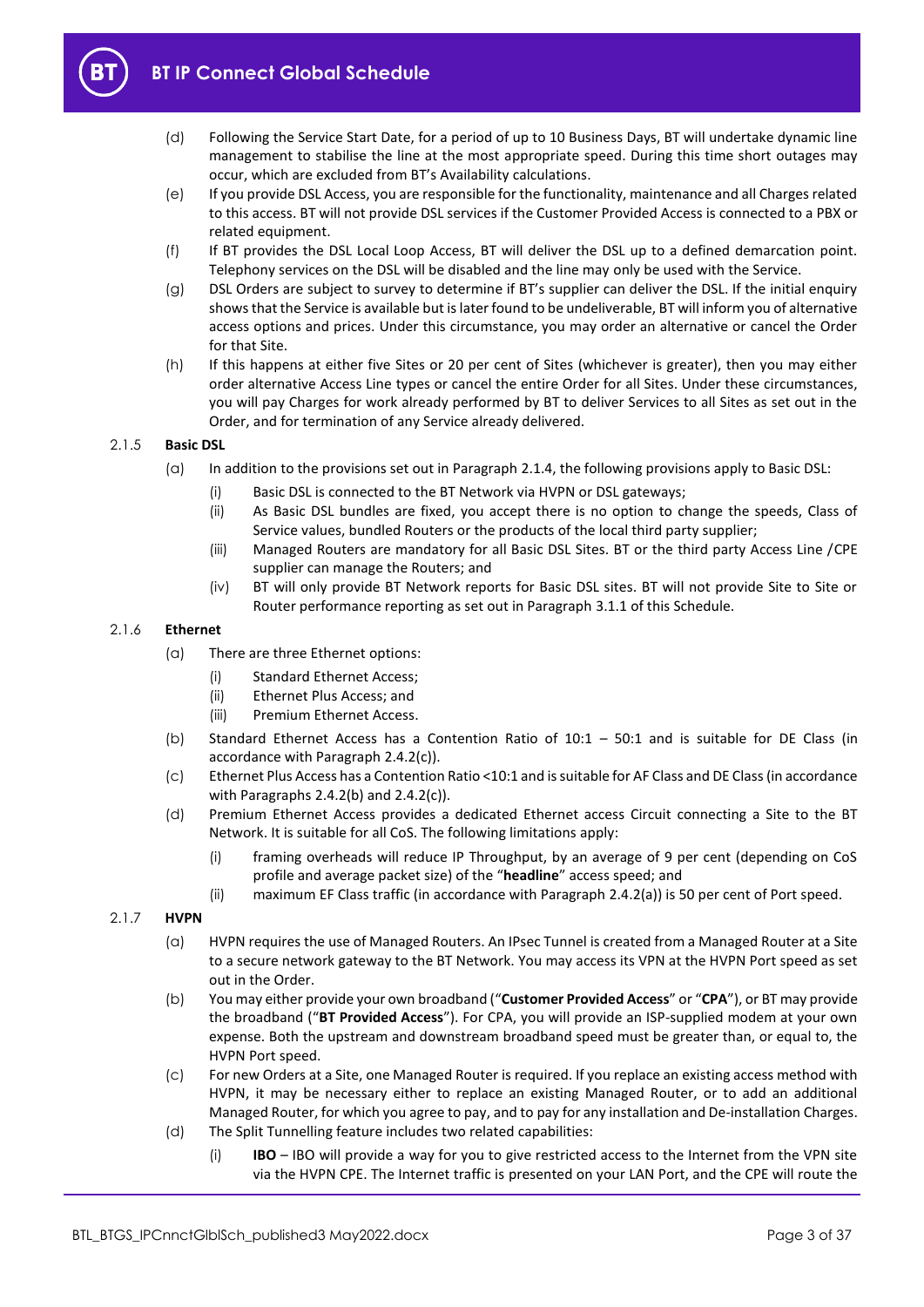Internet traffic onto the HVPN access without encryption so that the Internet traffic does not traverse the IPSec Tunnel; and

- (ii) **iLAN** iLAN provides an additional Port with unrestricted Internet access. The iLAN is typically used for a guest LAN or Wi-Fi access to the Internet. There is no access to the VPN from the iLAN Port. iLAN allows you to provide internet access without the cost of additional hardware.
- (e) Both features provide security against intrusion from the Internet via a zone-based firewall.

## 2.1.8 **BT Reach-In NNI**

- (a) BT Reach-In NNI is a private, in-country IP-based VPN service delivered over a third party network that extends the reach of your IP Connect Global network.
- (b) The BT Network is interconnected with BT's suppliers' networks in certain countries. You may access its MPLS network via BT's supplier's IP VPN service via these interconnections.
- (c) BT Reach-In NNI consists of an Access Line, CoS, Port(s) and either Unmanaged BT Routers, Unmanaged Customer Routers, or Managed Router(s) at each Site. You may order different configurations to provide the required level of resilience at the Site.
- (d) BT will provide the Access Line from the Site to a Port on a node in BT's supplier's network using one of the following, as set out in the Order:
	- (i) Leased Line;
	- (ii) Premium Ethernet;
	- (iii) Business DSL Premium; or
	- (iv) Basic DSL.
- (e) Managed Routers, Unmanaged BT Routers and Unmanaged Customer Routers connected to BT's supplier's network must conform to the CoS markings and classes available on BT's supplier's network. Managed Routers will perform CoS mapping and re-mark traffic from BT's standard six CoS (on the LAN side of the Managed Router) to the supplier-specific CoS. Customer Data will not be re-marked as it transits your supplier's network.

## <span id="page-3-0"></span>2.1.9 **Fast Turn-up Service**

- (a) The Fast Turn-up Service enables you to connect a Site(s) to the BT Network through the rapid deployment of a Gateway Device with access from a Site. This rapid deployment and configuration means it is useful for providing temporary connectivity to a Site.
- (b) The Fast Turn-up Service consists of the following service standard components in the configuration, as set out in the Order.
	- (i) **Mobile Service Managed Gateway Device** Gateway Devices are sold to you in accordance with the provisions of Paragraph [15.5](#page-24-3) of this Schedule. Hardware and associated software located at a Site that provides 10/100Mb Ethernet presentation to your remote LAN and transmits and receives mobile data signals via GPRS, 3G or other data transmission standards using a mobile network ("**Gateway Device**").
	- (ii) **SIM Card** BT will allocate a number to the SIMs for use in the Gateway Device. The numbers belong to BT and may only be transferred to another ISP with our consent and in accordance with prevailing industry rules and processes.
	- (iii) **Backhaul network** A VPN connection over the BT Network which enables your data traffic to transit from the mobile network to your existing Service.
	- (iv) **Service reconfiguration** In order to provide the Fast Turn-up Service, BT will need to reconfigure your existing Service to enable the Fast Turn-up Service to interconnect with your existing IP Connect Global VPN service.
	- (v) **Antenna** An ancillary device that is positioned remotely from the Gateway Device which may improve the mobile signal.
- 2.1.10 **VSAT**
	- (a) VSAT access enables you to connect a Site to the BT Network. VSAT access is delivered using OSI Layer 2 technology over satellite technology. The BT Purchased Equipment at your Site(s) will be connected to Earth Stations, which will be onward connected to the BT Network.
	- (b) VSAT access consists of the following service standard components, as set out in the Order.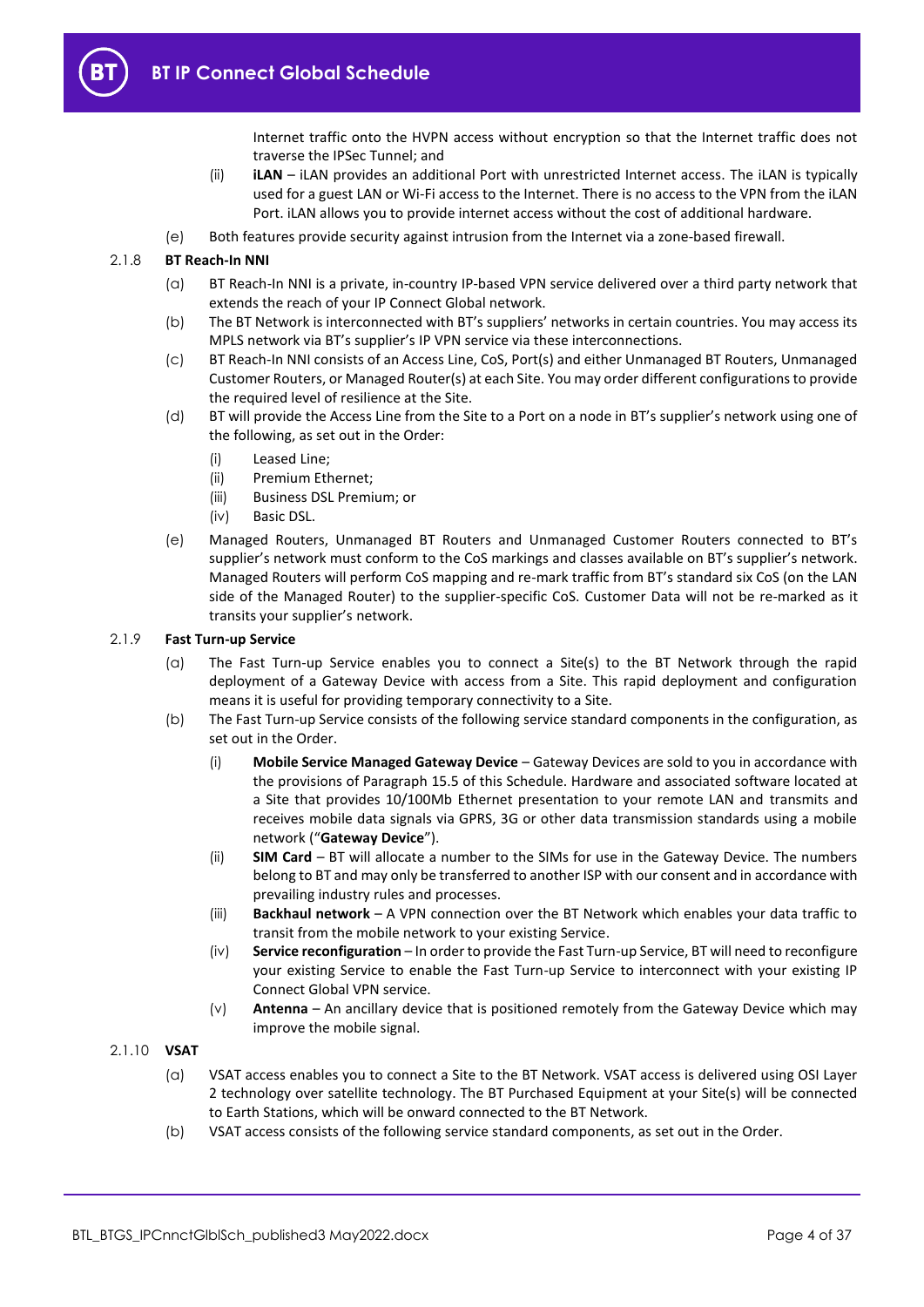

- (i) BT Purchased Equipment in the form of Satellite Modems and Antennas. You will ensure any equipment is protected against damage due to over voltage, surges, and extreme environmental conditions;
- (ii) Cabling will be provided between the Antenna and BT Purchased Equipment;
- (iii) Satellite specific licences allowing operation of the VSAT access at your Site. . In some countries you will be required to apply for these licences. BT will assist you to obtain these licences in those countries where you're required to apply for the licence; and
- (iv) A Site survey to determine if your Site is suitable for VSAT access. You will pay for the Site survey Charges regardless of whether you decide not to proceed with the VSAT access.
- (c) BT will provide you with any of the following VSAT access options in accordance with the details set out in the Order:
	- (i) Premium VSAT Access with a Contention Ratio of 1:1. This option is suitable for all CoS.
	- (ii) Plus VSAT Access with a Contention Ratio of 4:1. This option is suitable for AF Class and DE Class. (iii) Standard VSAT Access with a Contention Ratio of 10:1. This option is suitable for DE Class.
- 2.2 You may opt for Customer Provided Access or BT Provided Access. If you opt for Customer Provided Access BT will provide you with an ISP-supplied modem or a data SIM for mobile connection, at your own expense.

## 2.3 **Port**

- 2.3.1 Where BT manages the CPE for the Service, a part of the bandwidth you have contracted for is used by BT for management purposes.
- 2.3.2 If the Access Line speed exceeds the Port speed, traffic shaping is used to limit the use of Access Line capacity to the Port speed.
- 2.3.3 For BT Reach-In NNI, the Port is the point on BT's supplier's network where the Access Line is connected to BT's supplier's IP VPN service.

## 2.4 **Class of Service ("CoS")**

- 2.4.1 CoS assists with congestion avoidance and management. BT's traffic may be either "**In-Contract**" or "**Out-of-Contract**". In-Contract traffic is data sent by you within the configuration rules applied by BT and is supported by the Service Levels set out in Part C of this Schedule. Out-of-Contract traffic is data sent by you outside of the configuration rules applied by BT and is not supported by the Service Levels set out in Part C of this Schedule.
- <span id="page-4-2"></span>2.4.2 The Service has three types of application CoS (EF Class, AF Class and DE Class – as set out in Paragraph[s 2.4.2\(a\),](#page-4-2)  [2.4.2\(b\)](#page-4-1) and [2.4.2\(c\)\)](#page-4-0). You may order up to four separate AF Classes, as well as one of each DE Class and EF Class - up to six Classes in total. CoS varies based on application type and speed, but the Access Line and the Port must have the same or greater bandwidth than the total contracted rate per CoS, (the contracted rate for each AF Class is counted separately). Your applications mapping policy to the appropriate CoS, based on the applications operating across your VPN, is set in consultation with BT. Any traffic not identified as part of a subscribed CoS is marked DE Class. The prioritisation of data within the Service is set out below:
	- (a) "**EF Class**" is for voice over IP applications. You will specify the amount of EF Class traffic "**In-Contract rate**" required. There is no bursting capability for EF Class traffic and any traffic above the In-Contract rate is dropped.
	- (b) "**AF Class**" is for delay-sensitive data traffic. You specify the amount of AF Class traffic ("**In-Contract**" bandwidth). Traffic may burst above the In-Contract rate if bandwidth is available ("**Out-of-Contract**" traffic). The assured Throughput for each AF Class is the In-Contract bandwidth for that CoS. Traffic in excess of the In-Contract bandwidth in any AF Class is marked Out-of-Contract.
	- (c) "**DE Class**" is for delay tolerant applications. DE Class is not ordered separately and is included in the Charge for the Port. DE Class can burst to Port speed if other Classes are not using the bandwidth. DE Class traffic is "**bleached**", which means the DSCP markings are set to zero. Some Access Line types allow you to turn off this bleaching if set out in the Order.
- <span id="page-4-1"></span><span id="page-4-0"></span>2.4.3 For BT Reach-In NNI the number of CoS may be less than six. It may be three, (only one AF Class) or one (DE Class only) if BT's supplier's network does not have six Classes of Service or its CoS model is not fully compatible with BT's CoS model.

## 2.4.4 **Class of Traffic Marking**

(a) If you are marking your own traffic (either you have ordered Managed Routers with DSCP transparency or have Unmanaged BT or Unmanaged Customer Routers) then: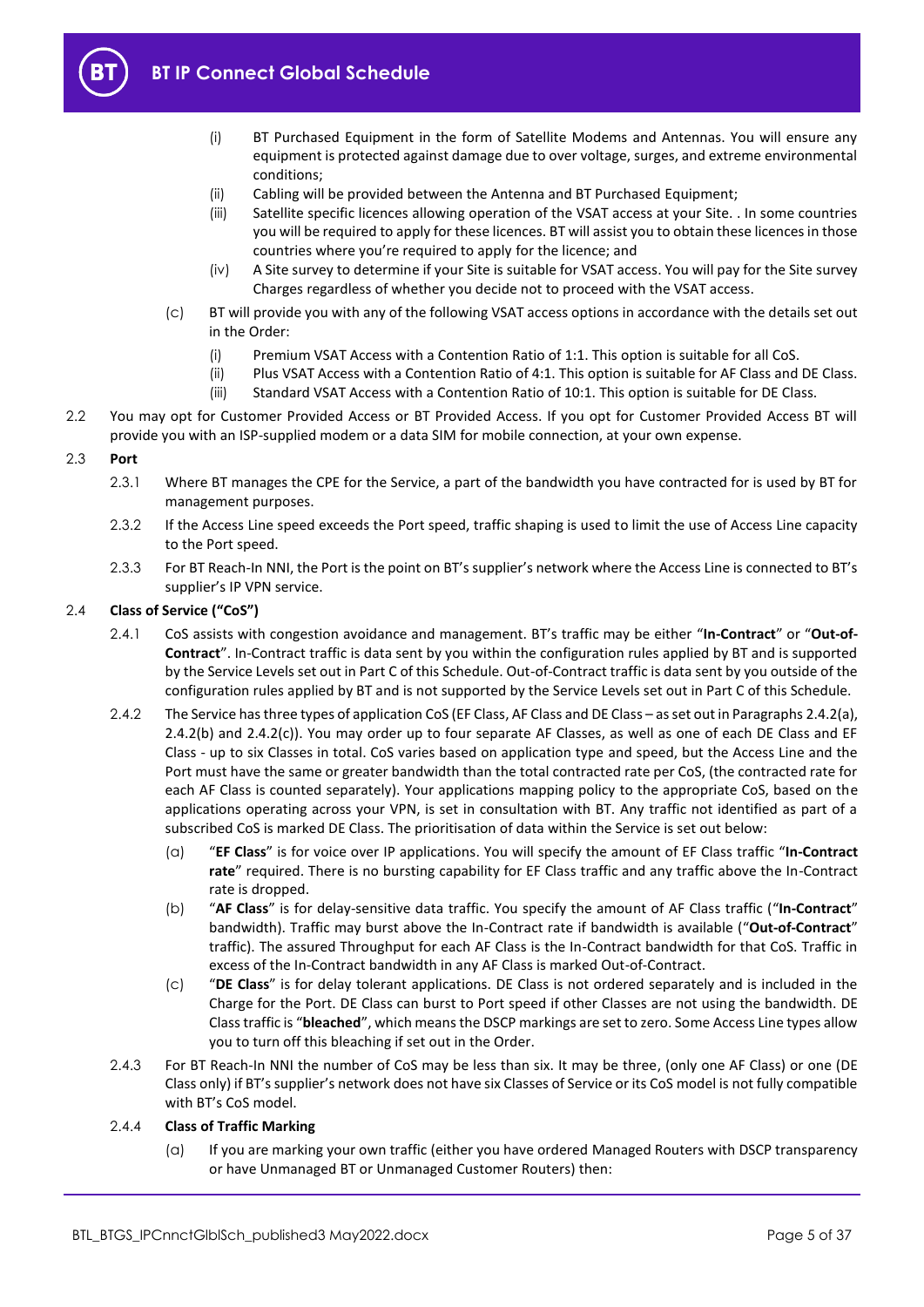

- (i) only AF Class traffic that is marked as low drop probability ('afx1') or using the class selector ('csx') and is within the specified contract bandwidth is carried as "**In-Contract**". All other AF Class traffic is treated as "**Out-of-Contract**" even if the total traffic for that AF Class is less than the specified "**In-Contract**" bandwidth; and
- (ii) you will mark DE Class traffic with the DSCP marking used by BT before transmitting it to the BT Network.
- (b) Customer Traffic Marking is not available with BT Reach-In NNI.

## <span id="page-5-0"></span>**3 Service Options**

BT will provide you with any of the following options that are selected by you as set out in any applicable Order ("**Service Options**") and in accordance with the details set out in that Order:

## <span id="page-5-2"></span><span id="page-5-1"></span>3.1 **Routers**

- 3.1.1 BT offers three different supply and support models for Routers:
	- (a) Managed Routers, which BT will install and manage their maintenance, monitoring, configuration and commissioning. BT can provide change management and proactive fault management for additional Charges (if applicable, as set out in the Order). A number of maintenance service options are available, which may vary from country to country and are provided as part of BT's quote. The maintenance service option, which applies to Severity Level 1 Incidents, is set out in the Order for each Site.
	- (b) Unmanaged BT Routers, which BT will install and physically maintain (hardware only) but you will monitor, configure and commission the Routers.
	- (c) Unmanaged Customer Routers, which you will install, monitor, configure, commission and physically maintain.
- <span id="page-5-4"></span><span id="page-5-3"></span>3.1.2 BT cannot provide configuration and commission, change management and proactive fault management for Unmanaged BT Routers or Unmanaged Customer Routers.
- 3.1.3 All Routers in the network are either:
	- (i) Managed Routers;
	- (ii) Unmanaged BT Routers; or
	- (iii) Unmanaged Customer Routers, in accordance with the terms of this Contract.
- 3.1.4 If you choose the Managed Router option, BT will configure and install Managed Routers (both hardware and Software) and the Service to deliver connectivity for your traffic across the BT Network.
- 3.1.5 BT will perform commissioning and acceptance testing (up to layer 3 of the Open Systems Interconnection reference model) before giving you design and configuration details.
- 3.1.6 You may order change management in which BT will perform routine Software configuration and upgrade tasks remotely on Managed Routers. You may order change management with up to five defined changes per Managed Router, per year for a Monthly Charge (as set out in the Order).
- 3.1.7 BT is responsible for network design and will ensure that any proposed reconfigurations of Managed Routers do not conflict with your existing network. If any network changes are required, BT will make the network changes at the same time as the reconfiguration of the Managed Routers. If the network changes require changes to Port and/or Access Line speeds, then you agree to pay Port and/or Access Line reconfiguration Charges and a new Monthly Recurring Charge will apply once the changes have taken effect.
- 3.1.8 BT will archive Managed Router configuration files and restore configurations if a Managed Router fails. BT will store copies of the three most recent configurations for each Managed Router.
- 3.1.9 BT will provide Software maintenance for Managed Routers ensuring that the level of Software is appropriate. Before any upgrade, BT will evaluate the impact to your network.
- 3.1.10 BT will provide upgrades to OS versions if changes to the Service required by you require a later release of Software.
- 3.1.11 BT will configure the Managed Routers so that you may download new Software to the Managed Router from BT's relevant systems, in addition to the existing Managed Router configuration.
- 3.1.12 Additional Charges will apply if a hardware upgrade is necessary to support the Software upgrade.
- 3.2 **Access Line Resilience**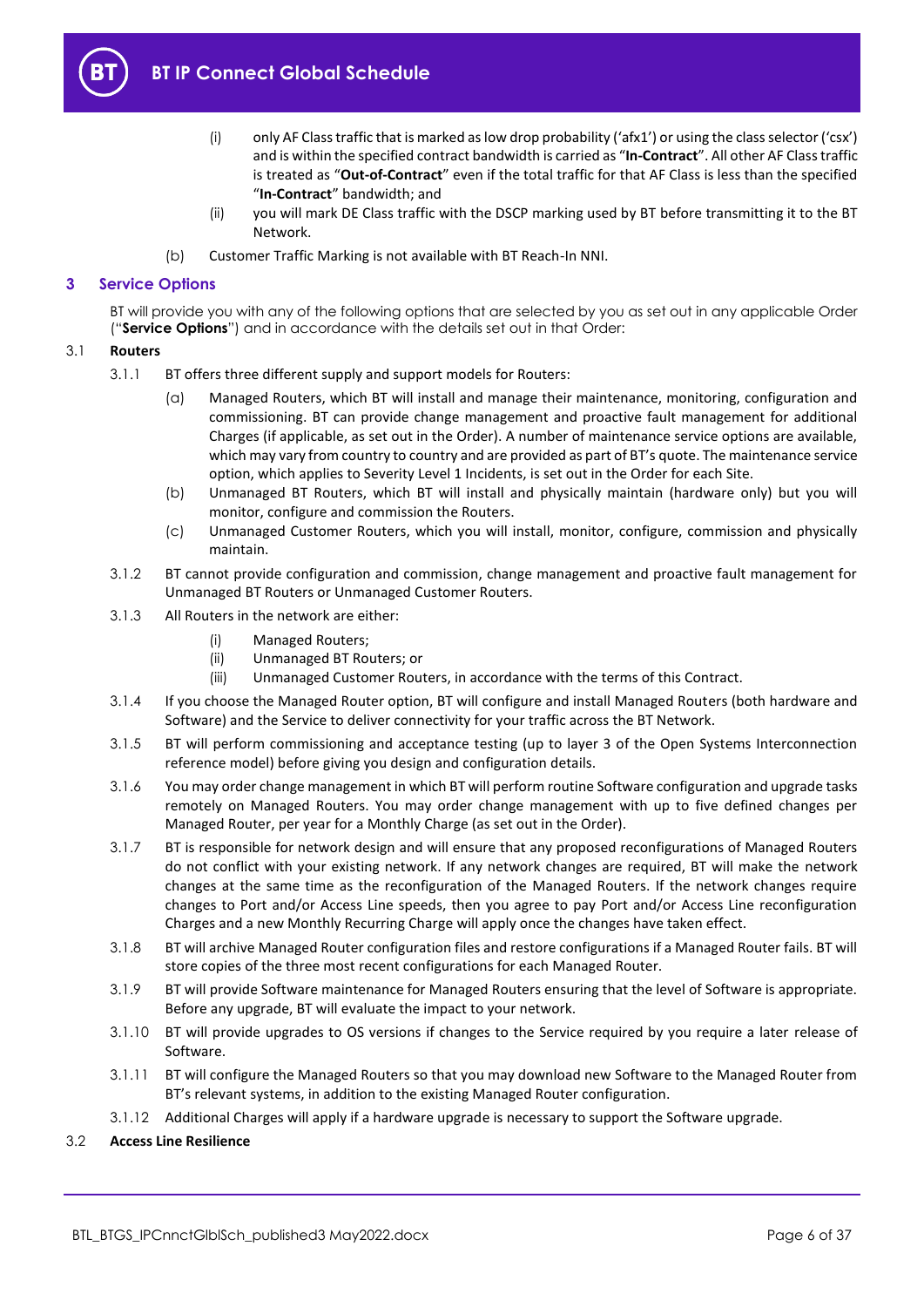

- 3.2.1 You may select one of the following Access Line resilience options as set out in the Order. Not all options are available in all locations (which is set out in the BT quote) and Managed Routers are required for "**Access Backup**", "**Secure**" and "**SecurePlus**" resiliency options:
	- (a) 'Standard' BT, or BT's agent will arrange for a single Access Line to connect the Site(s) to a BT PoP via a single piece of CPE at the Site(s);
	- (b) 'Access Backup' BT, or BT's agent will arrange for a second Access Line (either a DSL or HVPN Access Line) to connect the Site(s) to either the same or a different PoP as the original Access Line via a single CPE or via two CPEs at the Site(s);
	- (c) 'Secure' BT, or BT's agent will arrange for a second Access Line to connect the Site(s) to the same PoP as the original Access Line via two CPEs at the Site(s);
	- (d) 'SecurePlus' BT's agent or BT will arrange for a second Access Line to connect the Site(s) to a separate PoP from the original Access Line via two CPEs at the Site(s).
- 3.2.2 Except for Standard Access Lines, if the Primary Access Line (or Managed Router or PoP as appropriate) fails, traffic is re-routed to the Secondary Access Line. The Secondary Access Line may be of equal or less bandwidth than the Primary Access Line. If you order different CoS on the Primary Access Line and the Secondary Access Line, it may not be possible to carry all traffic effectively on the Secondary Access Line.
- 3.2.3 Unless you purchase the load balancing option as set out in Paragraph [3.2.4,](#page-6-0) you may only use the Secondary Access Line during a failure of the Primary Access Line. In this circumstance, BT may increase the Port Charge if you use both Ports at the same time.
- <span id="page-6-2"></span><span id="page-6-0"></span>3.2.4 Depending on the configuration, routing protocol and speed of your network, you may select one of the following Access Line resilience configurations:
	- (a) 'Failover' BT, or BT's agent, will configure the Secondary Access Line as a backup to the Primary Access Line, if the Primary Access Line fails traffic will route via the Secondary Access Line; or
	- (b) 'Load balancing' BT, or BT's agent, will configure the Secondary Access Line for dual running with the Primary Access Line. If one Access Line fails, subject to sufficient capacity being available on the other, traffic can flow over the other.

## 3.3 **Multiple VPN**

- 3.3.1 You may order Multiple VPN for Sites with Access Lines connecting directly to the BT Network. Multiple VPNs enables you to define more than one VPN within its network and connect Sites to a number of VPNs. BT cannot provide Multiple VPN over DSL or HVPN Access Lines.
- 3.3.2 You may partition routing and traffic between Sites securely right up to the LAN Port. Each Site may be a member of some or all of these VPNs allowing Communities of Interest to be set up. BT will not provide any connectivity between the VPNs.
- 3.3.3 If a Managed Router, Unmanaged BT Router or Unmanaged Customer Router supports connectivity to Multiple VPNs, traffic from each VPN is routed to a dedicated LAN or sub interface on that Router.
- 3.3.4 Each Site will have one VPN connection designated as the primary VPN for management connectivity.
- 3.3.5 CoS specifications may be aggregated either across the Port or per VPN at each Site.
- 3.3.6 For Leased Line Access, frame relay protocol is used to present each VPN logically as a dedicated frame relay PVC over the Access Line.
- 3.3.7 For Ethernet Access, the same as for Leased Line Access above, is achieved through the use of 802.1q Virtual LAN standards, issued by the Institute of Electrical and Electronics Engineers Standards Association.
- 3.3.8 You are responsible for selection and configuration of the Router if you order Service with Unmanaged BT Routers or Unmanaged Customer Routers.
- 3.3.9 If you order Multiple VPNs to a Site, then the CoS policy may be applied to the whole of your access ("**CoS Policy per Access**" or "**CPpA**") or it may be applied to the individual VPN connections ("**CoS Policy per Connection**" or "**CPpC**"). As set out in BT's quote, in some locations, you accept that there is no choice and only CPpA or CPpC is available.

## <span id="page-6-1"></span>3.4 **Multiple Routes**

3.4.1 The Multiple Default Route feature allows your VPN to support up to five default routes (typically for Internet access). This allows you to have regional IBO (or other networks).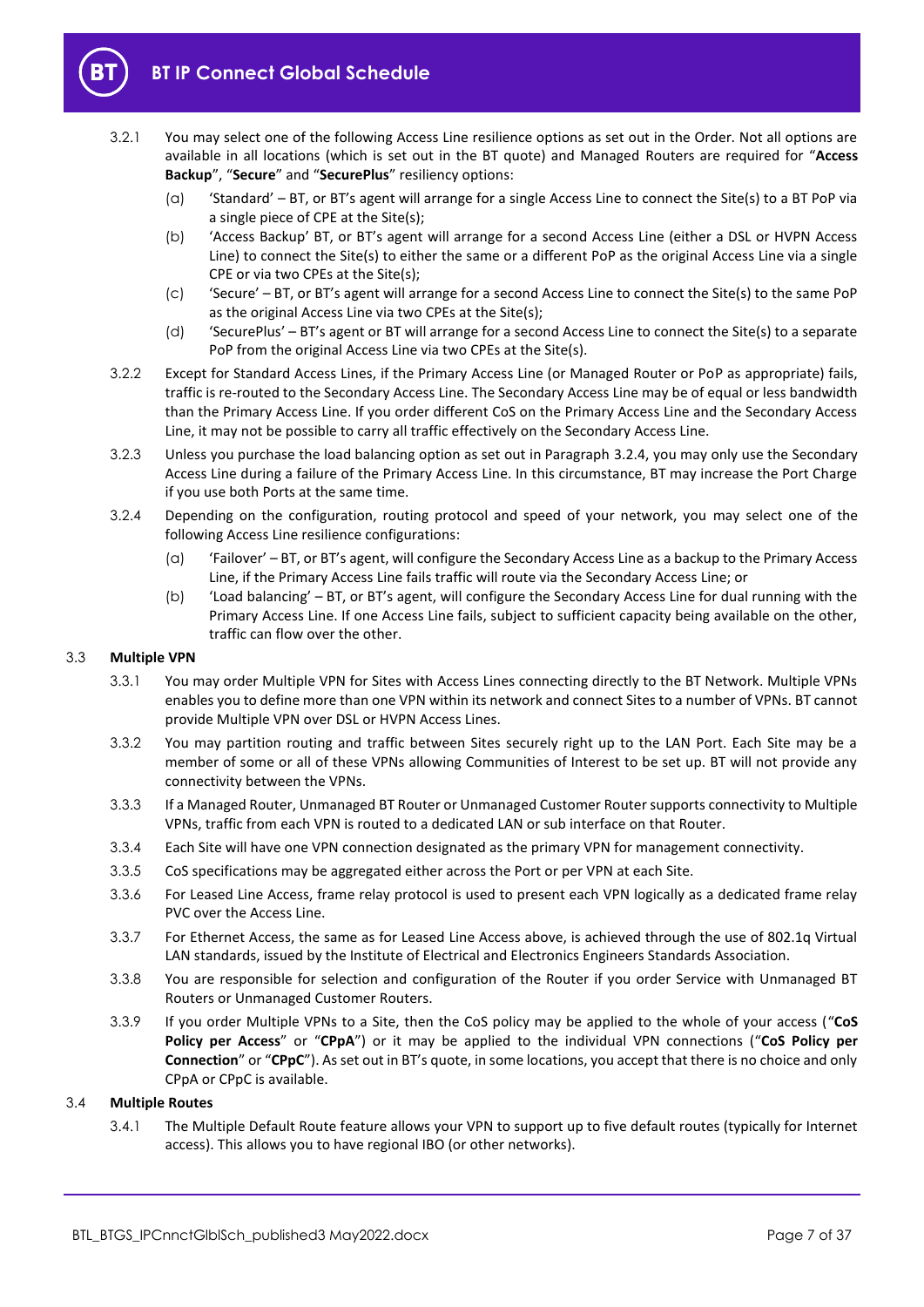

- 3.4.2 The Multiple Specific Route feature uses the same technology as the Multiple Default Route feature and allows your VPN to support up to five routes to the same specific IP Addresses.
- 3.4.3 Multiple Routes are not available with the BT Reach-In NNI Access Type.
- 3.4.4 You may order either or both of the following options, but the aggregate number of preferred routes will not exceed five.
- <span id="page-7-2"></span>3.4.5 Multiple Default Routes – If you are using a routing gateway to other services, such as the Internet, you may select up to five Sites through which connection to the other service occurs. This enables you to provide regional access to those services.
- <span id="page-7-3"></span>3.4.6 Multiple Specific Routes – You may order up to five routes to the same IP Addresses to manage traffic loads to Site(s) with multiple Access Lines. Each of the Access Lines is declared a routing gateway.
- 3.4.7 For both options, all other Sites select a preferred routing gateway. If the preferred gateway fails, the Service automatically redirects traffic to another routing gateway.

## 3.5 **Multicast VPN**

- 3.5.1 Multicast VPN enables packet replication, which is required by applications such as: video conferencing, IP TV, corporate communication, software distribution, stock quotation and news feeds. It enables your traffic to be sent from a 'source' Site to multiple 'receiver' Sites.
- 3.5.2 Multicast VPN is not available with BT Reach-In NNI.
- 3.5.3 Multicast VPN is available over your intranet VPN(s) at Sites with either Leased Line Access or Ethernet Access to the BT Network. It does not support EF Class. In the Order, you will state the amount of bandwidth that is used at each Site for Multicast VPN. You may order either or both of the following options as set out in the Order:
	- (a) **Protocol Independent Multicast ("PIM") Sparse Mode** The Multicast VPN application flows are sourced only to Users that form part of a Multicast VPN group. To become part of a Multicast VPN group, Users will register to a Rendezvous Point ("RP"), from where Multicast VPN traffic will flow via a "**shared**" distribution tree, rooted at the RP associated with the Multicast VPN group. BT will provide either the auto RP or static RP mechanism for distribution of RP information, as set out in the Order.
	- (b) **Source Specific Multicast ("SSM")** A higher layer protocol, IGMPv3, enables Users to receive information from a Router (either a Managed Router, Unmanaged BT Router or Unmanaged Customer Router).

## <span id="page-7-1"></span>3.6 **Internet Gateway Regional feature**

- 3.6.1 The Internet Gateway Regional feature offers you access to Internet based applications from their VPN(s). All Internet traffic from Sites in that VPN follows a default route to the Internet, in general using the nearest Internet Gateway (selected based upon BT Network topology) to take them to the Internet via the Service.
- 3.6.2 For resiliency purposes, BT advises that you order at least two or more gateways per VPN. When more than one Internet Gateway is selected, all of them are available. In case one fails, all Internet traffic from that VPN is dynamically routed via the alternate(s) Internet Gateway(s) in the event of network outage.
- 3.6.3 The Multiple Default Routes feature described in Paragraph [3.4](#page-6-1) of this Schedule can be used to influence the Internet Gateway used by specific Site(s).
- <span id="page-7-0"></span>3.6.4 In addition to the advertisement of a default route from each Internet Gateway, you may also opt to receive routes for specific destinations, such as an ISP, from any of their Internet Gateways ("**Customer Defined IP Routing Policy**"). You may specify up to 100 specific routes unless otherwise agreed with BT.
- 3.6.5 You will have the ability to select a fixed capacity for the Internet Gateway Regional feature and that Internet Gateway bandwidth is shared by all Sites on that VPN for accessing the Internet.
- 3.6.6 BT will deliver the Internet Gateway Regional feature with a Cloud Firewall feature, as set out in Paragraph [3.9](#page-8-0) of this Schedule.
- 3.6.7 BT will provide the Internet Gateway Regional Feature in the countries set out in the Order. If the Customer allows Users, or otherwise configures or permits the configuration of the Service in other countries which are not set out in the Order, then the Customer will ensure that it operates within appropriate laws and regulations in each country from where it is using the Internet Gateway Regional feature. Any use of the Service by the Customer outside the countries set out in the Order is solely at the Customers own risk and BT cannot accept any legal or regulatory responsibility for such use.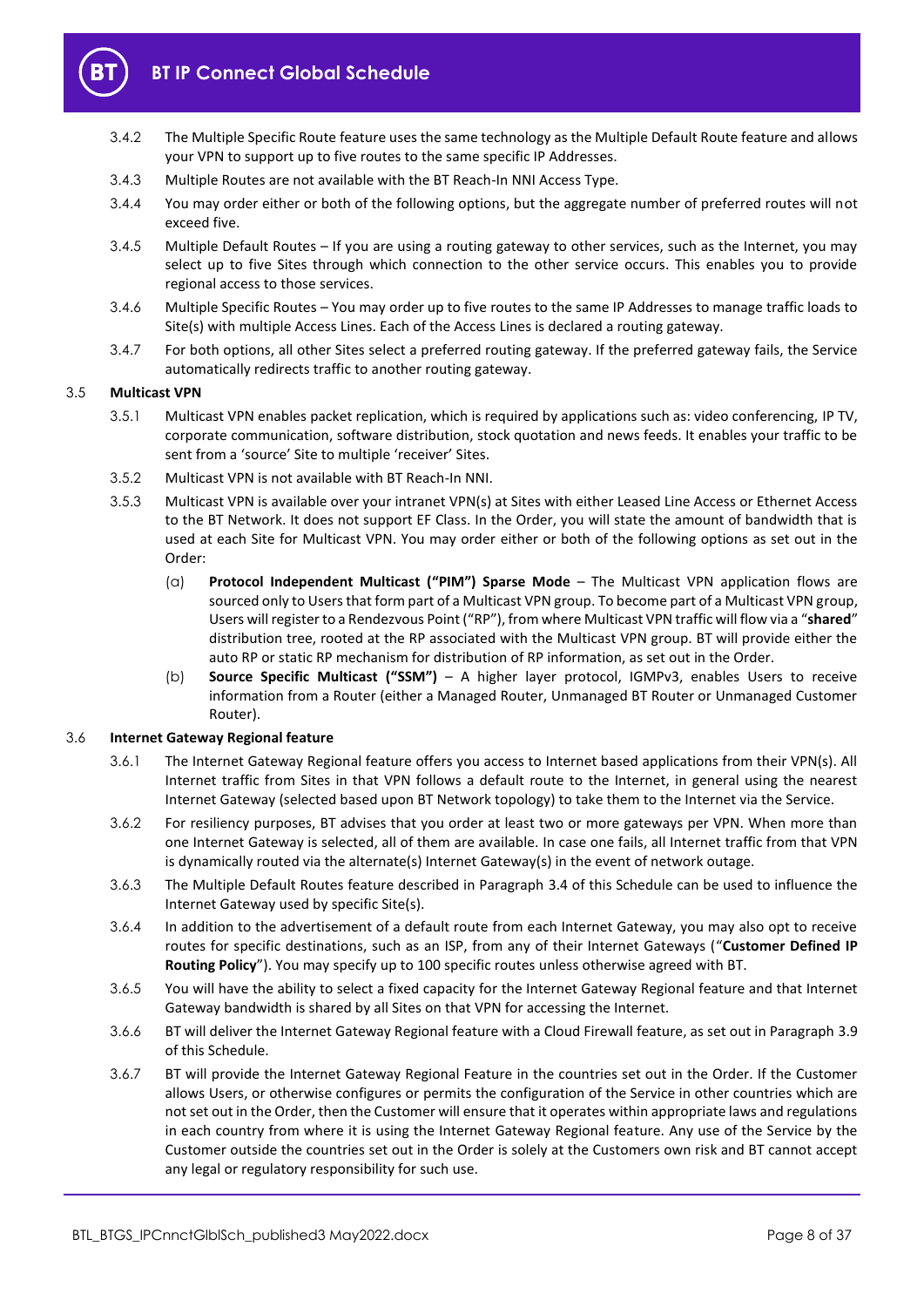

3.6.8 The Service cannot be used by the Customer for Internet browsing in the countries advised by BT as Blocked Countries, due to the laws and regulations that operate in these countries.

## <span id="page-8-2"></span>3.7 **Cloud Connect to Data Centre feature**

- 3.7.1 You are responsible for entering into an agreement with a Data Centre provider for any hosting requirements and also for ensuring there is sufficient space available for the CPE within the Data Centre. BT will only provide connectivity to the Data Centre and will have no liabilities relating to such third party patch service provider services, including but not limited to any liability relating to performance, availability, data protection and any security issues.
- 3.7.2 The Cloud Connect to Data Centre feature offers you private access directly to a set of pre-connected Data Centres on the BT Network.
- 3.7.3 Those connections are built as an extension of your VPN to the point of interconnection with the Data Centre provider. Cloud Connect to Data Centre feature pricing includes:
	- (a) Connectivity to the Data Centre; and
	- (b) The management of the Cloud Connect to Data Centre feature.
- 3.7.4 If requested in the Order, BT will provide connectivity inside the Data Centre, or within the campus according to available solutions in place with the Data Centre provider. The solution available will vary according to both the Data Centre provider and location, and will be determined on a case by case basis. BT will notify you as soon as is reasonably practicable of any additional requirements, including, but not limited to, a need for you to order internal Data Centre cabling directly from the Data Centre provider, or any additional Charges becoming payable for connection.

#### <span id="page-8-1"></span>3.8 **Cloud Connect Direct feature**

- 3.8.1 The Cloud Connect Direct feature offers you private access direct to a third party cloud service provider with whom BT has built one or more interconnection points globally on the BT Network.
- 3.8.2 You are responsible for entering into an agreement with a third party cloud service provider for any usage of that service, including any licencing requirements. BT will only provide connectivity to the third party cloud service provider services and BT will not be liable for such services including but not limited to any liability relating to performance, availability, data protection, and any security issues.
- 3.8.3 You may order more than one connection to have geographical resilience in place or to align to the Service being consumed with the third party cloud services.
- 3.8.4 The Cloud Connect Direct feature is built as an extension of your VPN to the point of interconnection with the third party cloud service provider. Cloud Connect Direct pricing includes:
	- (a) connectivity to the service associated to this connection; and
	- (b) the management of the Cloud Connect Direct feature.
- 3.8.5 The Port speed will depend upon the offering of the third party cloud service provider that you have contracted with.

#### <span id="page-8-0"></span>3.9 **Cloud Firewall feature**

- 3.9.1 BT will provide the Cloud Firewall feature automatically if you purchase the Internet Gateway Regional feature. In addition, you may choose to order the Cloud Firewall feature with the Cloud Connect Direct feature.
- 3.9.2 BT's Cloud Firewall feature provides network protection and optimisation hosted at a BT PoP. The Cloud Firewall feature controls inbound and outbound access from either:
	- (a) the Cloud Connect Direct feature; or
	- (b) the Internet Gateway Regional feature.
- 3.9.3 BT provides you with the following elements for the Cloud Firewall feature:
	- (a) security platform: BT will provide the Cloud Firewall feature on BT's chosen third party partner technology (hardware and applications). The Cloud Firewall feature is virtualised, and multiple customers will share the same physical platform;
	- (b) security consultancy: BT will provide support to you in producing your Customer Security Policy ("**CSP**"), and/or its network design if requested by you and set out in the Order. Additional Charges will apply;
	- (c) fault management: BT will provide 24x7 Customer helpdesks to respond to Incidents, platform support backed off to appliance and application vendors, and continuous real-time service monitoring; and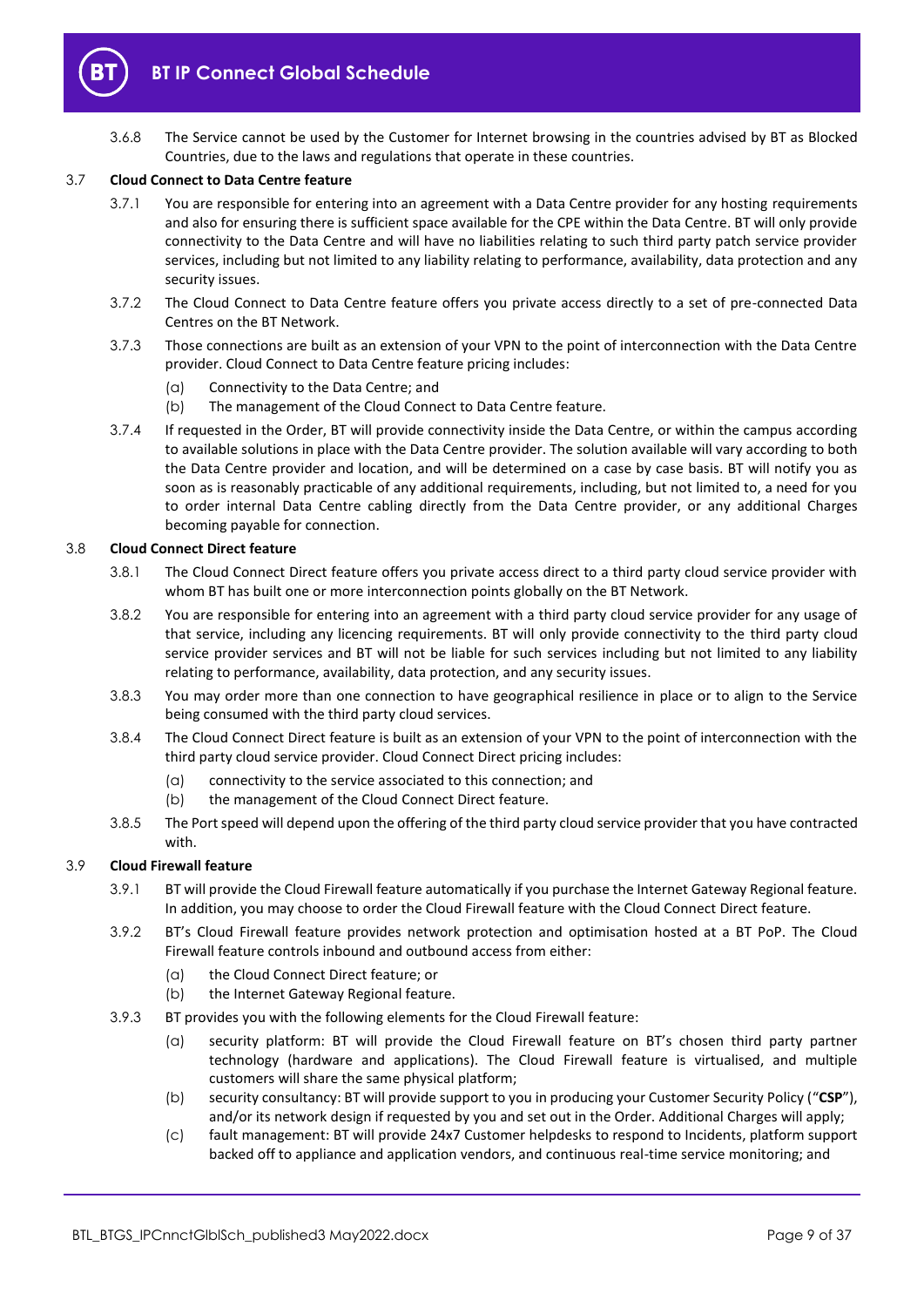

- (d) configuration management: BT will implement reasonable Customer-requested changes to the CSP, and upgrade the Cloud Firewall feature according to recommended and tested vendor patches.
- 3.9.4 BT will provide the Intrusion prevention option under the Cloud Firewall feature if selected by you as set out in any applicable Order. In addition, you may choose to order with this option the Cloud Connect Direct feature or the Internet Gateway Regional feature. BT provides you with the following elements for the Intrusion prevention:
	- (a) monitor traffic passing through the Service for attacks, in accordance with the applicable intrusion signature files;
	- (b) implement this Service option with a default configuration setting, including a standard signature list. BT will also maintain a subscription to the necessary signature updates, and arrange for these to be applied following issue by the supplier but BT will not be responsible for evaluating these signatures beforehand; and
	- (c) upon your request, alter the parameters for applying new signatures in "**block**" mode, to give a greater or lower sensitivity to attacks. You will remain responsible for the increased risk of false positives (blocks to legitimate traffic) or the increased risk of attacks being missed.
- 3.9.5 The Cloud Firewall feature is resilient to failure of any single element, to the extent that traffic is re-routed around a failed service element via an alternative service element, until such time as the failed service element is restored.
	- (a) In such cases there would be temporary interruption of the Cloud Firewall feature and active sessions will need to be re-established; and
	- (b) your re-routed traffic will egress to the Internet in other geographic locations. (For example, in the case of UK and US locations, and the US location experiences a failure, then your US traffic would be redirected to the UK location.)

## 3.10 **Bandwidth on Demand**

Where you select Bandwidth on Demand:

- 3.10.1 BT will provide you with the ability to temporarily increase your port and Cos speed for a specified period using a portal provided by BT. You will define the specified period. Your port and CoS speed will revert back to its original speed at the end of the specified period.
- 3.10.2 Bandwidth on Demand is only available on Ethernet Access. Bandwidth on Demand is not available where Ethernet Access is provided over BT City Fibre Network.
- 3.10.3 Orders placed via the portal will constitute a binding Order. You will also be required to sign a physical Order for the Bandwidth on Demand service. Only Authorised Users may place Orders using the portal. Authorised Users will be required to request access to the portal to enable them to place Orders.
- 3.10.4 You
	- (a) may order Bandwidth on Demand in increments of thirty minutes. The minimum duration of a Bandwidth on Demand request is two hours. The maximum duration of a single request may not be more than 30 calendar days;
	- (b) may place an immediate request for Bandwidth on Demand or schedule it for a future date and time. There is no limit to the number of requests that may be placed;
	- (c) may view a summary of all upcoming and historical Bandwidth on Demand requests via the portal.
- 3.10.5 Bandwidth on Demand Orders will be invoiced from the Billing Start Time to the Billing Stop Time.
- 3.10.6 Your IP Connect Global Service will not be interrupted when Bandwidth on Demand is added and removed, however you may experience degraded performance during this period.

## 3.11 **Shared Access**

Shared access enables you to share your Access Line(s) with, or share the Access Line(s) of, another IP Connect Global customer in order to create mutual VPNs, as agreed between the relevant parties under a separate agreement. The terms and conditions which apply to shared access are specified in the "**Shared Access Consent Form**", which both you and the other customer will sign.

## 3.12 **Reports**

3.12.1 BT will provide access to one of BT's portals where the following reports are available at intervals determined by BT. All reports are standard except they are unavailable for Sites with Business DSL Plus (Paragraph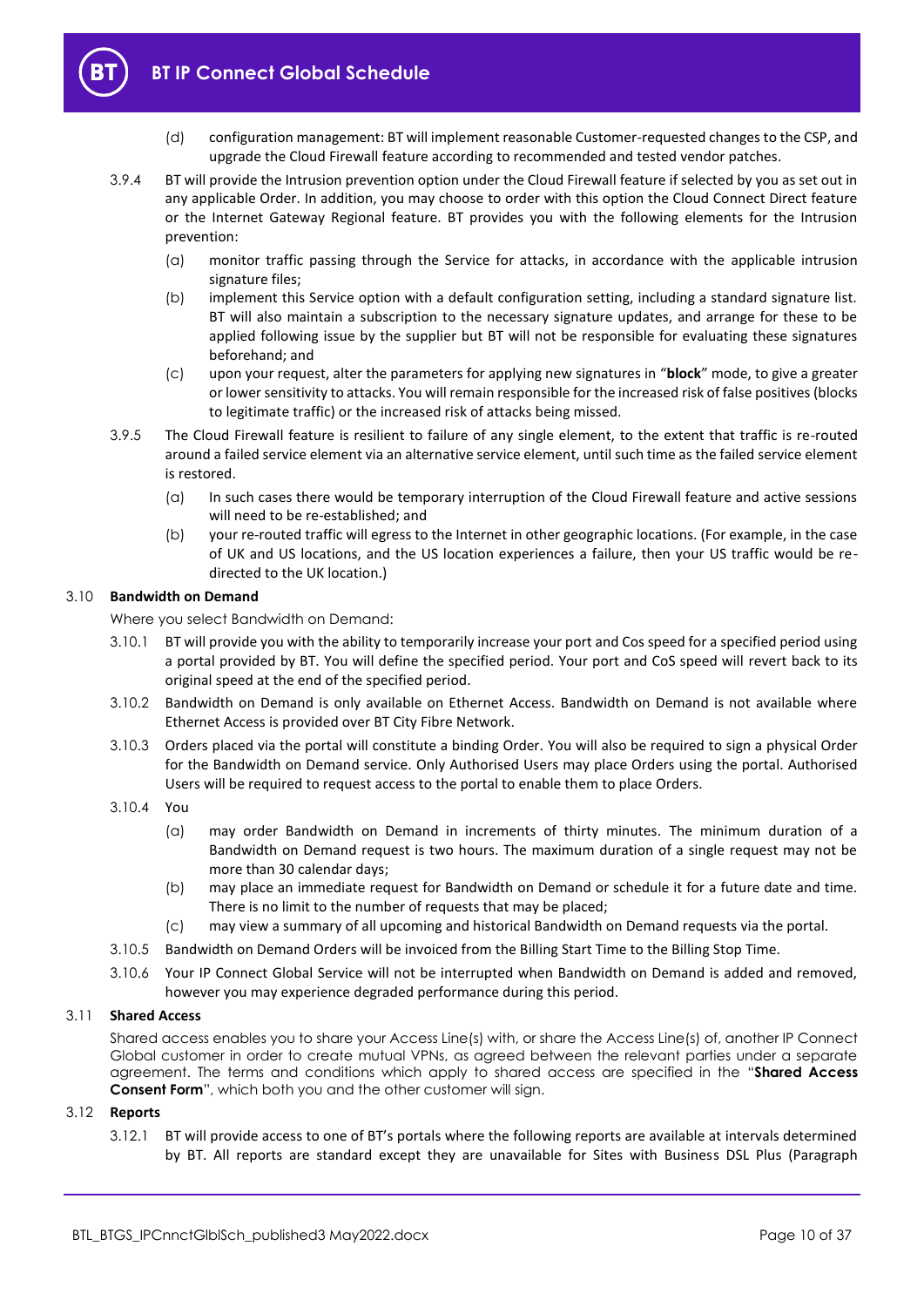

[2.1.4\(a\)\(ii\)\)](#page-1-6); Business DSL Standard (Paragraph [2.1.4\(a\)\(iii\)\)](#page-1-7); or Basic DSL Access (Paragraph [2.1.4\(a\)\(iv\)](#page-1-8) and Paragrap[h 2.1.5\)](#page-2-0), HVPN (Paragraph [2.1.7\)](#page-2-1) and Fast Turn-up Service (Paragrap[h 2.1.9\)](#page-3-0) unless otherwise stated. The following reports are available without additional Charge with the Service ("**Basic Report Package**"):

- (a) Near Real Time utilization reports (PE Based port, VPN and COS utilization reports)
- (b) Core Network Round-Trip Delay, Packet Delivery and Jitter
- (c) Inventory report;
- (d) Planned Maintenance report;
- (e) Order status;
- (f) Ticket status;
- (g) e-Notification Initial Incident detection; and
- (h) e-Updates.
- 3.12.2 The "**Advanced report package**" is available at an additional Charge, which will be specified in the Order and consists of.
	- (a) The Basic Report Package;
	- (b) Managed Router Performance;
		- (i) Port, VPN and CoS utilisation;
		- (ii) CPU utilisation;
		- (iii) Free/used memory; and
		- (iv) CPE reachability.
	- (c) DSL Plus reporting package this option adds reports per Site or for all Sites that have Business DSL Plus Access;
	- (d) Port errors and discards provides information about the number of packets with errors and the number of discarded packets;
	- (e) Threshold reporting provides a view of performance exceptions based on pre-set threshold for Ports, VPNs, CoS, CPE and Site-to-Site paths.(if site to site reports are ordered); and
	- (f) Trending and forecasting reports package provides a forecast view of Port, VPN utilisation and CoS usage based historical trends.
- 3.12.3 The "**Advanced+ report package**" is available at an additional Charge, which will be specified in the Order and consists of;
	- (a) 90th Percentile Reports is a report that summarizes the network usage over a time period better than the average or peak utilisation;
	- (b) Baseline exception reports is a report that shows when VPN usage is outside an expected usage pattern.
- 3.12.4 In addition, the following reports can be ordered in addition to the "**Advanced report package**" or "**Advanced+ report package**":
	- (a) Site to Site performance (for which you will use BT Managed Routers) provides network performance (Round-Trip Delay and Jitter) reporting between the Sites and is ordered in packs of ten Sites; and
	- (b) Simple Network Management Protocol ("**SNMP**") management feed gives read-only SNMP access to network management information from the Managed Router. You are responsible for providing your own SNMP management tools. SNMP connectivity is provided between the Managed Routers and up to two hosts within your LAN.
- 3.12.5 In addition to the Service Desk described in Part B of this Schedule, you may request and BT may agree to provide additional telephone numbers to give the Customer Contact access to up to three additional regional service desks, which can provide support in a small number of additional languages. There is an additional Charge for these numbers, as set out in BT's quote and Order. BT may withdraw the additional numbers at any time.

## <span id="page-10-1"></span><span id="page-10-0"></span>3.13 **Multi-Service Access**

- 3.13.1 Multi-Service Access is an option that provides both IP Connect Global and the right to access and use the Internet service that BT provides ("**Internet Connect Global**") over the same Access Line, CPE and Port ("**Multi-Service Access").**
- 3.13.2 Subject to BT's confirmation in writing, BT may, in its absolute discretion, provide the Multi-Service Access option to you.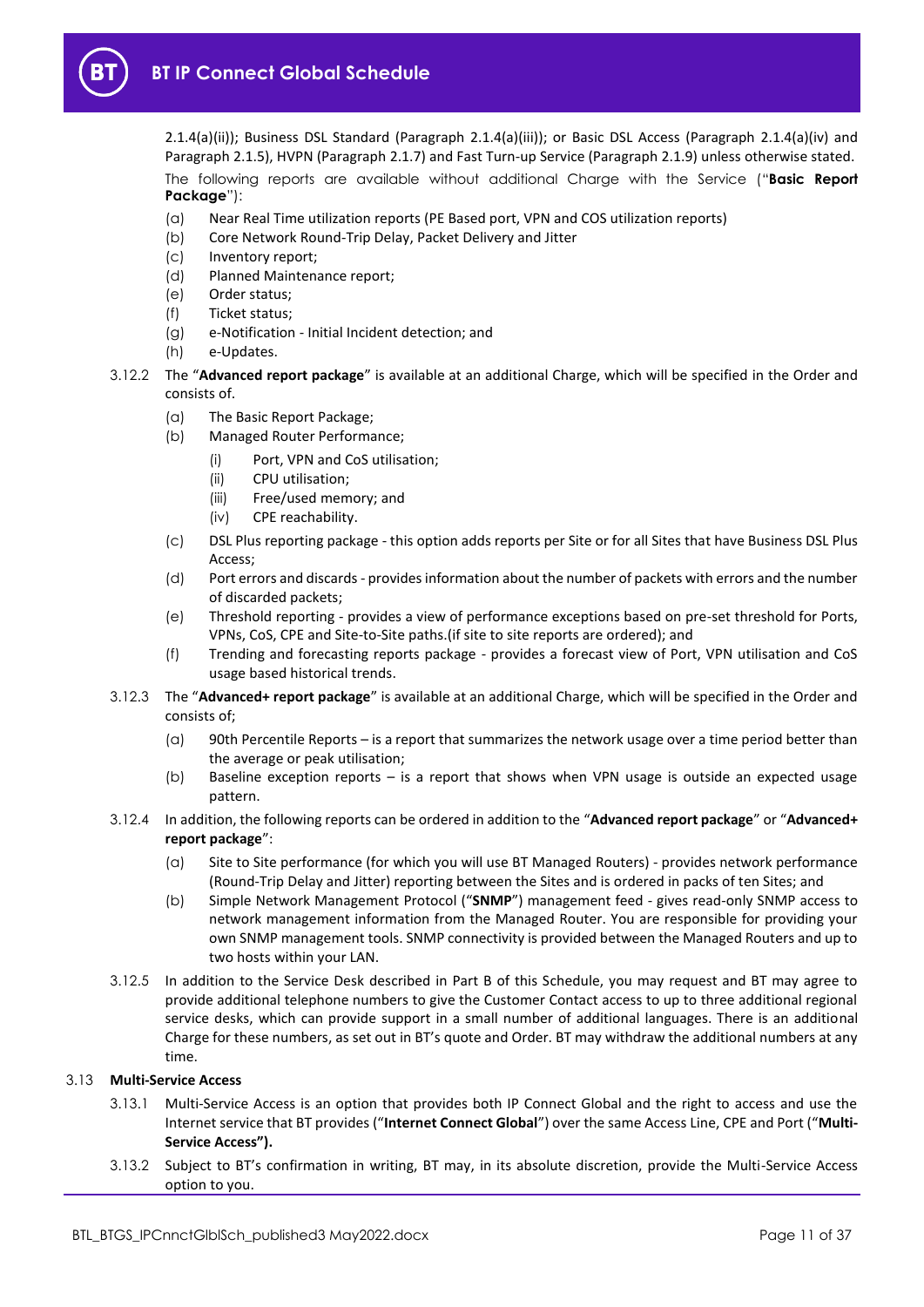

- 3.13.3 All use of the Internet Connect Global service as part of Multi-Service Access is subject to the terms of the Internet Connect Global Schedule to the General Terms, which can be found at https://www.globalservices.bt.com/en/terms-and-conditions or any other address that BT notifies you of.
- 3.13.4 All use of this Service as part of Multi-Service Access is subject to the terms of this Schedule.
- 3.13.5 Internet Connect Global, as part of the Multi-Service Access option, is only available at Sites in countries in which BT provides the Internet Connect Global service.
- 3.13.6 The Cloud Firewall feature is not available for the Internet Connect Global service as part of the Multi-Service Access option. You are responsible for the provision and operation of a firewall to implement your security policies and requirements in relation to the Internet Connect Global service. Alternatively, you may choose to order a zone-based firewall or cloud based security configuration within the CPE.
- 3.13.7 BT's monitoring obligations under this Schedule including, but not limited to, Paragrap[h 8.7.6](#page-16-0) apply only to the IP Connect Global Schedule and do not apply to the Internet Connect Global Service as part of the Multi-Service Access option. There is no proactive monitoring of the Internet Connect Global service outside of the Access Line, Port and any Managed Router.
- 3.13.8 The network performance Service Levels set out in Paragrap[h 19.5](#page-29-0) do not apply to the Internet Connect Global service performance provided through Multi-Service Access and the network performance Service Levels for the Internet Connect Global service that can be found in Paragraph 19 of the Internet Connect Global Schedule to the General Terms at https://www.globalservices.bt.com/en/terms-and-conditions apply instead.

## <span id="page-11-0"></span>**4 Service Management Boundary**

- <span id="page-11-3"></span>4.1 BT will provide and manage the Service as set out in Parts B and C of this Schedule and as set out in the Order up to demarcation points as set out in the remainder of this Paragraph [4](#page-11-0) ("**Service Management Boundary**" or "**SMB**").
- <span id="page-11-1"></span>4.2 Where BT provides you with Managed Routers, the SMB is the LAN Port on the Managed Router. This includes provision, maintenance and management of all elements up to this SMB. The cable which connects to the Customer Equipment is your responsibility.
- 4.3 Where BT provides you with Unmanaged BT Routers, or you use Unmanaged Customer Routers, the SMB is the Network Terminating Unit ("**NTU**") of the Access Line that BT provides. This includes provisioning, maintenance and management of all elements up to this SMB. You are responsible for the cable connecting the NTU to the Unmanaged BT Router or Unmanaged Customer Router.
- <span id="page-11-2"></span>4.4 In the case of Unmanaged BT Routers, BT will perform hardware maintenance for the Unmanaged BT Routers subject to you informing BT that the Unmanaged BT Router is faulty. When acting upon an Incident reported by you of a defective Unmanaged BT Router, which BT finds is not defective, you agree to pay BT for all reasonable Charges incurred.
- 4.5 For the purposes of Paragraphs [4.2](#page-11-1) t[o 4.4](#page-11-2) above, where you provide any internal cabling, this will fall outside of the SMB for the Service.
- 4.6 HVPN CPA falls outside of the SMB.
- 4.7 For the Internet Gateway Regional feature, the SMB is the port on the BT Equipment which provides connectivity to the Internet.
- 4.8 For the Cloud Connect to Data Centre feature, the SMB is:
	- 4.8.1 in the case of Managed Routers, the LAN port on the CPE; and
	- 4.8.2 in the case of Unmanaged BT Routers or Unmanaged Customer Routers, at the terminating patch panel port at the Customer data centre.
- 4.9 In addition, for the Cloud Connect to Data Centre feature, where you order any internal Data Centre cabling directly from the Data Centre provider, this will fall outside of the SMB for this feature.
- 4.10 For the Cloud Connect Direct feature, the SMB is the interconnection between the third party cloud service provider router and the BT Managed Router.
- 4.11 For the Cloud Firewall feature, the SMB is the interconnection between the third party cloud service provider router and the BT Managed Router. BT may make changes to the configuration of the Cloud Firewall feature within the SMB. Unless otherwise agreed in writing, you are responsible for making any necessary configuration changes outside the SMB and for the in-life management of Service elements outside the SMB. Under no circumstances will you attempt to make direct changes to the physical or Software configuration of the Cloud Firewall feature without BT's prior written approval.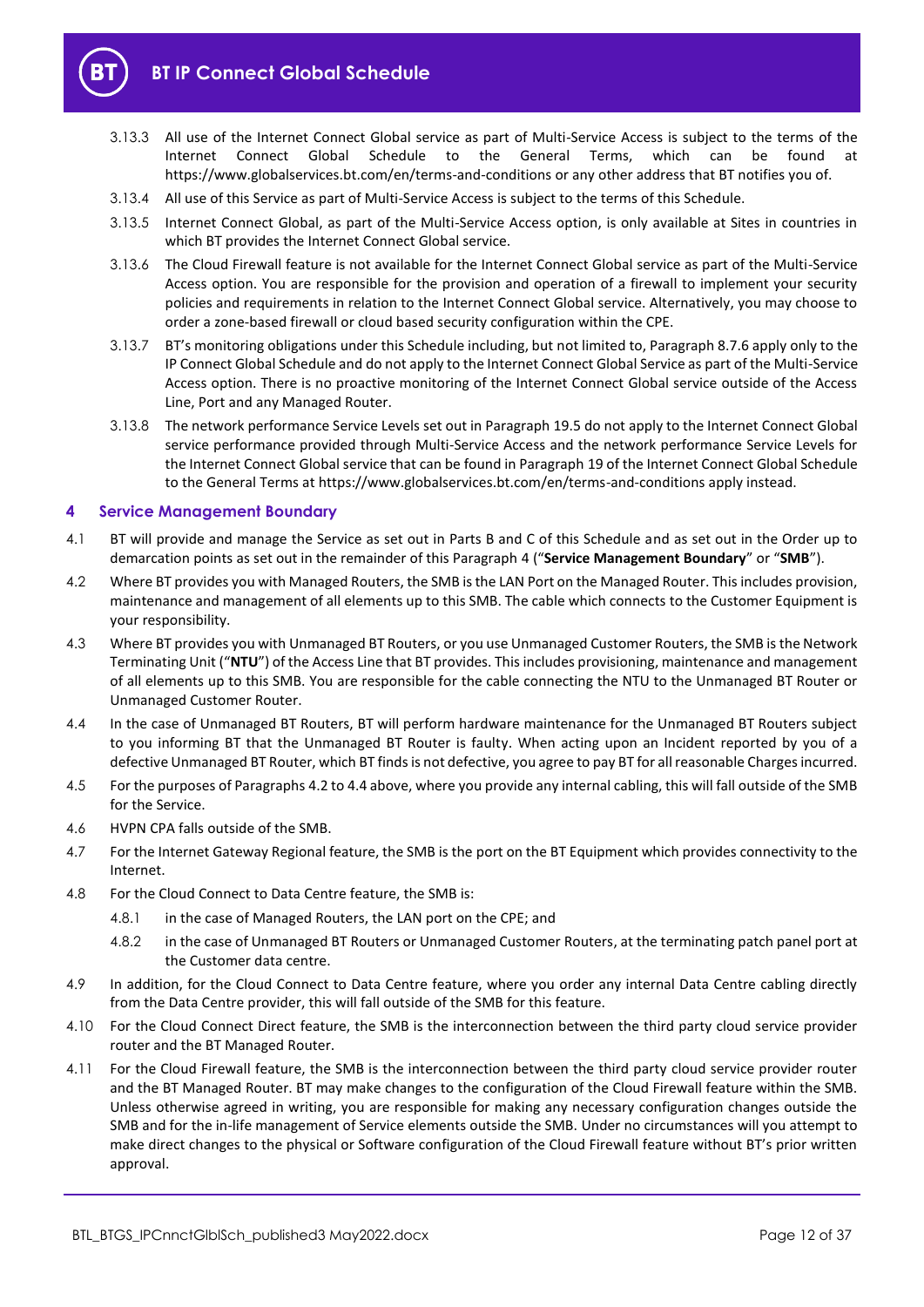

- 4.12 For the Fast Turn-up Service, the SMB is at the Gateway Device.
- 4.13 BT will have no responsibility for the Service outside the Service Management Boundary.

## <span id="page-12-0"></span>**5 Service Exclusions**

- 5.1 BT does not make any representations, whether express or implied, about the interoperability between the Service and any Customer Equipment.
- 5.2 For the Fast Turn-up Service, the following restrictions and exclusions apply:
	- 5.2.1 The Fast Turn-up Service is enabled for use in the European Union (EU), Switzerland, Norway, UK Channel Islands and the Isle of Man only;
	- 5.2.2 You may either provide your own broadband ("**Customer Provided Access**" or "**CPA**"), or BT may provide the broadband ("**BT Provided Access**"). For CPA, you will provide an ISP-supplied modem or a data SIM for mobile connection at your own expense.
	- 5.2.3 BT may bar certain numbers from the Fast Turn-up Service on a temporary or permanent basis where, in BT's reasonable opinion, it is necessary to do so;
	- 5.2.4 BT may cancel any SIM Card if it has not been used by you for six months. BT will notify you after five months of non-use of the intention to cancel the SIM Card in a month's time if it is not used during that month. If BT cancels a SIM Card and the SIM Card is subject to a Fast Turn-up Service Minimum Period, you will pay BT the Termination Charges as set out in Paragrap[h 12;](#page-23-0)
	- 5.2.5 BT does not guarantee the security of the Fast Turn-up Service against unauthorised or unlawful access or use. If BT believes there is or is likely to be a breach of security or misuse of the Fast Turn-up Service, BT may:
		- (a) change and/or suspend the User Security Details (and notify you that it has done this); or
		- (b) require you to change the User Security Details.
	- 5.2.6 Occasionally BT may:
		- (a) give you instructions which BT believes are necessary for reasons of health, safety, BT Network integrity or the quality of any telecommunications service that BT provides to you or any other customer; or
		- (b) temporarily suspend the Fast Turn-up Service because of: an emergency, security risk, misuse, loss or theft of Devices supplied as part of the Fast Turn-up Service, or for operational reasons, maintenance or improvements. During any period of suspension you will remain liable for all Charges due under the Contract other than Charges incurred after the loss or theft of Devices or SIM Cards has been reported to BT in accordance with the instructions that BT provides to you;
	- 5.2.7 BT will not be liable for failure to or delay in supplying the Fast Turn-up Service if:
		- (a) another supplier delays or refuses the supply of an electronic communications service to BT and no alternative service is available at reasonable cost; or
		- (b) legal or regulatory restrictions are imposed that prevent BT from supplying the Fast Turn-up Service.
	- 5.2.8 BT may suspend the Fast Turn-up Service or end the Contract, or both, at any time without Notice if BT reasonably believes that the Fast Turn-up Service is being used in breach of this Contract. This applies even if you are unaware that the Fast Turn-up Service is being used in such a way. You will continue to pay the Charges during any period of suspension. If BT terminates this Contract during the Fast Turn-up Service Minimum Period because of an event specified in this Paragraph you will pay BT, without prejudice to any other rights BT may have, the Termination Charges specified in this Schedule or any relevant Order.
	- 5.2.9 The following features of the Service are not available to Sites using a Fast Turn-Up Service connection:
		- (a) Class of Service
		- (b) Resilient Access/ Failover port
		- (c) Multiple VPNs (mVPN)
		- (d) Multiple Routes (Multiple Default Routes and Multiple Specific Routes)
		- (e) Multicast VPN
		- (f) IP version 6
		- (g) your reports
		- (h) Proactive management
- 5.3 For the VSAT Service, the following restrictions and exclusions apply:
	- 5.3.1 VSAT access cannot be used with Secure or Secure+ options;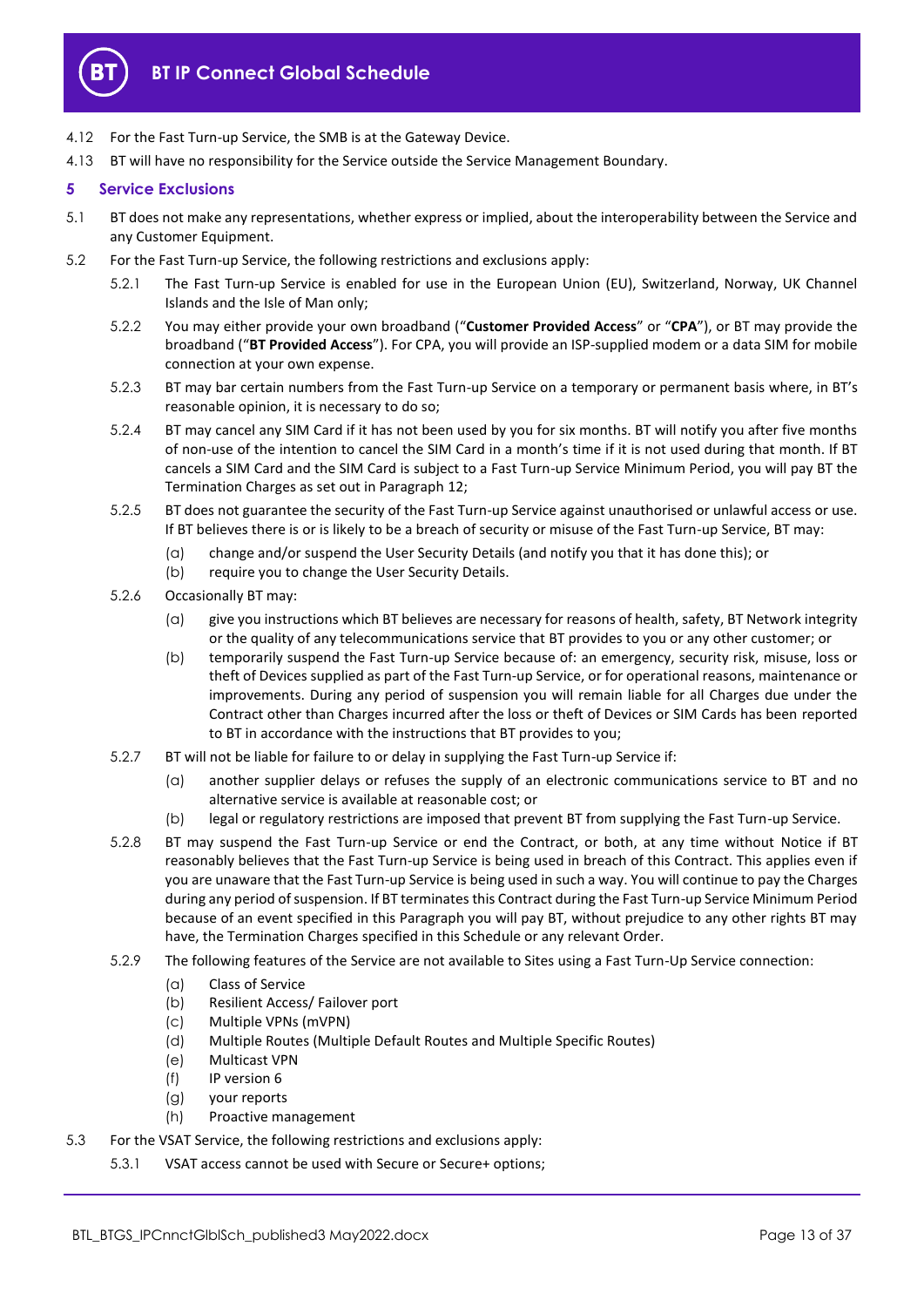

- 5.3.2 Multiple VSAT accesses cannot be provided together for use as a primary access and back up access;
- 5.3.3 VSAT may be used as access backup resilience for Ethernet, Leased line and DSL access connections only;
- 5.3.4 VSAT access cannot be used as access backup resilience for HVPN or NNI access connections;
- 5.3.5 VSAT access does not support multiple VLANs;
- 5.3.6 You may only order EF on port speeds of 256kbps or greater;
- 5.3.7 VSAT access will not support fragmentation, so where you are using large frames for data transfer this may have a negative impact on your voice services; and
- 5.3.8 BT will not be responsible for the performance or availability of the VSAT access connection where the weather, Solar Outages or other atmospheric conditions cause performance issues or service failures. This does not constitute an Incident and the Service Levels set out in Part C will not apply.
- 5.4 The Cloud Firewall feature cannot ensure prevention or detection of all threats and unauthorised actions.
- 5.5 For the Bandwidth on Demand feature, the following restrictions and exclusions apply:
	- 5.5.1 Bandwidth on Demand is not available with the HVPN, BT Reach-In NNI, VSAT or DSL Access Types and Cloud Connect to Data Centre and Cloud Connect Direct features;
	- 5.5.2 Bandwidth on Demand is not available across all countries.

## <span id="page-13-0"></span>**6 Associated Services and Third Parties**

- 6.1 If BT provides you with any services other than the Service, this Schedule will not apply to those services and those services will be governed by their separate terms and conditions.
- 6.2 If you are required by Applicable Law to purchase the Service from a third party supplier, BT may, if you agree to it, manage the Service as your agent.

## <span id="page-13-1"></span>**7 Specific Terms and Conditions**

## <span id="page-13-3"></span>7.1 **Minimum Period of Service**

- 7.1.1 Unless either of us gives Notice to the other of an intention to terminate the Service at least ninety (90) days' before the end of the Minimum Period of Service or a Renewal Period ("**Notice of Non-Renewal**"), at the end of the Minimum Period of Service or any subsequent Renewal Period, the Service will automatically extend for the Renewal Period, and both of us will continue to perform each of our obligations in accordance with the Contract.
- 7.1.2 In the event that either of us gives a 90 days' Notice of Non-Renewal of the Service at the end of the Minimum Period of Service or any subsequent Renewal Period, BT will cease delivering the Service at the time of 23:59 on the last day of the Minimum Period of Service or subsequent Renewal Period.

## 7.2 **Changes to the Contract**

- 7.2.1 BT can amend the Contract or Service (including the Charges), so long as the performance of the Service is not materially adversely affected. BT will notify you of the amendment at least 30 days' before the amendment is due to take affect by either:
	- (a) publishing the amendment online at www.bt.com/terms (or any other online address that BT advises you of); or
	- (b) by giving Notice to you.
- 7.2.2 If BT needs to propose a change to the Contract or Service that may be materially adversely affect the performance of the Service, BT will give you at least 90 days' Notice prior to the end of the Minimum Period of Service and each Renewal Period ("**Notice to Amend**").
- <span id="page-13-2"></span>7.2.3 Within 21 days of any Notice to Amend, you will provide BT Notice of your intention to:
	- (a) agree to the changes BT proposed, in which case those changes will apply from the beginning of the following Renewal Period;
	- (b) request revisions to the changes BT proposed, in which case both of us will enter into good faith negotiations for the remainder of that Minimum Period of Service or Renewal Period, as applicable, and, if agreement is reached, the agreed changes will apply from the beginning of the following Renewal Period; or
	- (c) give a Notice of Non-Renewal.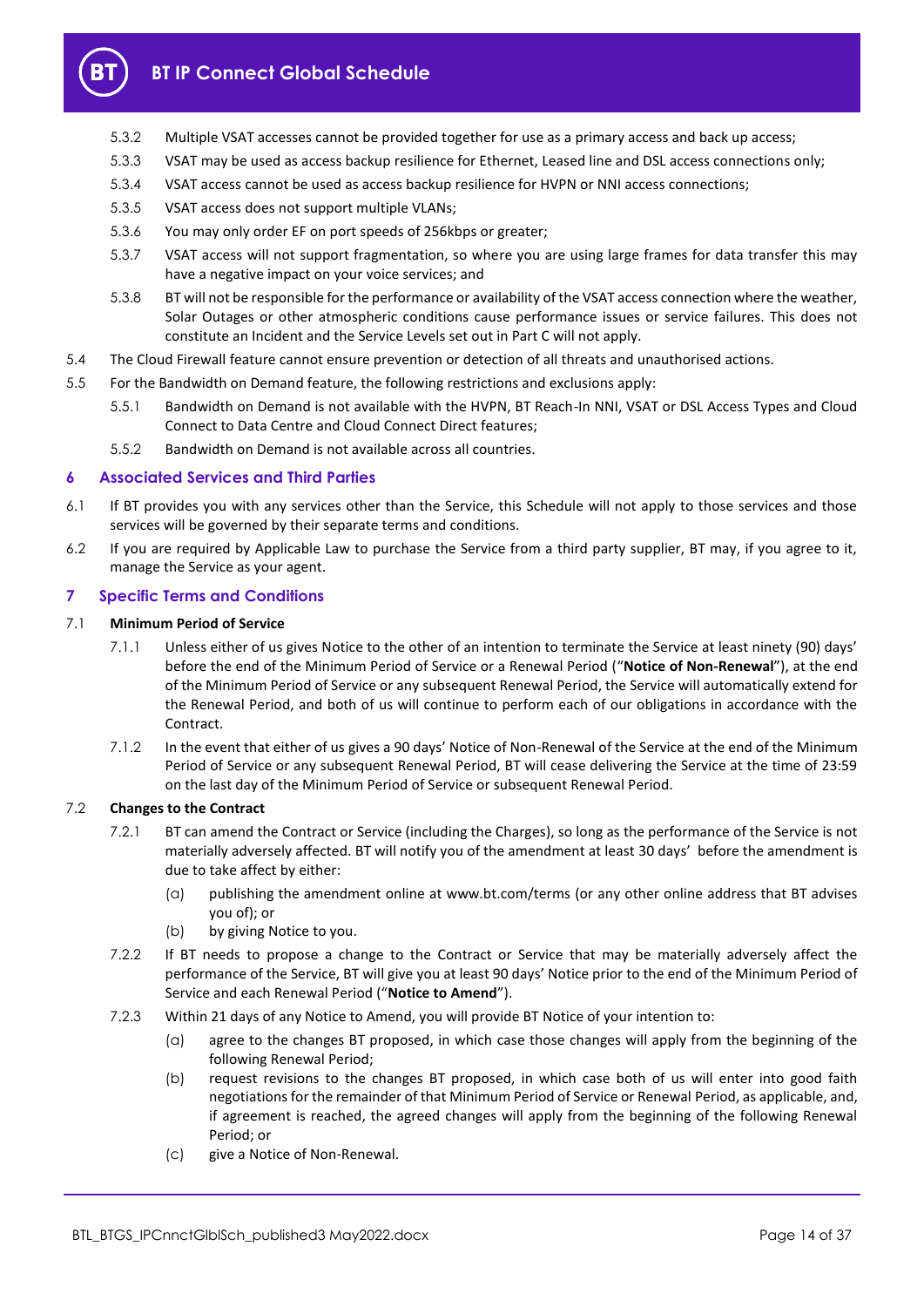

7.2.4 If both of us have not reached agreement in accordance with Claus[e 7.2.3\(b\)](#page-13-2) by the end of the Minimum Period of Service or the Renewal Period, as applicable, the existing terms of this Schedule will apply from the beginning of the following Renewal Period unless either of us elects to give a Notice of Non-Renewal.

## 7.3 **Stop Sell of Service and Associated Migration**

- 7.3.1 Where BT stops selling the Service and offers an alternative service as a replacement then BT shall terminate this Service and migrate your Service to the alternative service upon at least 90 days' Notice provided that:
	- (a) interruptions in service are kept to a minimum during the migration; and
	- (b) you accept revised conditions to reflect the new service provided in which case those changes will apply from the date of your acceptance.
- 7.3.2 The Minimum Period of Service for the new service will be the remainder of the Minimum Period of Service for the existing Service, or 12 Months, whichever is greater.
- 7.3.3 If:
	- (a) you do not agree to accept the revised condition in accordance with Paragraph 7.3.1(b); or
	- (b) where applicable, the new Minimum Period of Service is an increase in length from the original Minimum Period of Service and you do not accept the increased length,

then, this Service will terminate on expiry of the 90 day Notice period, without any further liability to BT and BT will not migrate you to the new service.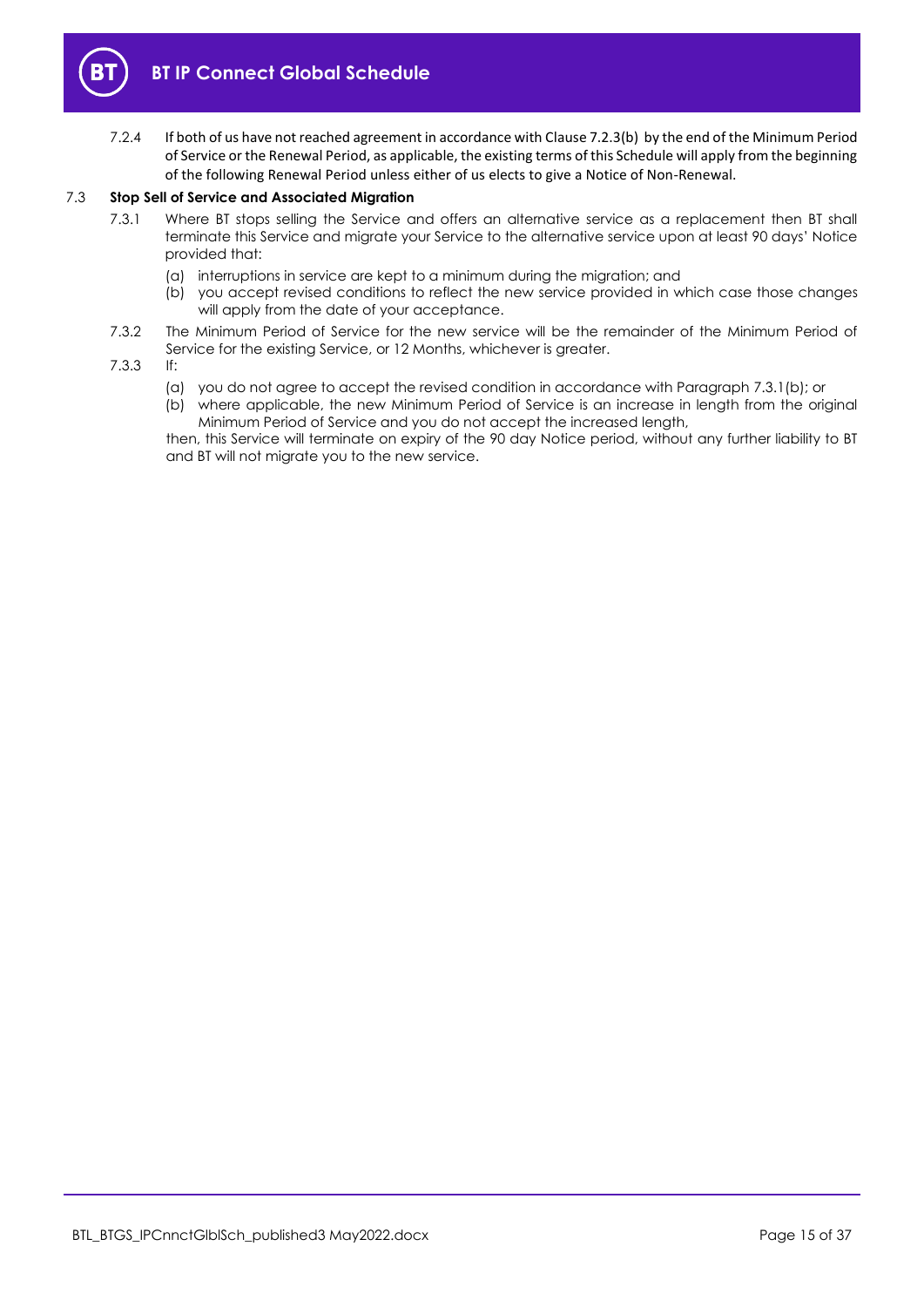

# <span id="page-15-0"></span>**Part B – Service Delivery and Management**

## <span id="page-15-1"></span>**8 BT's Obligations**

## <span id="page-15-2"></span>8.1 **Service Delivery**

Before the Service Start Date and, where applicable, throughout the provision of the Service, BT:

- 8.1.1 will provide you with contact details for the helpdesk that you will be able to contact to submit Service requests, report Incidents and ask questions about the Service ("**Service Desk**");
- 8.1.2 will comply with all reasonable health and safety rules and regulations and reasonable security requirements that apply at a Site and are notified to BT in writing. BT will not be liable if, as a result of any such compliance, BT is in breach of any of BT's obligations under this Contract;
- 8.1.3 will, where applicable, arrange for any surveys to be conducted to confirm the availability of a suitable Access Line to the Sites. If the surveys identify that additional engineering work is required in order to provide a suitable Access Line to the Sites, BT may provide a new quote to you, detailing the additional Charges you will need to pay for the engineering work to be completed and:
	- (a) if you accept the new quote, BT will cancel the existing Order to the affected Sites and will generate a new Order for the affected Sites and will arrange for the additional engineering works to be carried out; or
	- (b) if you do not accept the new quote, BT will cancel your existing Order for the provision of Service to the affected Sites and BT will have no obligation to provide the Service;
- <span id="page-15-7"></span>8.1.4 will provide you with a date on which delivery of the Service (or each part of the Service, including to each Site) is due to start ("**Customer Committed Date**") and will use commercially reasonable endeavours to meet any Customer Committed Date;
- 8.1.5 where the Site is located within the EU, dispatch any Purchased Equipment for delivery to the applicable Site as set out in the Order;
- 8.1.6 where the Site is located outside the EU, subject to your compliance with Paragrap[h 9.1.8:](#page-17-1)
	- (a) deliver any Purchased Equipment to the applicable port of entry in the destination country in accordance with Paragraph [9.1.8](#page-17-1) and you will act as the importer of record; or
	- (b) if agreed between both of us in the Order, BT will arrange shipping services to deliver the Purchased Equipment to the final destination address(es) specified in the Annex or Order;
- 8.1.7 if agreed between both of us as set out in the Order, install any Purchased Equipment at the applicable Sites, in which case BT will:
	- (i) test Purchased Equipment to ensure that it is ready for use; and
	- (ii) on the date that BT has completed those tests, confirm to you that the Purchased Equipment is available for you to carry out any Acceptance Tests as set out in Paragrap[h 9.2](#page-19-0) and
- <span id="page-15-5"></span>8.1.8 will inform you if it is necessary for you to provide any input(s) in order for the Service to function.
- <span id="page-15-8"></span>8.2 In addition, for the Fast Turn-up Service, before the Service Start Date and, where applicable, throughout the provision of the Fast Turn-up Service, BT:
	- 8.2.1 will, instead of the Service Desk provided in Paragrap[h 8.1.1,](#page-15-2) provide a service desk which is available Mon-Fri between the hours of 8:30am – 5pm for you to report Incidents to and obtain assistance with the Fast Turn-up Service ("**Fast Turn-up Service Centre**"); and
	- 8.2.2 provide a reception centre which is available 24 hours per day, 7 days a week, 365 days a year, for you to report lost or stolen SIMs.

## <span id="page-15-6"></span>8.3 **Commissioning of the Service**

Before the Service Start Date, BT will:

- 8.3.1 configure the Service;
- 8.3.2 conduct a series of standard tests on the Service to ensure that it is configured correctly;
- <span id="page-15-3"></span>8.3.3 for Service with Managed Routers, configure the equipment, CoS and the Access Line, so that traffic can be transmitted from one Site to another, and conduct a set of standard tests to ping the Managed Router;
- <span id="page-15-4"></span>8.3.4 for Service with Unmanaged BT or Unmanaged Customer Routers, confirm delivery of the Access Line, configure the CoS and conduct a set of standard tests to ping the Port; and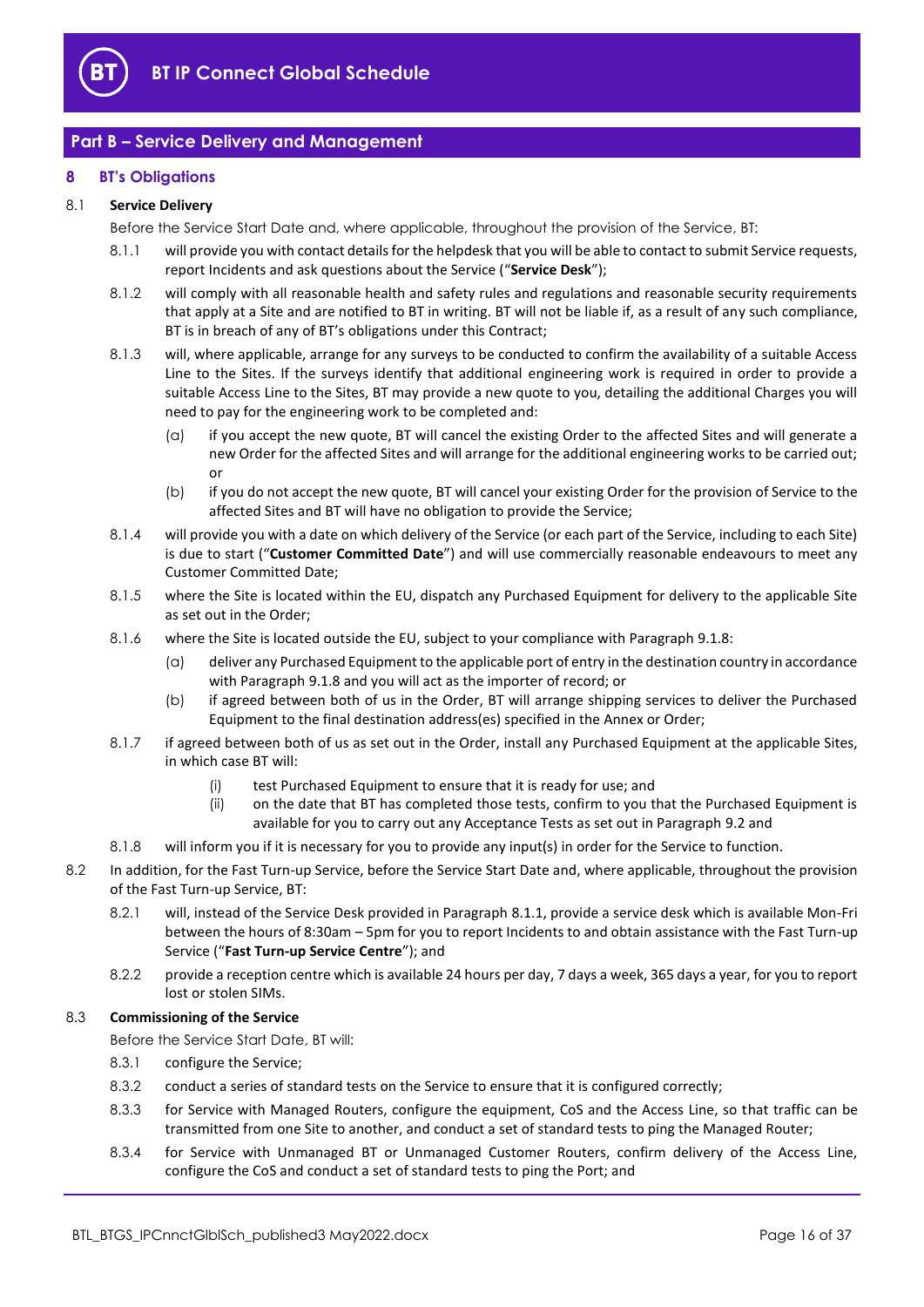

8.3.5 on the date that BT has completed the activities in this Paragraph [8.3.5,](#page-16-1) confirm to you the Service Start Date.

- <span id="page-16-1"></span>8.4 In addition, before the Service Start Date, for the Fast Turn-up Service, BT will:
	- 8.4.1 deliver the Gateway Device and SIM Card(s) to a mainland UK location or other available European location as specified by you and set out in the Order; and
	- 8.4.2 configure the Gateway Device, backhaul network and your existing Service on the BT Network so that traffic can be transmitted and received between the Site and your VPN. Once configured, BT will conduct a set of standard tests to prove connectivity to the Gateway Device. The Service Start Date occurs on successful completion of the tests.
- 8.5 For the purposes of Paragraphs [8.3.3](#page-15-3) an[d 8.3.4](#page-15-4) above, you may wish to migrate your traffic after BT has conducted BT's standard tests. In these circumstances, the Service Start Date will occur when BT has successfully completed BT's standard tests. BT may assist with traffic migration (switching of the Customer Data from a different service to the Service) after the Service Start Date subject to an additional Charge (as set out in BT's quote). If you would like BT to provide remote support, you will order it for Service activation at the same time as the provision of the Service as it will need to take place within five Business Days of the Service Start Date.
- 8.6 If you delay delivery of the Service, you agree that you will pay (i) BT's invoice for Charges which would have become due on the last Customer Committed Date agreed in writing by BT and (ii) BT's invoices for Recurring Charges, which are due monthly in advance. In these circumstances the Service Levels on delivery of the Service after the Customer Committed Date as set out in Part C of this Schedule will not apply.

## <span id="page-16-2"></span>8.7 **During Operation**

On and from the Service Start Date, BT:

- 8.7.1 will respond and use reasonable endeavours to remedy an Incident without undue delay if BT detects or if you report an Incident on the BT Network;
- <span id="page-16-3"></span>8.7.2 will work with the relevant supplier to restore Service as soon as practicable during Local Contracted Business Hours if BT detects, or if you report an Incident on the Access Line;
- 8.7.3 will maintain a web portal and server to provide you with online access to performance reports;
- 8.7.4 may carry out Maintenance from time to time and will endeavour to inform you:
	- (a) at least five Business Days before any Planned Maintenance on the BT Network and/or BT Equipment, however you agree that BT may inform you with less notice than normal where emergency Maintenance is required; or
	- (b) without undue delay for scheduled Access Line maintenance by a supplier;
- 8.7.5 may, in the event of a security breach affecting the Service, require you to change any or all of your passwords. BT does not guarantee the security of the Service against unauthorised or unlawful access or use;
- <span id="page-16-0"></span>8.7.6 will proactively monitor the BT Managed Routers for vital health signs. BT will perform polling and monitoring of the BT Managed Routers at least every four minutes. If a problem is detected, BT will perform initial diagnostics within 15 minutes and, if necessary report an Incident. BT will not proactively manage Business DSL Standard, Basic DSL and HVPN. For Basic DSL, BT will only provide reactive fault management and will not provide proactive fault monitoring or Router surveillance monitoring. In the case of Routers being Unmanaged, BT Routers or Unmanaged Customer Routers, which BT will not proactively monitor, BT is reliant upon you reporting Incidents relating to Access Lines.
- 8.7.7 for the Cloud Firewall feature, BT will:
	- (a) provide the Customer Contact(s) with access to BT's portal, which will give online access to a range of functions including reports, and placing CSP change requests;
	- (b) proactively monitor the Cloud Firewall feature in the following manner. BT has a secure management link to the appliance(s) over Internet and MPLS networks. BT also provide an "**out-of-band**" link that connects directly to the appliance(s), via BT's secure modem; this allows further remote management and diagnostics capability;
	- (c) use reasonable endeavours to identify potential unforeseen consequences of CSP changes requested by you, and to advise you of these. BT will refer incorrectly specified CSP changes back to you; and
	- (d) from time to time undertake work on the Cloud Firewall feature, which may interrupt service. In such cases, BT will endeavour to inform you in advance of any work being undertaken, and will endeavour to minimise the impact of such work.
- 8.7.8 For the Bandwidth on Demand feature, BT will: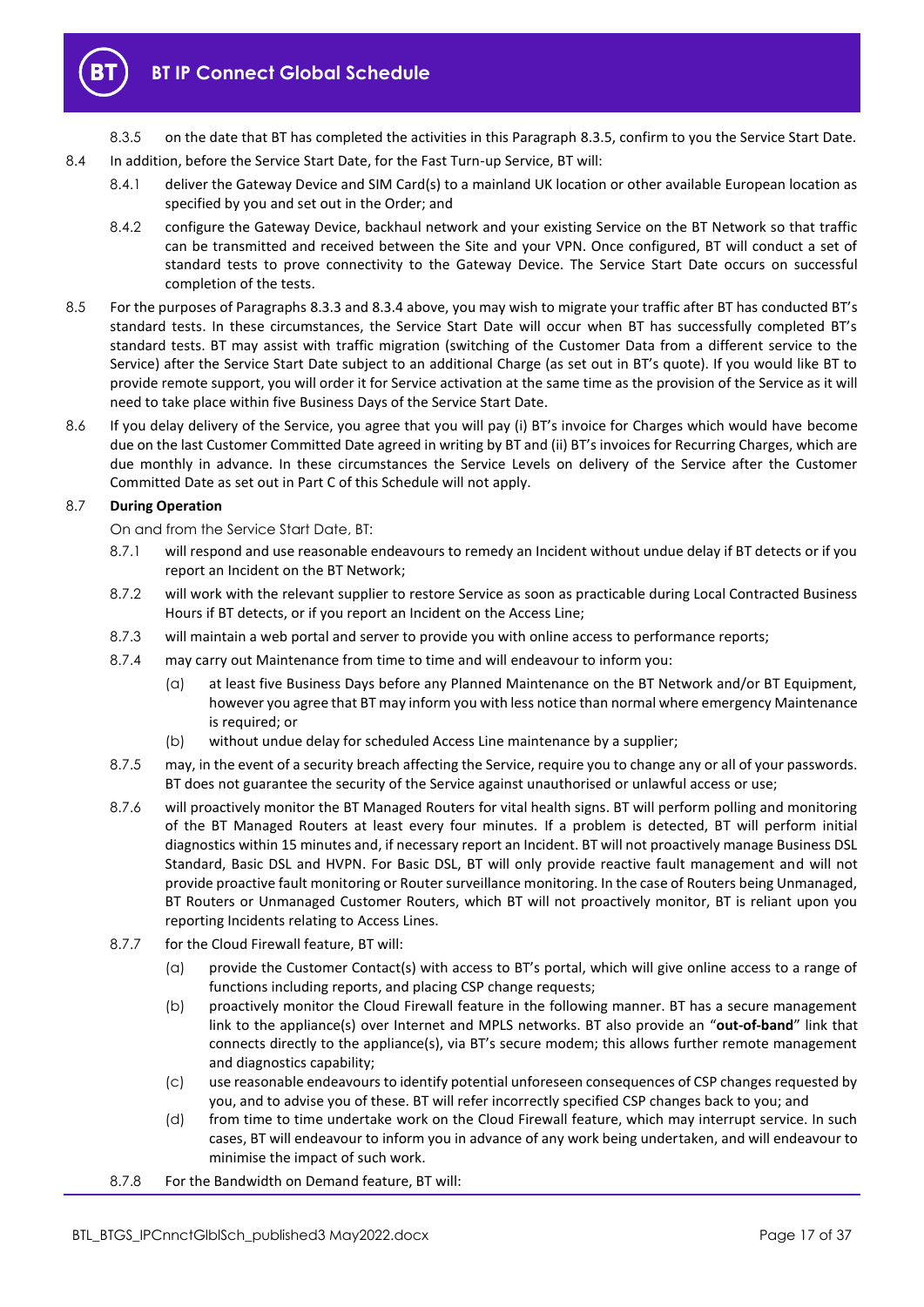

- (a) set out rules around changes to Bandwidth on Demand within the portal, (changes to end times/cancellation policy/ decreasing flex durations); and
- (b) only invoice for Successful Flex Events. Usage will be charged on a price per mbps/hour basis.

## 8.8 **The End of the Service**

- 8.8.1 On notification of termination of the Service by either one of us, or expiry, BT may disconnect and remove any BT Equipment located at the Sites; and
- 8.8.2 On notification of termination of the Service by either one of us, or notification of expiry, BT will:
	- (a) once you have provided a Customer Required by Date in accordance with Paragraph [9.6.1,](#page-21-0) provide you with a date on which termination of the Service (or each part of the Service, including to each Site) is due to take place ("**BT Adjusted Customer Required by Date**") and will use BT's commercially reasonable endeavours to meet any BT Adjusted Customer Required by Date;
	- (b) inform you if it is necessary for you to provide any input(s) on top of your contracted obligations to be able to terminate the Service(s); and
	- (c) inform you if the request to amend or change a Customer Required by Date has been accepted by all of BT's suppliers (where relevant).

## <span id="page-17-0"></span>**9 Your Obligations**

## <span id="page-17-2"></span>9.1 **Service Delivery**

Before the Service Start Date and, where applicable, throughout the provision of the Service by BT, you will:

- 9.1.1 provide BT with the names and contact details of any individuals authorised to act on your behalf for Service management matters ("**Customer Contact**"), but BT may also accept instructions from a person who BT reasonably believes is acting with your authority;
- 9.1.2 provide BT with any information reasonably required without undue delay;
- 9.1.3 provide BT with access to any Sites during Business Hours, or as otherwise agreed, to enable BT to set up, deliver and manage the Service;
- 9.1.4 complete any preparation activities that BT may request to enable you to receive the Services promptly and in accordance with any reasonable timescales;
- 9.1.5 notify BT in writing of any health and safety rules and regulations and security requirements that apply at a Site;
- 9.1.6 in jurisdictions where an employer is legally required to make such disclosure to its employees and/or Users:
	- (a) inform your employees and Users that as part of the Service being delivered by BT, BT may monitor and report to you the use of any targeted applications by your employees and/or Users; and
	- (b) ensure that your employees and Users have consented or will be deemed to have consented to such monitoring and reporting (if such consent is legally required), agree that BT will not be liable for any failure by you to comply with this instruction and indemnify BT from and against any Claims or action brought by your employees or Users against BT arising out of the delivery of Services by BT.
- 9.1.7 ensure that the LAN protocols and applications you use will be compatible with the Service;
- <span id="page-17-1"></span>9.1.8 where the Site is located outside the EU, act as the importer of record, clear the Purchased Equipment through the applicable customs authority in the destination country and be liable for any import tax, duty and/or excise duty incurred, and, if requested by BT, provide authorisation as soon as practicable authorising BT or BT's agent to carry out BT's obligations as shipping agent. If you cannot give such authorisation, you will be responsible for fulfilling those obligations on BT's behalf at your own cost;
- 9.1.9 provide BT with the name and contact details of at least one individual who will be responsible for receiving the Purchased Equipment at the Site;
- 9.1.10 where applicable, provide and maintain a PSTN, ISDN or broadband lines at the Sites for exclusive use with the Service. You will pay all charges related to provision and use of such lines and report any incidents in such lines directly to the supplier of the line;
- 9.1.11 not use any DSL line provided by BT to make or receive PSTN calls;
- 9.1.12 not make changes to the line or any telephony service on the line, without BT's prior written agreement. BT will charge you for any costs incurred by BT for such changes;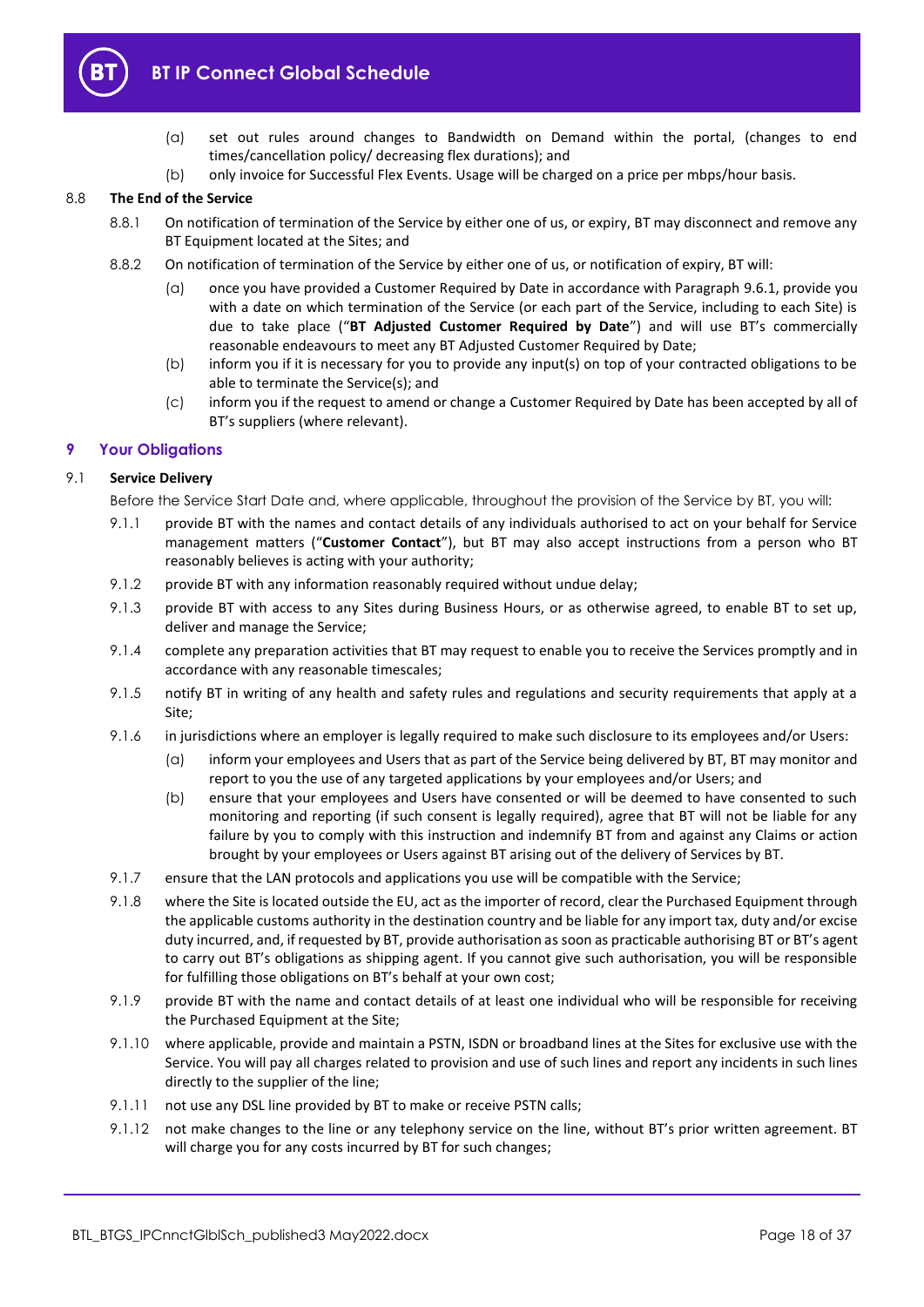

- 9.1.13 be responsible for the provision of all Service items (e.g. internal cabling) from the Access Line demarcation point to the Managed Routers, Unmanaged BT Routers and Unmanaged Customer Routers, as applicable;
- 9.1.14 if you order the Service with Unmanaged BT Routers and/or Unmanaged Customer Routers, be responsible for:
	- (a) providing Routers which adhere to BT's design guidelines (which can be provided to you); and
	- (b) marking traffic with the DSCP marking used by BT before transmitting traffic to the BT Network;
- 9.1.15 where HVPN is being purchased, be responsible for, and ensure that it complies with all applicable licensing and regulatory requirements for use of HVPN including but not limited to the local law and regulations that apply to the export and re-export of any encryption software or devices. BT may require you to produce proof of compliance with such licensing and regulatory requirements before delivery of the Service. If you cannot produce such proof to BT's reasonable satisfaction, BT may suspend delivery of the Service or cancel the Order. If BT cancels the Order, the provisions of Clause 17 (Cancellation) of the General Terms will apply. You are responsible for obtaining any local import and User licenses and the written authority from all respective authorities necessary;
- 9.1.16 ensure that CPA is installed and working before placing an Order for HVPN. If it is not, you agree to pay all HVPN Charges from the Service Start Date. You also agree to pay all BT's costs (including applicable Charges) if HVPN is delivered and it is later found that you have not provided suitable CPA;
- 9.1.17 if the CPA is provided on the basis of 'up to' a certain speed, agree that it may not receive the full speed, and that for the Service to work it will order an access speed significantly higher than the required HVPN Port speed; it is your responsibility to ensure that the CPA meets these requirements. BT will not be liable for Service failure, and BT's Service Levels will not apply, when the actual CPA speed falls below the HVPN Port speed;
- 9.1.18 if a dynamic IP Address is used, agree that BT's Service Levels will not apply to any Availability Downtime occurrences resulting from refresh of the dynamic IP Address;
- 9.1.19 agree that Internet browsing from the Managed Router other than via the HVPN Split Tunnelling feature will impair HVPN; in these circumstances BT will not be liable for any failure in Service and BT's Service Levels will not apply. You agree that Internet access is provided by BT's local suppliers who are responsible for ensuring they have the necessary permits to provide Internet access. If you use the Split Tunnelling feature (Internet Breakout or iLAN) so that you may yourself provide Internet access, then you will comply with Applicable Laws and regulations regarding the provision of Internet access to Users; and
- 9.1.20 not misuse the Service as provided by BT to contravene or circumvent local laws and regulations. BT may treat any such contravention as a material breach of the Contract and as such BT may:
	- (a) suspend the Service and may refuse to restore Service until BT receives an acceptable assurance from you that there will be no further contravention or circumvention; or
	- (b) terminate the Service upon written Notice subject to the General Terms of the Contract.
- 9.1.21 prepare and maintain the Site for the installation of BT Equipment and Purchased Equipment and supply of the Service, including, without limitation:
	- (a) provide a suitable and safe operational environment for any BT Equipment and/or Purchased Equipment including all necessary trunking, conduits, cable trays, and telecommunications connection points in accordance with BT's reasonable instructions and in accordance with applicable installation standards;
	- (b) take up or remove any fitted or fixed floor coverings, ceiling tiles and partition covers and/or provide any openings in buildings required to connect BT Equipment and/or Purchased Equipment to appropriate telecommunications facilities in time to allow BT to undertake any necessary installation or maintenance Services;
	- (c) carry out any work that may be required after installation to make good any cosmetic damage caused during the installation or maintenance Services;
	- (d) provide a secure, continuous power supply at the Site for the operation and maintenance of the Service and BT Equipment and/or Purchased Equipment at such points and with such connections as BT specifies. In order to mitigate any Service interruption resulting from failure in the principal power supply, you will provide back-up power with sufficient capacity to conform to the standby requirements of the applicable British or other applicable, local standards; and
	- (e) provide internal cabling between the BT Equipment and any Customer Equipment, as appropriate.
- 9.1.22 until ownership in any Purchased Equipment transfers to you in accordance with Paragrap[h 17.3:](#page-25-2)
	- (a) keep the Purchased Equipment safe and without risk to health;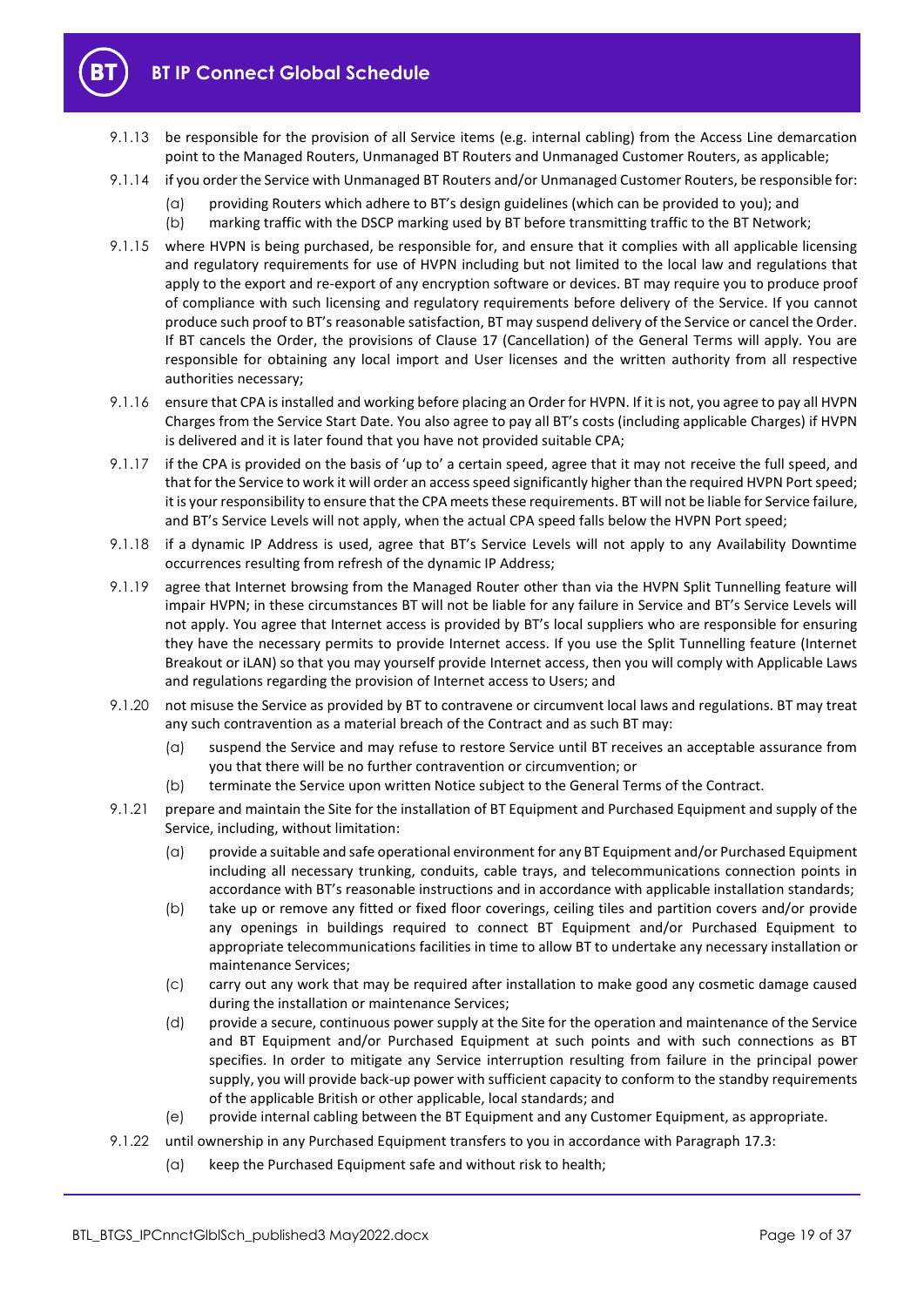

- (b) only use the Purchased Equipment, or allow it to be used, in accordance with any instructions BT may give and for the purpose for which it is designed;
- (c) not move the Purchased Equipment or any part of it from the Site;
- (d) not make any alterations or attachments to the Purchased Equipment without BT's prior written consent. If BT gives BT's consent, any alterations or attachments will become part of the Purchased Equipment;
- (e) not sell, charge, assign, transfer or dispose of or part with possession of the Purchased Equipment or any part of it;
- (f) not allow any lien, encumbrance or security interest over the Purchased Equipment, nor pledge the credit of BT for the repair of the Purchased Equipment or otherwise;
- (g) not claim to be owner of the Purchased Equipment and ensure that the owner of the Site will not claim ownership of the Purchased Equipment, even if the Purchased Equipment is fixed to the Site;
- (h) obtain appropriate insurance against any damage to or theft or loss of the Purchased Equipment;
- (i) indemnify BT against all claims and proceedings arising from your use of the Purchased Equipment or if the Purchased Equipment is damaged, stolen or lost. You will keep BT informed of anything which may affect BT's rights, or involve BT in any proceedings, loss or liability;
- (j) ensure that the Purchased Equipment appears in BT's name in your accounting books; and
- (k) if there is a threatened seizure of the Purchased Equipment, or anything listed in Clause 18.3 of the General Terms applies to you, immediately notify BT and BT may take action to repossess the Purchased Equipment. You will also notify interested third parties that BT owns the Purchased Equipment.
- (l) for the DSL and or Ethernet Services ordered by the Customer through the IP Connect Self Service Portal the Customer shall ensure that the data provided for ordering the Services is accurate. BT will not be held responsible for any delay caused by the incorrectness of the data or for the Charges due to the cancellation of an incorrect Order.

#### <span id="page-19-0"></span>9.2 **Acceptance Tests**

- <span id="page-19-2"></span>9.2.1 After receiving notice from BT under Paragrap[h 8.3.5,](#page-16-1) you will promptly carry out the Acceptance Tests for the Service. The Service will be deemed to have been accepted if you have not:
	- (a) carried out the Acceptance Tests and confirmed acceptance in writing; or
	- (b) notified BT in writing that the Service has not passed the Acceptance Tests,
	- on the date that BT completes BT's tests as set out in Paragraph [8.1.7\(ii\).](#page-15-5)
- <span id="page-19-4"></span>9.2.2 Subject to Paragrap[h 9.2.3,](#page-19-1) the Service Start Date will be the earlier of the following:
	- (a) the date that you confirm acceptance of the Service in writing under Paragraph [9.2.1\(a\);](#page-19-2) or
	- (b) the date that BT completes BT's tests as set out in Paragrap[h 8.1.7\(ii\).](#page-15-5)
- <span id="page-19-1"></span>9.2.3 In the event that the Acceptance Tests are not passed, BT will remedy the non-conformance without undue delay and notify you that BT has remedied the non-conformance, and inform you of the Service Start Date.
- 9.3 In addition, for the Cloud Firewall feature, you will:
	- 9.3.1 be entitled to request login/password combinations for access to BT's security portal, for use by you or your agents. You may assign one login combination to BT's personnel. You are responsible for your agents' use of these login/ password combinations;
	- 9.3.2 submit the CSP before the Customer Committed Date ("**CCD**"). BT will respond with a Security Policy Document, which you will authorise at least five Business Days before the CCD. CSPs can be complex to define, therefore BT's consultancy is available to help capture your requirements. BT will capture the necessary information in consultation with the Customer Contact, and will produce the necessary CSP. However, BT will not be liable for any consequences arising from your miss-specification of your security requirements in the CSP, or from unforeseen consequences of a correctly specified and correctly implemented CSP;
	- 9.3.3 ensure that your network and all applications on your side of the Service Management Boundary will conform to all relevant Internet Protocol standards;
	- 9.3.4 not use a Domain Name that infringes the rights of any person in a corresponding trade mark or name; and
	- 9.3.5 not use IP Addresses that you do not own or that are incorrectly specified. You are responsible for the use of these IP Addresses.
- <span id="page-19-3"></span>9.4 In addition, for the Fast Turn-up Service, you will:
	- 9.4.1 provide BT with a correctly completed baseline configuration form;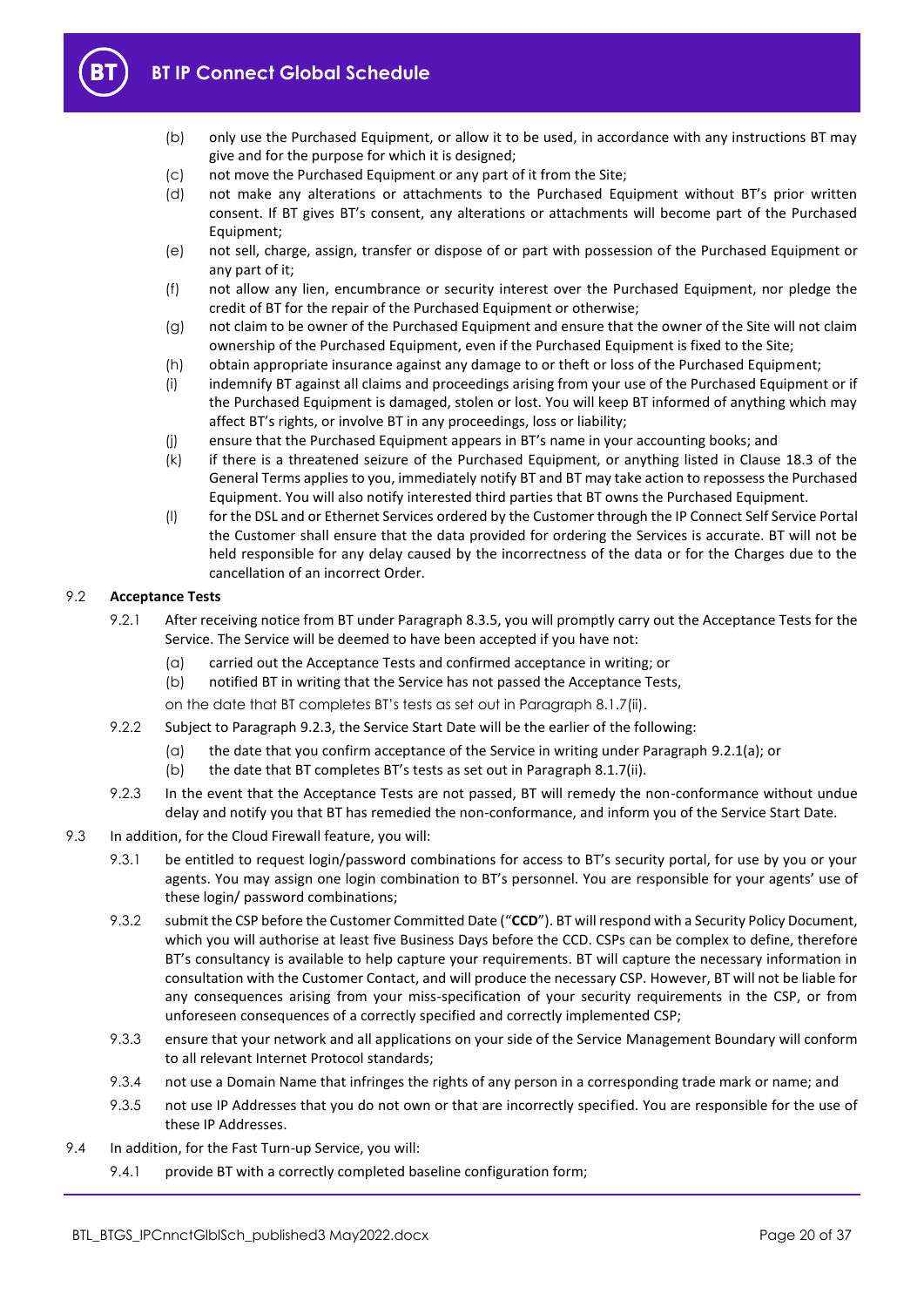

- 9.4.2 provide all Service items (e.g. internal cabling) from the Gateway Device;
- 9.4.3 ensure that you have an existing Service in place;
- 9.4.4 not resell or attempt to resell the Fast Turn-up Service (or any part or facility of it) to anyone else;
- 9.4.5 only use the SIMs in the Gateway Device and will only use the Gateway Device with the SIMs;
- 9.4.6 obtain and keep in force any licence necessary for you to use the Fast Turn-up Service;
- 9.4.7 not sell or otherwise transfer any IP Address(es) allocated by BT and will immediately cease using such IP Address(es) on the termination or expiration of this Contract or Schedule.
- 9.4.8 take all necessary steps to ensure that User Security Details are kept confidential, secure and not made available to unauthorised persons;
- 9.4.9 inform BT immediately if it believes that any User Security Details are, or are likely to be, used in an unauthorised way;
- 9.4.10 not change, or attempt to change, a user-name without BT's prior agreement;
- 9.4.11 until, and unless, ownership passes, not sell, lease, charge, assign by way of security or otherwise deal in or encumber in any way with any SIM Card or Gateway Device;
- 9.4.12 not connect, continue connection or knowingly allow any third party to connect or continue the connection of any GPRS Gateway to the BT Network;
- 9.4.13 comply with such security or other provisions in relation to international Roaming that BT provides to you from time to time;
- 9.4.14 notify BT immediately in the event that any SIM Card or Gateway Device is lost or stolen or if the Fast Turn-up Service has or may be misused, used fraudulently or otherwise used unlawfully;
- 9.4.15 obtain and keep in force any licence necessary for you to use the Fast Turn-up Service and/or Gateway Devices in any country in which it is provided;
- 9.4.16 not tamper with the Gateway Devices so as to invalidate any guarantee and will be liable to pay BT's standard Charges for repairs outside of the guarantee;
- 9.4.17 indemnify BT against any Claims or legal proceedings which are brought or threatened against BT by a third party because the Fast Turn-up Service is used in breach of this Paragraph [9.4.](#page-19-3) BT will notify you of any such Claims or proceedings and keep you informed as to the progress of such Claims or proceedings and have due regard to your representations;

## 9.5 **Service Operation**

On and from the Service Start Date, you will:

- 9.5.1 ensure that Users report Incidents to the Customer Contact and not to the Service Desk;
- 9.5.2 ensure that the Customer Contact will take Incident reports from Users and pass these to the Service Desk using the reporting procedures agreed between both of us, and will be available for all subsequent Incident management communications;
- 9.5.3 monitor and maintain any Customer Equipment connected to the Service or used in connection with a Service;
- 9.5.4 ensure that any Customer Equipment that is connected to the Service or that you use, directly or indirectly, in relation to the Service is:
	- (a) connected;
	- (b) using the applicable BT Network termination point, unless you have BT's permission to connect by another means and used in accordance with any instructions, standards and safety and security procedures applicable to the use of that Customer Equipment; and
	- (c) adequately protected against viruses and other beaches of security;
	- (d) technically compatible with the Service and will not harm or damage BT Equipment, the BT Network, or any of BT's supplier's or subcontractor's network or equipment; and
	- (e) approved and used in accordance with relevant instructions and Applicable Law;
- 9.5.5 immediately disconnect any Customer Equipment, or advise BT to do so at your expense, if Customer Equipment does not meet any relevant instructions, standards or Applicable Law;
- 9.5.6 connect equipment to the Service only by using the NTE at the Sites or to the LAN Port of the CPE;
- 9.5.7 where applicable, distribute, manage and maintain access profiles, passwords and other systems administration information relating to the control of Users' access to the Service;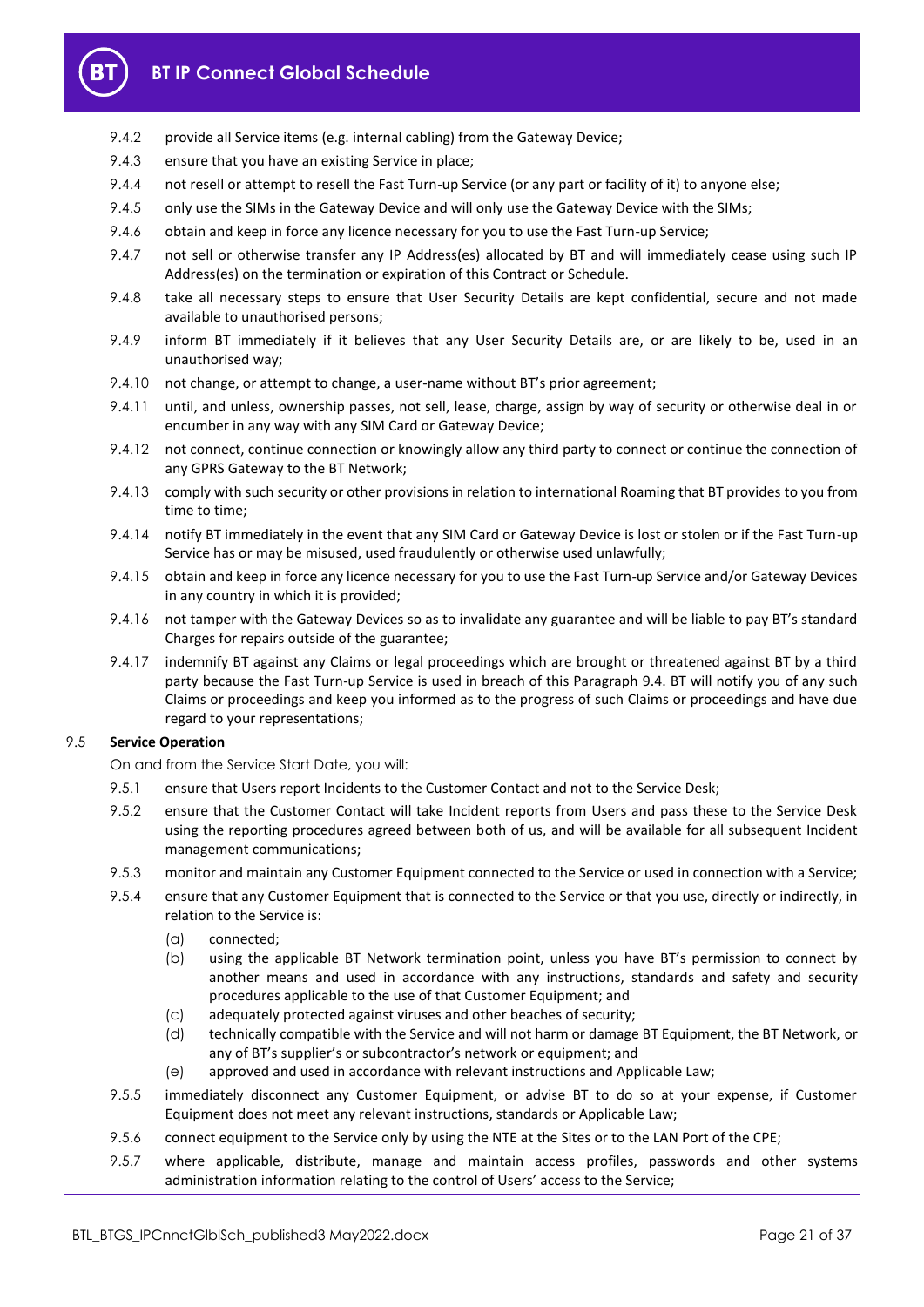

- 9.5.8 in order to ensure the security of personal or confidential data sent over the network, put in place appropriate security measures to ensure such data is fully protected.
- 9.5.9 where applicable, maintain a list of current Users and immediately terminate access for any person who ceases to be an authorised User;
- 9.5.10 where applicable, ensure the security and proper use of all valid User access profiles, passwords and other systems administration information used in connection with the Service and:
	- (a) inform BT immediately if a user ID or password has, or is likely to, become known to an unauthorised person, or is being or may be used in an unauthorised way;
	- (b) take all reasonable steps to prevent unauthorised access to the Service; and
	- (c) satisfy BT's security checks if a password is lost or forgotten.
- 9.5.11 if BT requests you to do so in order to ensure the security or integrity of the Service, change any or all passwords and/or other systems administration information used in connection with the Service;
- 9.5.12 comply with the provisions of any Software licences provided with or as part of the Service; and
- <span id="page-21-1"></span>9.5.13 in relation to the Cloud Firewall feature:
	- (a) if changes to the Cloud Firewall feature configuration rules (and therefore in the CSP) are required, request additions, deletions, or modifications as necessary, using the process as defined by BT. Changes may be required in response to your changes; e.g. if new IP Address ranges are added to the Customer Network, if new applications are to be enabled, or if User access profiles are amended;
	- (b) specify, in accordance with Paragrap[h 9.5.13\(a\),](#page-21-1) the changes to be implemented by BT. In no event will BT be liable for any consequences arising from miss-specification of requirements by you, or unforeseen consequences of correctly-specified and correctly-implemented change requests; and
	- (c) agree that BT will apply "**reasonable use**" restrictions for in-life changes to the CSP. The threshold level for such restrictions is defined as you raising change requests more frequently than once a week, over a rolling period of three months, per physical instance of the Cloud Firewall feature. In such cases, BT may either:
		- (i) aggregate your requests over a period of time, so that BT can implement such requests more efficiently. In these circumstances, you agree that there may be some implementation delays and no targets will apply to the implementation of such changes; or
		- (ii) review your requirements, and mutually agree an appropriate alternative implementation process and any associated Charges;
- 9.5.14 in relation to the Fast Turn-up Service:
	- (a) not use the Fast Turn-up Service to make or receive PSTN calls;
	- (b) not make changes to the configuration of the Fast Turn-up Service without BT's prior written agreement. BT will charge you for any costs incurred by BT for such changes;
	- (c) provide trained staff to support your use of the Fast Turn-up Service; and
	- (d) only report Incidents relating to the Fast Turn-up Service by telephoning the Fast Turn-up Service Desk. When reporting an Incident you will provide BT with a contact name and telephone number which BT will use to advise you on the progress being made to resolve the Incident.
- 9.5.15 In relation to the Bandwidth on Demand feature:
	- (a) manage changes to bandwidth speeds at your Sites;
	- (b) provide BT with a list of Authorised Users and their roles when the feature is being enabled and maintain such a list;
	- (c) communicate dates and times of Bandwidth on Demand Orders within your organisation.

## <span id="page-21-0"></span>9.6 **The End of the Service**

- 9.6.1 On termination of the Service by either one of us, or expiry you will:
	- (a) provide BT with all reasonable assistance necessary to remove BT Equipment from the Sites;
	- (b) disconnect any Customer Equipment from BT Equipment located at the Sites;
	- (c) not dispose of or use BT Equipment other than in accordance with BT's written instructions or authorisation;
	- (d) arrange for any BT Equipment located at the Sites to be returned to BT; and
	- (e) be liable for any reasonable costs of recovery that BT incurs in recovering the BT Equipment.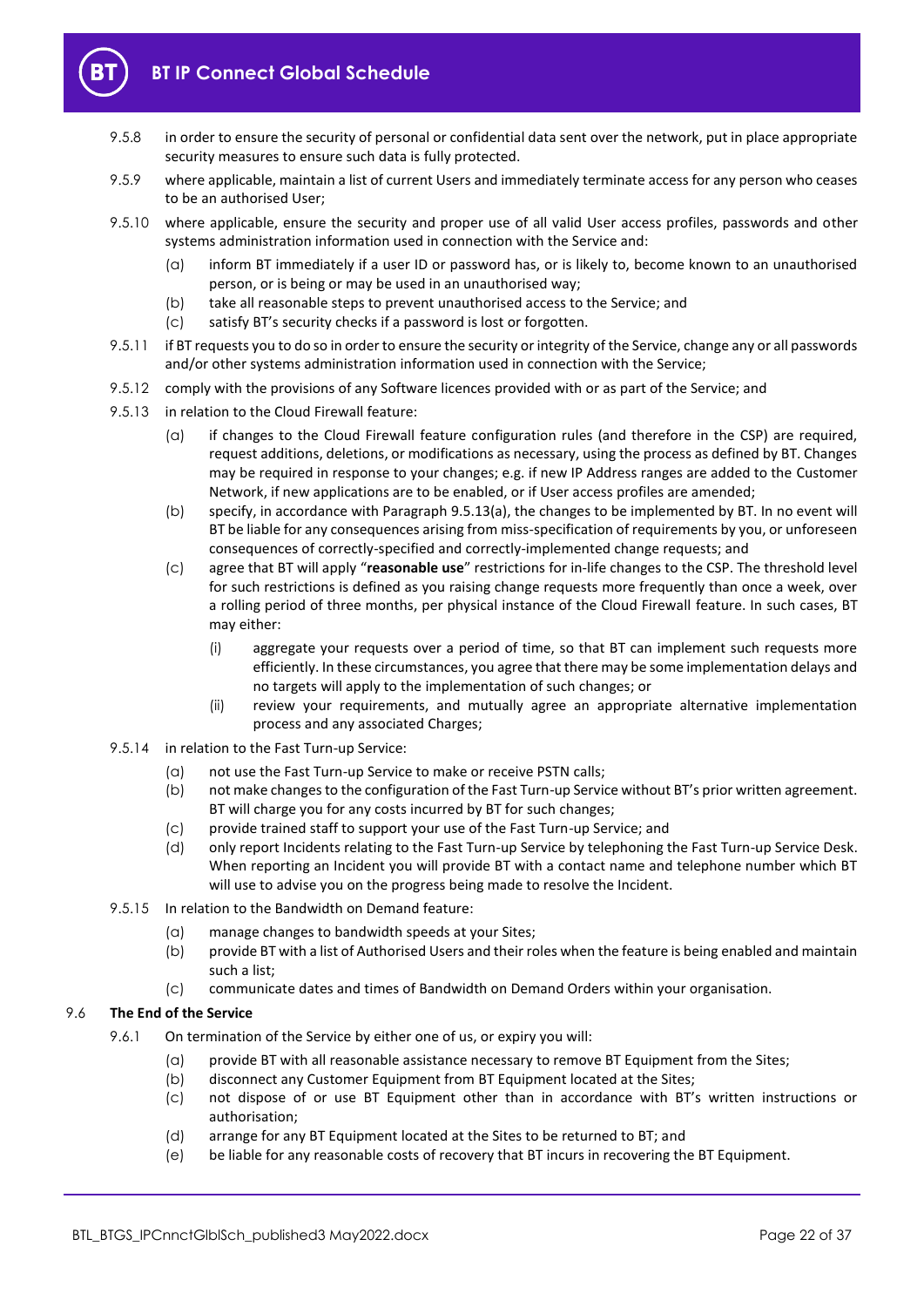<span id="page-22-5"></span>

- (f) provide BT with a date on which termination of the Service (or each part of the Service, including to each Site) is requested to take place ("**Customer Required by Date**");
- (g) record the date (for each part of the Service, including to each Site) that BT advises is the BT Adjusted Customer Required by Date; and
- 9.6.2 On termination of the Service by either one of us, or expiry you will:
	- (a) provide BT with the information that will enable BT to create a termination order for the Service-e.g. specific Service identity, current site contact details (name, phone & email);
	- (b) notify BT in writing of any health and safety rules and regulations and security requirements that apply at a Site;
	- (c) provide BT, BT's employees, agents, consultants and subcontractors, with access to your premises, offices and other facilities and utilities as is reasonably required by BT to terminate the Service; and
	- (d) notify BT in writing at least 10 Business Days before the BT Adjusted Customer Required by Date if a postponement of date is required.

## 9.7 **Additional Termination Provisions**

- 9.7.1 BT will terminate the Fast Turn-up Service automatically when a permanent Access Line is connected to the Site to enable the Site to connect to the BT Network.
- 9.7.2 The Fast Turn-up Service may be terminated or cancelled by either of us on 25 Business Days' Notice to the other. Such termination or cancellation may be subject to your payment of Termination Charges if the Service is cancelled during the Fast Turn-up Service Minimum Period, as set out in Paragraph [12.](#page-23-0)

## <span id="page-22-0"></span>**10 Notification of Incidents**

Where you become aware of an Incident:

- 10.1 the Customer Contact will report it to BT's Service Desk;
- <span id="page-22-3"></span>10.2 BT will give you a unique reference number for the Incident ("**Ticket**");
- <span id="page-22-2"></span>10.3 BT will inform you when BT believes the Incident is cleared, and will close the Ticket when:
- 10.4 you confirm that the Incident is cleared within 24 hours of being informed; or
- 10.5 BT has attempted unsuccessfully to contact you, in the way agreed between both of us, in relation to the Incident and you have not responded within 24 hours of BT's attempt to contact you.
- 10.6 If you confirm that the Incident is not cleared within 24 hours of being informed, the Ticket will remain open, and BT will continue to endeavour to resolve the Incident and, where appropriate, BT will continue to measure Availability Downtime, until the Ticket is closed as set out in Paragraph [10.3.](#page-22-2)
- 10.7 Where the Service is provided with BT Managed Routers, if BT becomes aware of an Incident, Paragraph[s 10.2,](#page-22-3) [10.3](#page-22-2) and 10.4 will apply.
- 10.8 For CPA, you will confirm with your supplier that the CPA is working correctly before reporting Incidents to BT. BT will not record Availability Downtime for reported Incidents until you have confirmed that the CPA is working.

#### <span id="page-22-1"></span>**11 Invoicing**

- 11.1 BT will invoice you for the Charges for the Service as set out in Paragraph [11.2](#page-22-4) in the amounts and currency specified in any Orders.
- <span id="page-22-4"></span>11.2 Unless stated otherwise in an applicable Order, BT will invoice you for:
	- 11.2.1 Installation Charges, on the Service Start Date;
	- 11.2.2 Recurring Charges, except Usage Charges, monthly in advance on the first day of the relevant month (for any period where Service is provided for less than one month, the Recurring Charges will be calculated on a daily basis);
	- 11.2.3 Usage Charges, monthly in arrears on the first day of the relevant month, calculated at the then current rates;
	- 11.2.4 any Charges for any Purchased Equipment from the Service Start Date, and those Charges which will apply from the date of delivery of that Purchased Equipment;
	- 11.2.5 De-installation Charges within 60 days of de-installation of the Service;
	- 11.2.6 any Termination Charges incurred in accordance with Paragraph [12](#page-23-0) upon termination of the relevant Service; and
	- 11.2.7 any reconfiguration Charges incurred in accordance with Paragrap[h 11.5.](#page-23-1)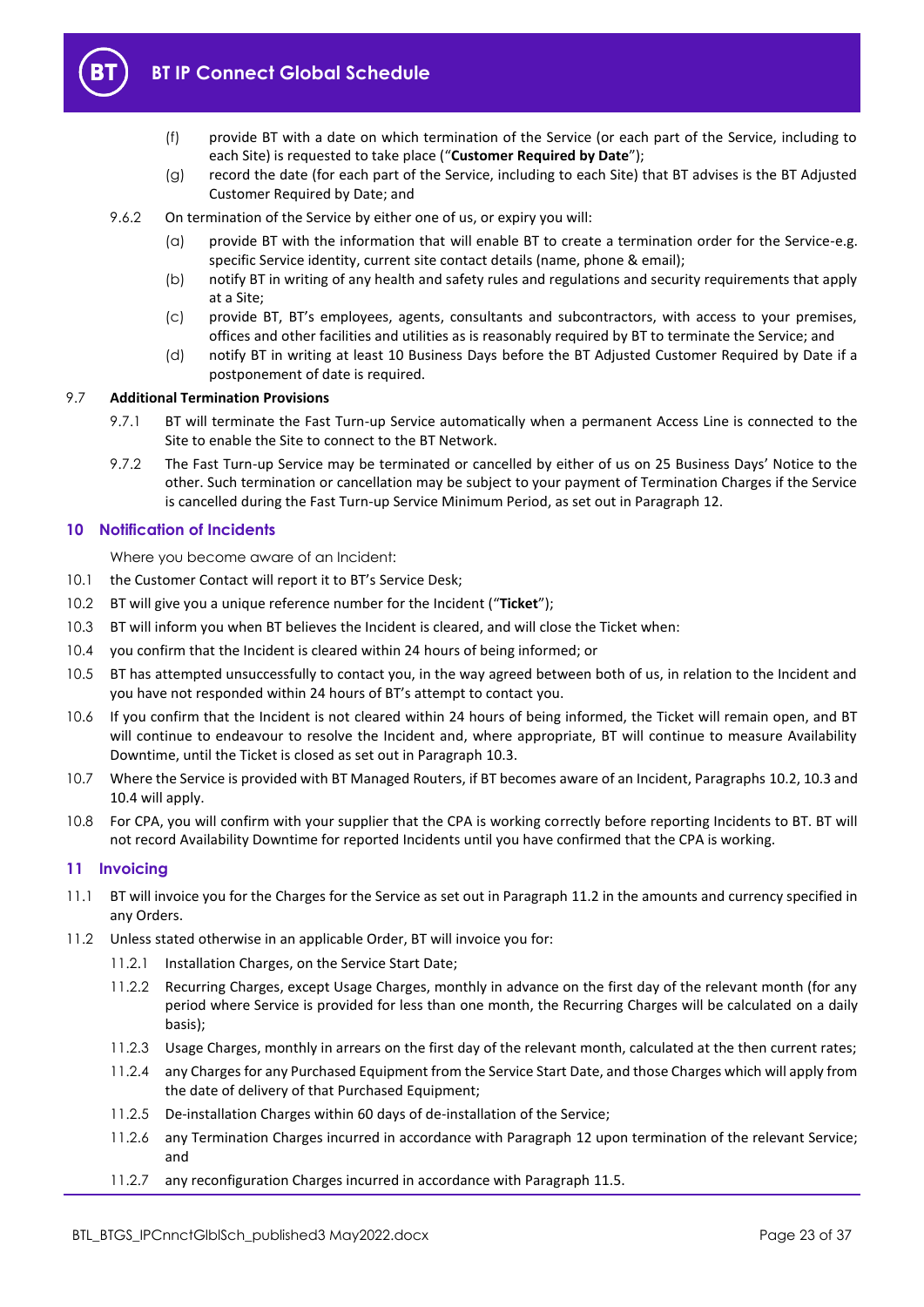

- 11.3 In the case of a Resilient Service, you agree that charging will commence on the delivery and installation of the first delivered Circuit.
- 11.4 BT may invoice you for any of the following Charges in addition to those set out in the Order:
	- 11.4.1 Charges for investigating Incidents that you report to BT where BT finds no Incident or that the Incident is outside the Service Management Boundary;
	- 11.4.2 Charges for commissioning the Service as set out in Paragrap[h 8.3](#page-15-6) outside of Business Hours;
	- 11.4.3 Charges for restoring Service if the Service has been suspended in accordance with Clause 10.1.2 of the General Terms;
	- 11.4.4 Charges for cancelling the Service in accordance with Clause 16 of the General Terms;
	- 11.4.5 Charges for expediting provision of the Service at your request after you have been informed of the Customer Committed Date; and
	- 11.4.6 any other Charges set out in any applicable Order or the BT Price List or as otherwise agreed between both of us.

## <span id="page-23-1"></span>11.5 **Reconfiguration Charges**

- 11.5.1 Port upgrades If you upgrade to a new Port, with a speed that is greater than the old Port speed, there will be no De-installation Charges for the old Port. A new Port installation Charge will apply as set out in the Order. You will also pay any Charges that BT pays the Access Line supplier for any changes to the Access Line. You will not make any decreases to Port speed for the affected Service for 20 Business Days following an upgrade.
- 11.5.2 CoS changes, including Multiple VPN CoS changes will have a reconfiguration Charge. You will not make decreases to the affected CoS for 20 Business Days following a change.
- 11.5.3 Changes to Access Line speed or location will incur Installation Charges for the new Access Line and Deinstallation Charges for the old Access Line.
- 11.5.4 Changes to Managed Routers or Unmanaged BT Routers will incur Installation Charges for new hardware or change in location and De-installation Charges for replaced or re-located hardware.
- 11.5.5 DSL upgrade or downgrade will incur a one-time Charge.
- 11.5.6 You may request up to two tests of a Resilient Access type during any 12 months. BT will charge you for any additional tests.
- 11.6 For the Fast Turn-up Service, BT will invoice you as set out in the Order, and the Charges will comprise of:
	- 11.6.1 a one-off configuration Charge to enable the Fast Turn-up Service on your IP Connect Global VPN;
	- 11.6.2 a one-off deployment and configuration Charge per Gateway Device, which includes an ancillary antenna;
	- 11.6.3 Recurring Charges per Gateway Device per month; and
	- 11.6.4 excess Usage Charges per Mobile service managed Gateway Device per month.
- 11.7 BT provides SIM Cards for the Fast Turn-up Service to you on a free of Charge basis, and they will be shipped active and billable in the Gateway Device. BT will charge you for replacement SIM Cards due to loss, theft or damage caused by you at the current rate as notified to you.
- 11.8 Charges for the Fast Turn-up Service are rounded up to the nearest whole unit within the applicable currency.
- 11.9 Charges for the Fast Turn-up Service per extra 1 MB are calculated on a pro rata basis in units of 1 KB.
- 11.10 If BT works at a Site in response to an Incident reported by BT and rectification of this Incident requires BT to take special public space health and safety measures, and/or specialist aerial access equipment to be used, BT may charge you an additional 'per occasion' repair Charge. BT will agree the Charges with you prior to any commencement of the work.
- 11.11 You are responsible for and will pay the Charges for the Fast Turn-up Service whether the Fast Turn-up Service is used by you or a third party.
- 11.12 BT may revise the Fast Turn-up Service Charges on 20 Business Days' notice to you or such other period stated in the Order.

## <span id="page-23-0"></span>**12 Charges at the End of the Contract**

- <span id="page-23-2"></span>12.1 If you exercise your right under Clause 17 of the General Terms to terminate the Contract or any Service for convenience, you will pay BT:
	- 12.1.1 all outstanding Charges for Service rendered;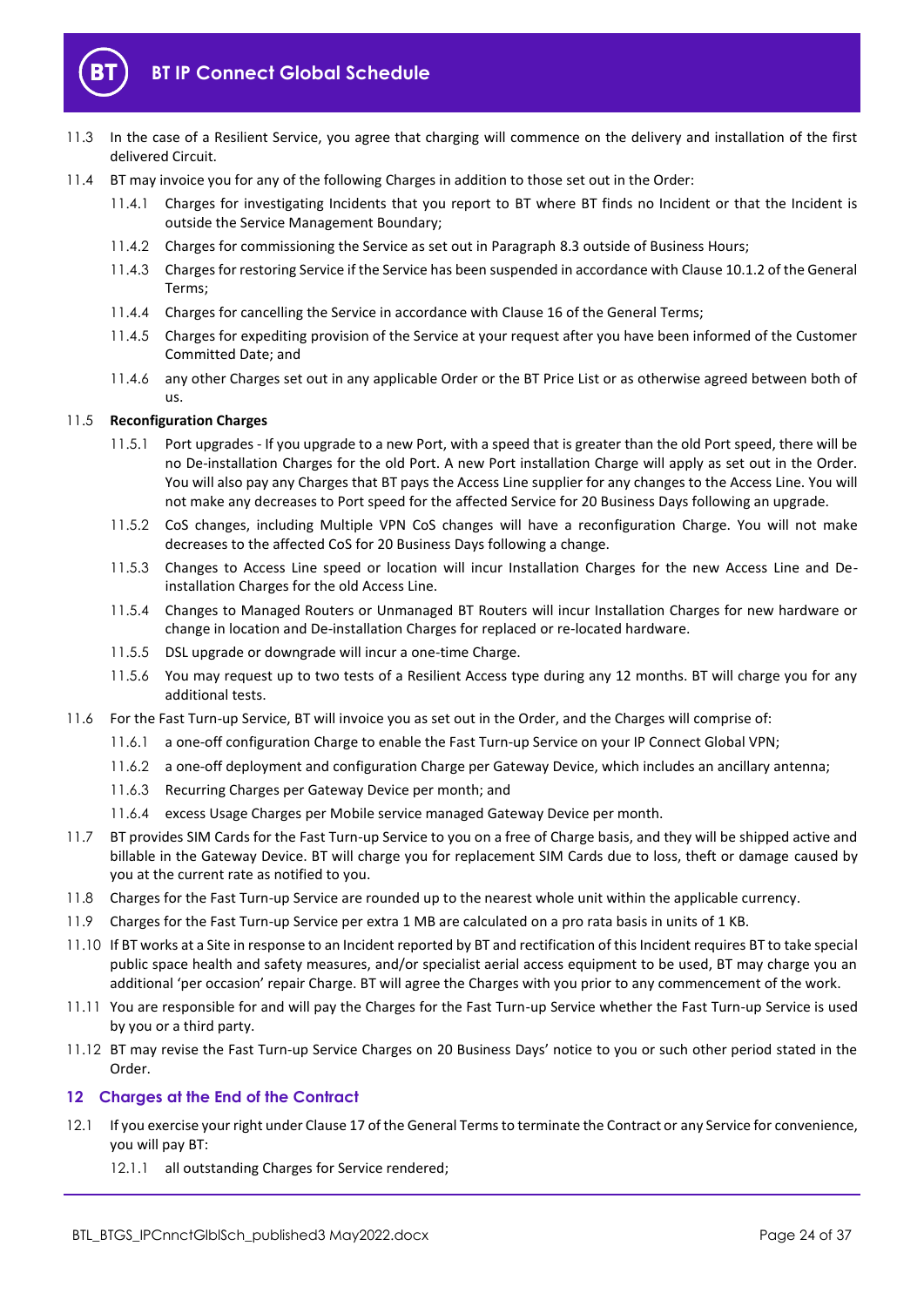

- 12.1.2 De-installation Charges;
- 12.1.3 any remaining Charges outstanding with regard to BT Equipment or Purchased Equipment;
- 12.1.4 all incremental charges incurred by BT from a supplier due to the early termination;
- 12.1.5 any other Charges set out in the Order; and
- 12.2 in addition to the Charges set out at Paragraph [12.1](#page-23-2) above, if you terminate during the Minimum Period of Service or any Renewal Period, you will pay BT:
	- 12.2.1 for any parts of the Service that were terminated during the first 12 months of the Minimum Period of Service:
		- (a) Termination Charges, as compensation equal to 100 per cent of the Recurring Charges for any remaining months of the first 12 months of the Minimum Period of Service;
		- (b) 20% of the Recurring Charges for the remaining months, other than the first 12 months of the Minimum Period of Service; and
		- (c) any waived Installation Charges.

## 12.3 **HVPN Charges**

- 12.3.1 Unless stated otherwise in the Contract, HVPN Charges will remain valid for the Minimum Period of Service except to the extent that HVPN is dependent on a third party's products or services, in which case Charges are subject to change without notification.
- 12.3.2 A new Minimum Period of Service will apply for upgrades. In addition to Installation Charges for upgrades, Deinstallation Charges may apply for upgrades requiring changes in equipment, or Access Line supplier.
- 12.3.3 For BT Provided Access, BT will charge you an excess download Charge if your use of the Service exceeds BT's suppliers' download limits. BT will apply this Charge every two months, in arrears.

## <span id="page-24-0"></span>**13 Service Amendment**

- <span id="page-24-4"></span>13.1 You may request, by giving BT Notice, a change to:
	- 13.1.1 an Order for the Service (or part of an Order) at any time before the applicable Service Start Date; or
	- 13.1.2 the Service at any time after the Service Start Date.
- 13.2 If you exercise your right under Paragrap[h 13.1](#page-24-4), and except where a change results from BT's failure to comply with BT's obligations under the Contract, BT will, within a reasonable time, provide you with a written estimate, including:
	- 13.2.1 the likely time required to deliver the changed Service; and
	- 13.2.2 any changes to the Charges due to the changed Service.
- 13.3 BT has no obligation to proceed with any change that you request under Paragraph [13.1,](#page-24-4) unless and until BT has both agreed in writing on the necessary changes to the Charges, implementation timetable and any other relevant terms of the Contract to take account of the change.
- 13.4 If we change a Service prior to the Service Start Date because you have given BT incomplete or inaccurate information, BT may, in BT's reasonable discretion, apply additional reasonable one-time and/or Recurring Charges.

## <span id="page-24-1"></span>**14 IP Addresses and Domain Names**

14.1 Except for IP Addresses expressly registered in your name, all IP Addresses and Domain Names made available with the Service will at all times remain BT's property or the property of BT's suppliers and will be non-transferable. All of your rights to use such IP Addresses and/or Domain Names will cease on termination or expiration of the Service.

## <span id="page-24-2"></span>**15 BT Equipment**

- 15.1 BT Equipment will remain BT's property at all times and risk in BT Equipment will pass to you upon delivery, whether or not the BT Equipment has been installed.
- 15.2 You will not use BT Equipment other than in accordance with BT's written instructions or authorisation and will not move, add to, reconfigure, modify or otherwise interfere with BT Equipment, nor permit any other person (other than a person authorised by BT) to do so.
- 15.3 You will be liable to BT for any loss of or damage to BT Equipment, except where the loss or damage is a result of fair wear and tear or caused by BT.
- 15.4 You will not move or relocate any BT Equipment without BT's prior written consent and you will pay BT's costs and expenses reasonably incurred as a result of such move or relocation.
- <span id="page-24-3"></span>15.5 Ownership in any Gateway Device or in any SIM Card supplied without Charge remains with BT.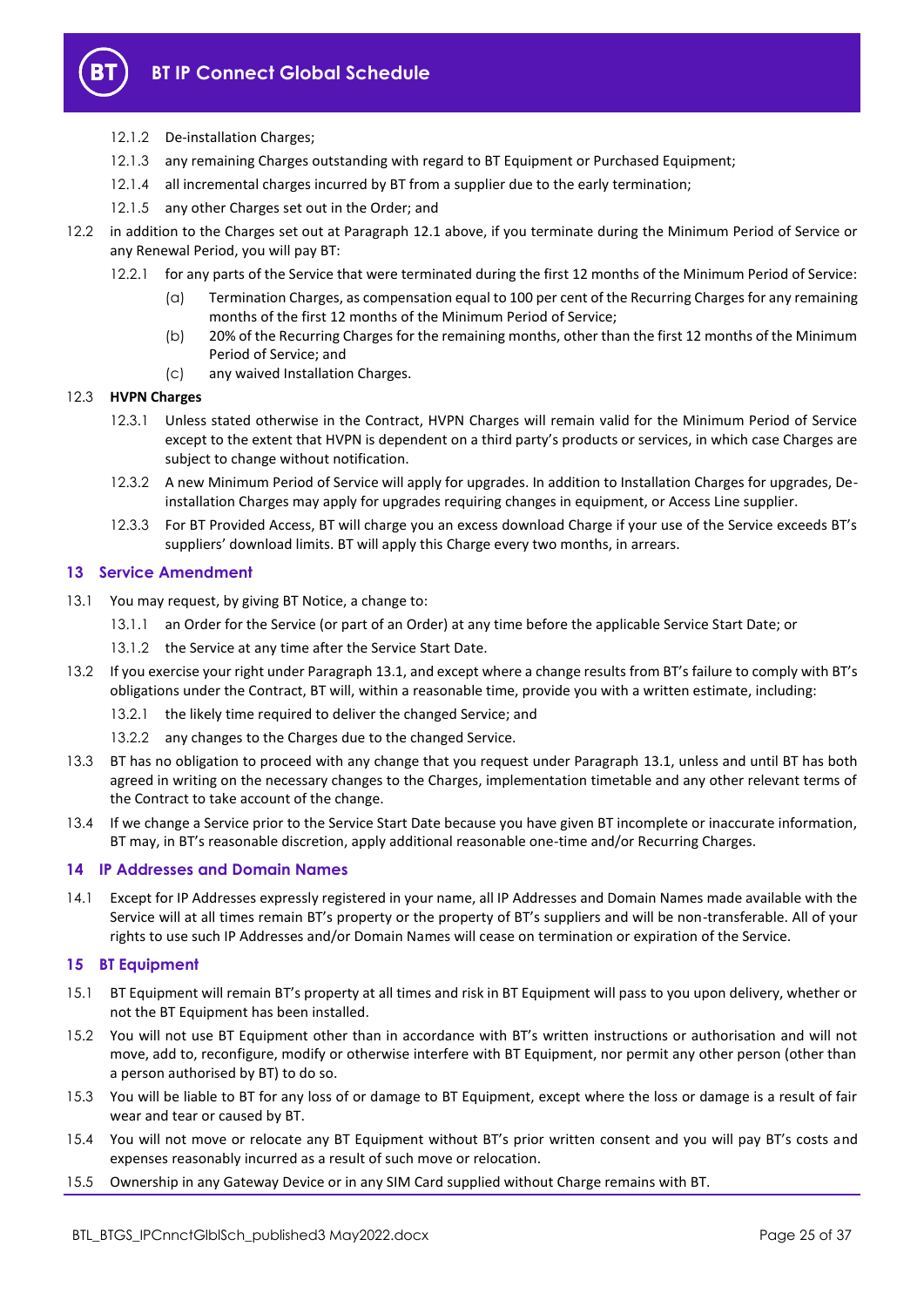

## 15.6 If BT supplies you with a SIM:

- 15.6.1 BT may bar certain numbers from the Fast Turn-up Service on a temporary or permanent basis where in BT's reasonable opinion it is necessary to do so;
- 15.6.2 BT may cancel any SIM if it has not been used by you for six consecutive months. BT will Notify you after five consecutive months of non-use of BT's intention to cancel the SIM. If BT cancels a SIM and that SIM is subject to a Fast Turn-up Service Minimum Period, you will pay BT the relevant Termination Charges.
- 15.6.3 you acknowledge and accept that where a BT mobile connection is being provided faults may occur from time to time and the Service may be impaired by various factors which include (not an exhaustive list):
	- (a) local geography and topography;
	- (b) weather and/or atmospheric conditions;
	- (c) degradation, congestion or maintenance requirements of the BT Network including but not limited to re-positioning and/or decommissioning of base stations;
	- (d) other physical or electromagnetic obstructions or interference;
	- (e) faults in other telecommunications networks to which the BT Network is connected;
	- (f) the compatibility of the Customer Equipment used; and
	- (g) any other conditions or circumstances beyond BT's control.

## <span id="page-25-0"></span>**16 WEEE Directive**

- 16.1 You will be responsible under Article 13 of the Waste Electrical and Electronic Equipment Directive 2012 ("**WEEE Directive**") for the costs of collection, treatment, recovery, recycling and environmentally sound disposal of any equipment supplied under the Contract that has become waste electrical and electronic equipment ("**WEEE**").
- 16.2 Each of us acknowledge that for the purposes of Article 13 this Paragrap[h 16](#page-25-0) is an agreement stipulating other financing arrangements for the collection, treatment, recovery, recycling and environmentally sound disposal of WEEE.
- 16.3 You will be responsible for any information recording or reporting obligations imposed by the WEEE Directive.
- 16.4 You will indemnify BT against any claims or legal proceedings that are brought or threatened against BT by a third party which would not have been caused or made had you fulfilled your express or implied obligations under this Paragraph [16](#page-25-0) or in connection with the WEEE Directive.
- 16.5 BT will notify you of any such claims or proceedings and keep you informed as to the progress of such claims or proceedings.

## <span id="page-25-1"></span>**17 Purchased Equipment**

## 17.1 **Consumer Regulations**

Where you place an Order acting for purposes which are related to your trade, business or profession, it will be deemed a business to business transaction to which the Consumer Contracts (Information, Cancellation and Additional Charges) Regulations 2013 do not apply.

## 17.2 **Sale of Goods**

The UN Convention on Contracts for the International Sale of Goods will not apply to the Contract.

## <span id="page-25-2"></span>17.3 **Transfer of Risk and Ownership**

- 17.3.1 Where any Purchased Equipment is delivered to a Site that is located within the Territory:
	- (a) if BT delivers or installs the Purchased Equipment, risk will pass to you on delivery of the Purchased Equipment, but you will not be liable for any loss or damage that is caused by BT's negligence;
	- (b) if BT does not deliver or install the Purchased Equipment, risk will pass to you when you take possession of the Purchased Equipment; and
	- (c) ownership in the Purchased Equipment will pass to you when you have paid for it in full. For deliveries in the United Kingdom, title in Gateway Devices will pass to you on payment in full. For deliveries outside the United Kingdom, title in Gateway Devices will pass to you on despatch from the final shipping point in the United Kingdom.
- 17.3.2 Where the Purchased Equipment is delivered to a Site that is not located within the Territory:
	- (a) ownership in the Purchased Equipment will pass to you upon dispatch; and
	- (b) risk in the Purchased Equipment (except for the Intellectual Property Rights) will pass to you in accordance with Incoterms® 2010 DAP, but you will not be liable for any loss or damage that is caused by BT's negligence.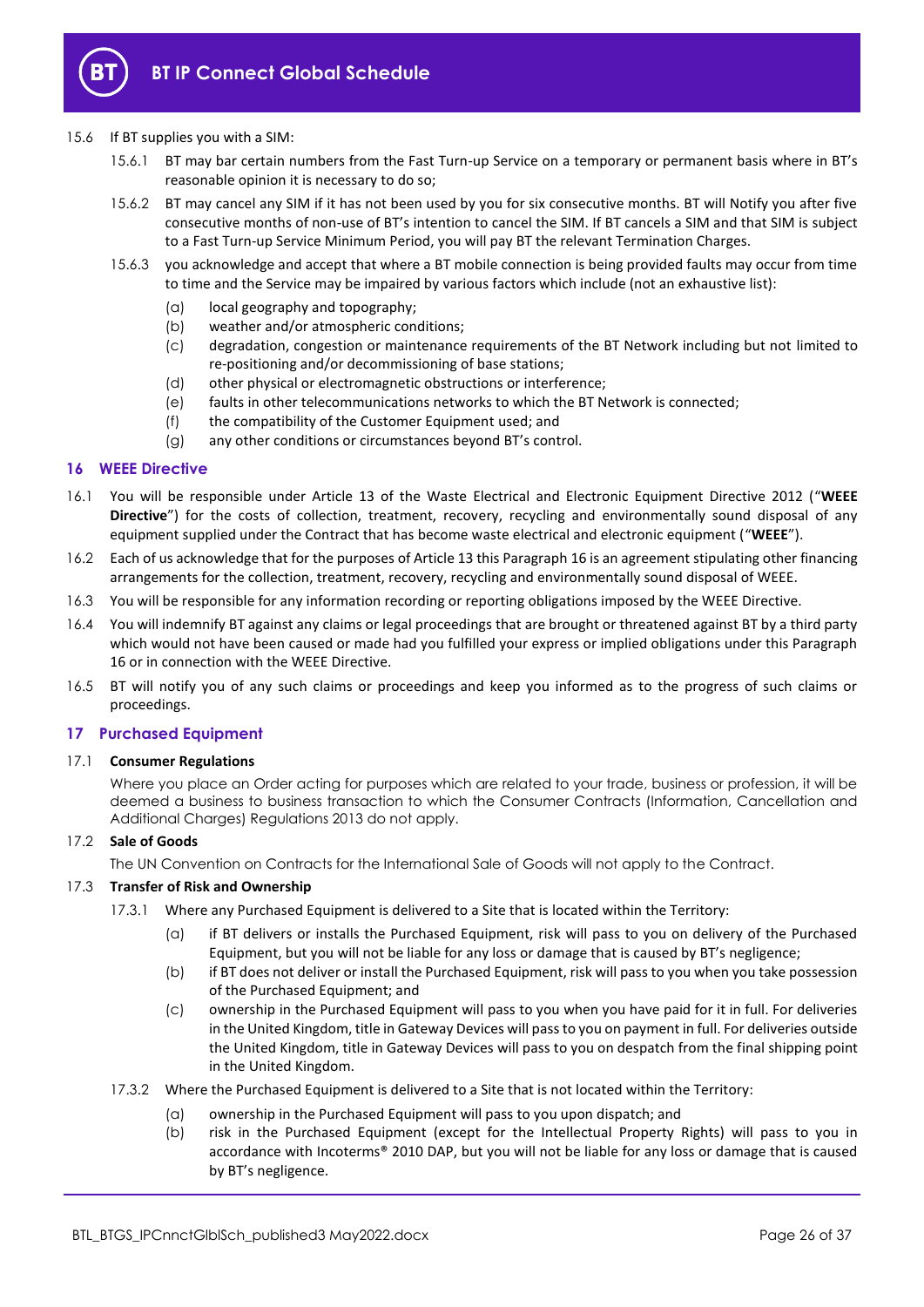

## 17.4 **Acceptance**

- 17.4.1 Where the Purchased Equipment is delivered to a Site that is located within the Territory, the Purchased Equipment will be deemed to have been accepted:
	- (a) if BT does not install the Purchased Equipment, when you take delivery or possession of the Purchased Equipment; and
	- (b) if BT installs the Purchased Equipment, the earlier of:
		- (i) the Service Start Date in accordance with Paragrap[h 9.2.2](#page-19-4) and
		- (ii) if you notify BT in writing that the Purchased Equipment has not passed the Acceptance Tests and that is due to minor Incidents that do not affect the Purchased Equipment's performance, the date of that notice.
- 17.4.2 Where the Purchased Equipment is delivered to a Site that is not located within the Territory, acceptance of the Purchased Equipment will take place on signature for the delivery at the port of entry, or at the final delivery address(es) that BT has agreed with you if BT is shipping the Purchased Equipment.
- 17.4.3 Except where you have relied on BT's written advice, it is your responsibility to satisfy yourself as to the suitability of Purchased Equipment for your needs.

## 17.5 **Security**

- 17.5.1 You are responsible for the proper use of any user names, personal identification numbers and passwords used with the Purchased Equipment, and you will take all necessary steps to ensure that they're kept confidential, secure and not made available to unauthorised persons.
- 17.5.2 BT does not guarantee the security of the Purchased Equipment against unauthorised or unlawful access or use.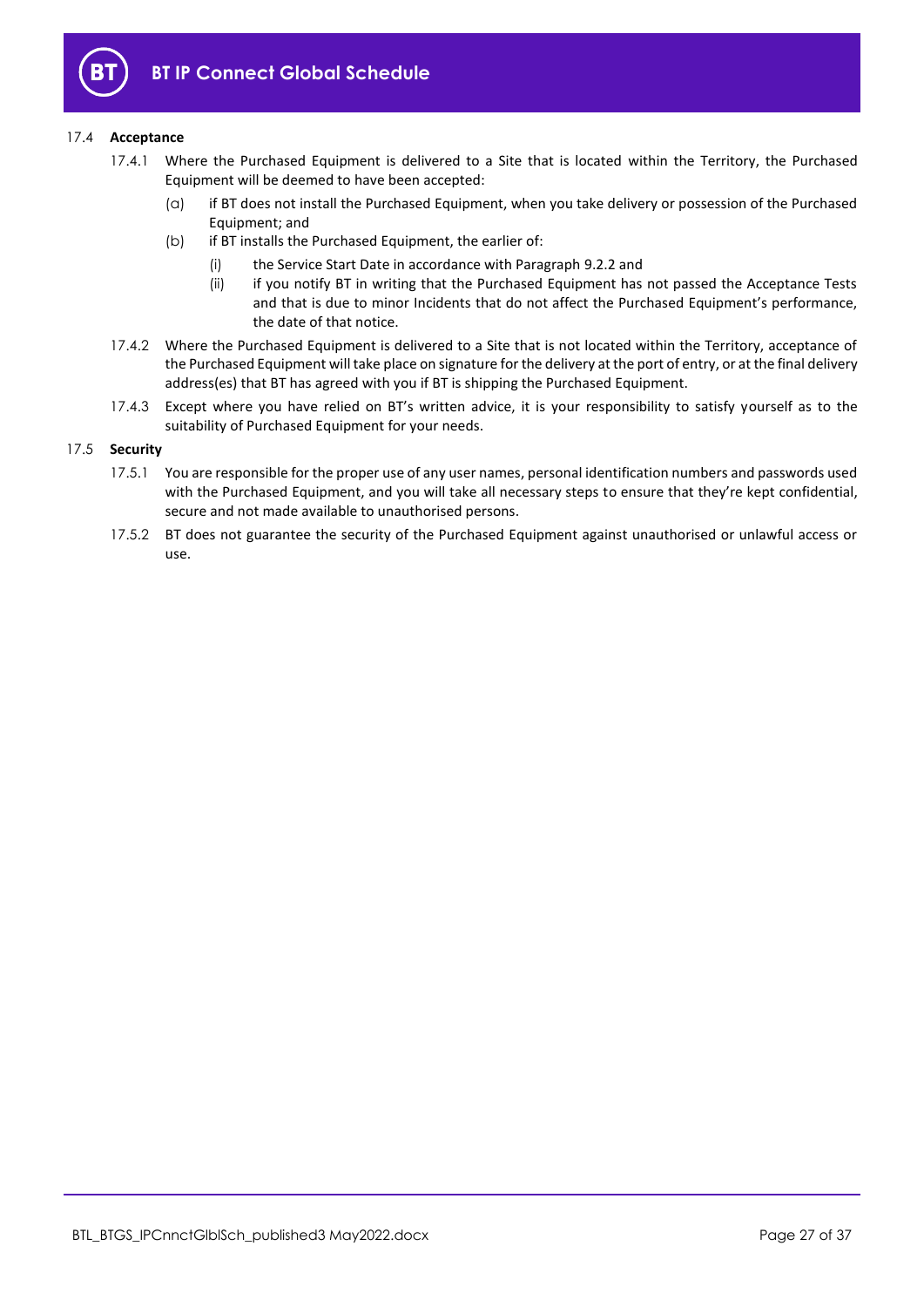

# <span id="page-27-0"></span>**Part C – Service Levels**

## <span id="page-27-1"></span>**18 On Time Delivery**

## 18.1 **On Time Delivery Service Level**

BT will deliver the Service on or before the Customer Committed Date (the "**On Time Delivery Service Level**").

#### <span id="page-27-3"></span>18.2 **On Time Delivery Service Credits**

- 18.2.1 If BT does not meet the On Time Delivery Service Level, you may claim On Time Delivery Service Credits for each day after the Customer Committed Date until the Service is delivered at the Site, as set out in this Paragrap[h 18.2.](#page-27-3)
- 18.2.2 You may claim On Time Delivery Service Credits by reporting any failure to meet the On Time Delivery Service Level to the Service Desk in accordance with Paragraph [10.](#page-22-0)
- 18.2.3 On Time Delivery Service Credits are available up to a maximum amount equal to 100 per cent of the monthly Recurring Charge for the affected Site or Circuit.
- 18.2.4 If both of us have agreed a revised Customer Committed Date in writing, or if BT exercises BT's right to revise the Customer Committed Date as set out in Paragrap[h 18.3.1,](#page-27-4) the calculation of any On Time Delivery Service Credits will be made by reference to the revised Customer Committed Date.

#### <span id="page-27-4"></span>18.3 **Exceptions**

- 18.3.1 If you request a change to the Service or any part of the Service, including, without limitation, any Purchased Equipment or any IP Address location, then BT may change the Customer Committed Date to accommodate that change.
- 18.3.2 The On-Time Delivery Service Level does not apply to upgrades and/or changes to the Services, unless these require the installation of new components and have an agreed delivery date, in which case the Customer Committed Date will be that agreed delivery date.
- 18.3.3 BT may expedite delivery of the Service for operational reasons or in response to a request from you, but this will not revise the Customer Committed Date.
- 18.3.4 The On Time Delivery Service Level will not apply to the Fast Turn-up Service, or to traffic sent to/from any Site(s) using the Fast Turn-up Service to connect to the Customer's Network and instead the provisions of Paragrap[h 18.3.5](#page-27-5) will apply.
- <span id="page-27-5"></span>18.3.5 For Basic DSL, as described in Paragraph [2.1.5,](#page-2-0) BT will use reasonable endeavours in delivery of the Service and will not offer any Service Credits for any delays as set out in Paragrap[h 18.2](#page-27-3) of this Schedule. It is not possible for BT to escalate delivery times with any of BT's suppliers.
- 18.3.6 For the Fast Turn-up Service:
	- (a) BT will use reasonable endeavours to deliver the Gateway Device for the Fast Turn-up Service to a mainland location in Europe within five Business Days of clean Order acceptance;
	- (b) BT will use reasonable endeavours to reconfigure your existing Service on the BT Network within 10 Business Days of clean Order acceptance;
	- (c) BT will use reasonable endeavours to provide the Fast Turn-up Service by the date agreed with you, but all dates are estimates and BT has no liability for any failure to meet any date.

## <span id="page-27-2"></span>**19 Service Availability**

#### <span id="page-27-9"></span><span id="page-27-7"></span>19.1 **Availability Service Level**

- 19.1.1 From the Service Start Date, BT will provide the Service with a target availability corresponding to the applicable SLA Category for the Service as set out in the table in Paragraph [19.2.1](#page-27-6) (the "**Availability Service Level**").
- 19.1.2 You may request Availability Service Credits for Qualifying Incidents at either:
	- (a) the Standard Availability Service Credit Rate, as set out in Paragraph [19.3.4;](#page-28-0) or
	- (b) as applicable, the Elevated Availability Service Credit Rate, as set out in Paragrap[h 19.3.5.](#page-28-1)

#### <span id="page-27-8"></span><span id="page-27-6"></span>19.2 **SLA Categories**

19.2.1 The following table sets out the Availability Annual Targets, the Maximum Annual Availability Downtime, the Maximum Monthly Availability Downtime, the Standard Availability Service Credit Rate, the Elevated Availability Service Credit Rate and the Service Credit Interval for each SLA Category: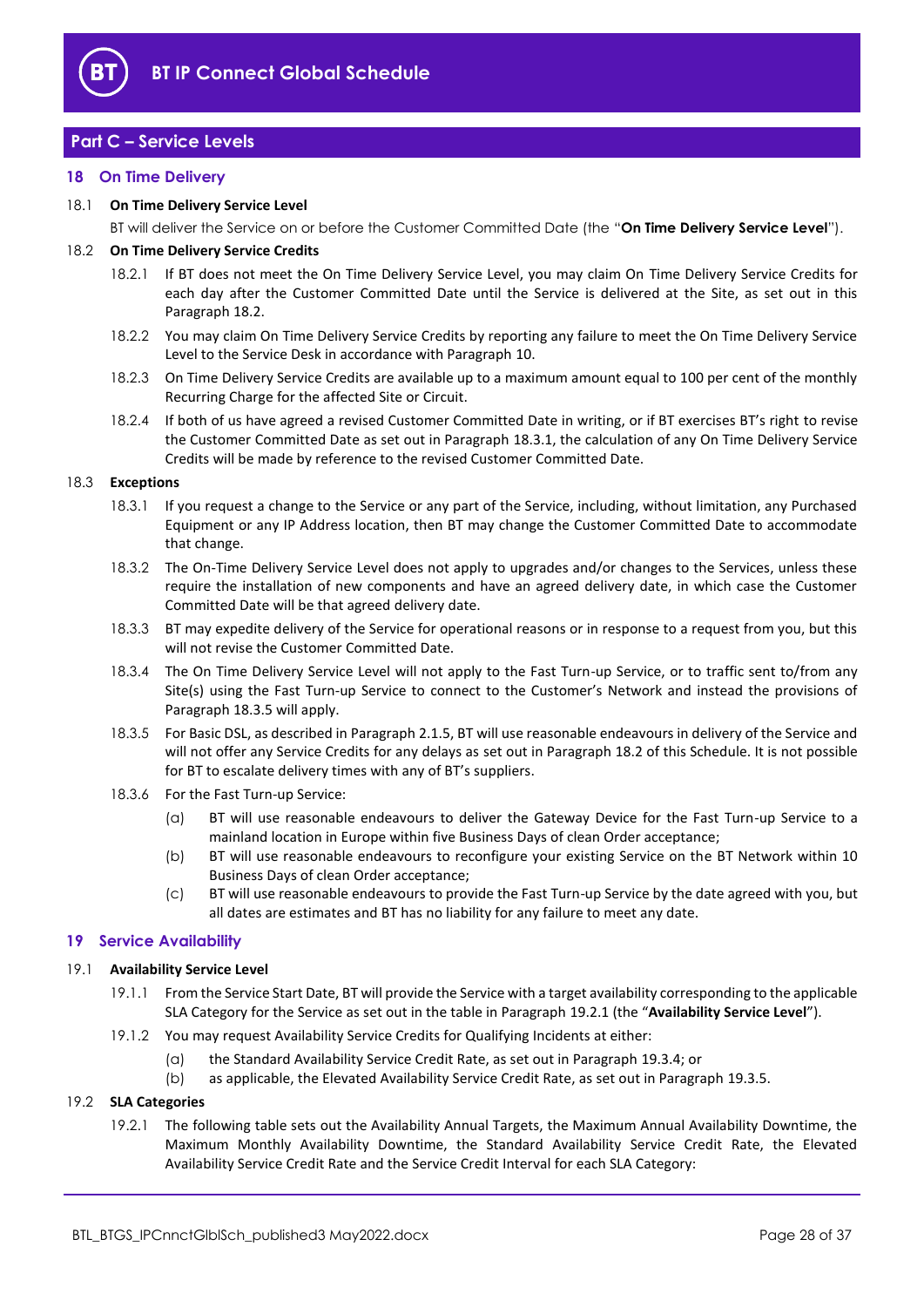

| <b>SLA</b><br>Category | <b>Availability</b><br><b>Annual Target</b> | Maximum<br>Annual<br><b>Availability</b><br><b>Downtime</b> | <b>Maximum</b><br><b>Monthly</b><br>Availability<br>Downtime | <b>Standard</b><br><b>Availability</b><br><b>Service Credit</b><br>Rate | Elevated<br><b>Availability</b><br><b>Service Credit</b><br>Rate | <b>Service Credit</b><br>Interval |
|------------------------|---------------------------------------------|-------------------------------------------------------------|--------------------------------------------------------------|-------------------------------------------------------------------------|------------------------------------------------------------------|-----------------------------------|
| $Cat A++$              | $\geq$ 99.999%                              | 5 minutes                                                   | 0 minutes                                                    | 4%                                                                      | 8%                                                               | 5 min                             |
| Cat A+                 | $\geq 99.99\%$                              | 1 hour                                                      | 0 minutes                                                    | 4%                                                                      | 8%                                                               | 15 min                            |
| Cat A1                 | $\geq 99.97\%$                              | 3 hours                                                     | 0 minutes                                                    | 4%                                                                      | 8%                                                               | 1 hour                            |
| Cat A                  | $\geq$ 99.95%                               | 4 hours                                                     | 0 minutes                                                    | 4%                                                                      | 8%                                                               | 1 hour                            |
| Cat B                  | $\geq 99.90\%$                              | 8 hours                                                     | 1 hour                                                       | 4%                                                                      | 8%                                                               | I hour                            |
| Cat C                  | $\geq$ 99.85%                               | 13 hours                                                    | 3 hours                                                      | 4%                                                                      | 4%                                                               | hour                              |
| Cat D                  | $\geq$ 99.80%                               | 17 hours                                                    | 5 hours                                                      | 4%                                                                      | 4%                                                               | I hour                            |
| Cat E                  | $\geq 99.70\%$                              | 26 hours                                                    | 7 hours                                                      | 4%                                                                      | 4%                                                               | 1 hour                            |
| Cat F                  | $\geq 99.50\%$                              | 43 hours                                                    | 9 hours                                                      | 4%                                                                      | 4%                                                               | 1 hour                            |
| Cat G                  | $\geq 99.00\%$                              | 87 hours                                                    | 11 hours                                                     | 4%                                                                      | 4%                                                               | 1 hour                            |
| Cat H                  | $\geq$ 98.00%                               | 175 hours                                                   | 13 hours                                                     | 4%                                                                      | 4%                                                               | 1 hour                            |
| Cat I                  | $\geq 97.00\%$                              | 262 hours                                                   | 15 hours                                                     | 4%                                                                      | 4%                                                               | , hour                            |

#### <span id="page-28-4"></span><span id="page-28-2"></span>19.3 **Availability Service Credits**

- 19.3.1 If a Qualifying Incident occurs, BT will measure and record the Availability Downtime for the Site or Circuit starting from when you report or, if the Service is provided with BT Managed Routers, BT will give you notice of a Qualifying Incident, and ending when BT closes the Incident in accordance with Paragrap[h 10.3.](#page-22-2)
- 19.3.2 BT will measure the Availability Downtime in units of full minutes in respect of the Local Contracted Business Hours for Access Line Incidents, and in the Contracted Maintenance Hours for BT Equipment Incidents.
- <span id="page-28-5"></span>19.3.3 BT will then calculate the cumulative Availability Downtime for the calendar months in which the Qualifying Incident occurred (the "**Cumulative Monthly Availability Downtime**") and for the previous 12 consecutive calendar months (the "**Cumulative Annual Availability Downtime**"), but in the event that the Site or Circuit has been installed for less than 12 consecutive months, BT will apply an assumed Cumulative Annual Availability Downtime for the previous 12 consecutive months using the Availability Downtime data recorded to date.
- <span id="page-28-0"></span>19.3.4 In the event that the Cumulative Monthly Availability Downtime by Service exceeds the Maximum Monthly Availability Downtime, you may request Availability Service Credits at the Standard Availability Service Credit Rate for each stated Service Credit Interval above the Maximum Monthly Availability Downtime.
- <span id="page-28-1"></span>19.3.5 In the event that the Cumulative Annual Availability Downtime by Service, measured in accordance with Paragraph [19.3.1](#page-28-2) above, exceeds the Maximum Annual Availability Downtime, you may request Availability Service Credits for all further Qualifying Incidents at the Elevated Availability Service Credit Rate for each started Service Credit Interval above the Maximum Annual Availability Downtime up to and until the Cumulative Annual Availability Downtime by Service is less than the Maximum Annual Availability Downtime.
- 19.3.6 Availability Service Credits are available up to a maximum amount equal to 100 per cent of the monthly Recurring Charges.

## <span id="page-28-3"></span>19.4 **Exceptions**

- 19.4.1 For the Fast Turn-up Service:
	- (a) BT will use reasonable endeavours to respond to Incidents notified to BT within five hours after each Incident has been logged by BT. BT does not guarantee or accept any liability for failure to meet the target response/repair time set out in this Paragraph [19.4.1\(a\).](#page-28-3) If the Incident is not cleared during this period BT will advise you of the progress being made to resolve the Incident;
	- (b) Gateway Devices include a 12 month manufacturer's warranty from the date of delivery to you;
	- (c) if you report an Incident during the first 36 months from the date of delivery of the Gateway Device (or any other period confirmed in writing by BT) and the Incident is due to faulty design, manufacture, materials or BT's negligence, BT will repair or (at the manufacturer's option) replace the Gateway Device if it has been properly kept, maintained and used in accordance with the manufacturer's and BT's instructions and has not been modified except with BT's written consent. Incidents due to damage, fair wear and tear or the actions of anyone other than BT are not covered by this warranty;
	- (d) BT may ask you to send the faulty Gateway Device to a UK specified address at your cost;
	- (e) repairs under the warranty may take up to 25 Business Days. BT will return repaired Gateway Devices to you at BT's cost;
	- (f) where any repairs to the Gateway Device are required that are not covered by the warranty or where the warranty has expired, BT will provide you with a written quotation for the repairs required and will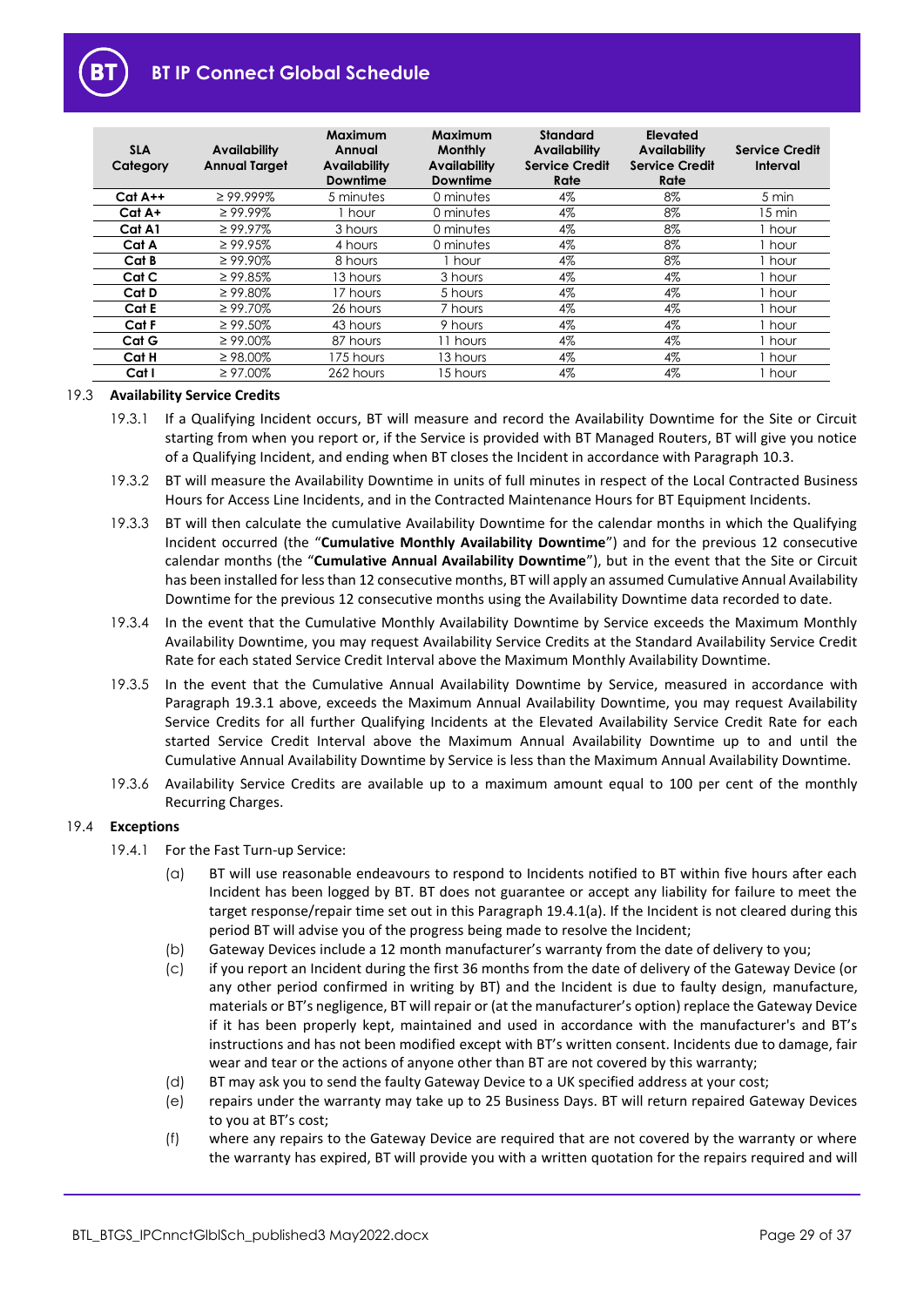

require a purchase order prior to proceeding with the repair. In all cases you will be liable for shipping costs where the Gateway Device is to be returned by BT to you;

- (g) prior to returning a Gateway Device to BT for repair, you will first seek a Return Merchandise Authorisation ("**RMA**") from BT. BT may disregard all equipment sent back without the correct RMA paperwork; and
- (h) BT may impose a Charge where no fault is found. Where no fault is found you will be responsible for paying all shipping costs.

#### <span id="page-29-0"></span>19.5 **Network Performance**

- 19.5.1 In addition to the Service Levels set out in Part C of this Schedule, network performance Service Levels apply to traffic sent at the subscribed rate, marked In-Contract and only to the Sites accessing the Service from the identified cities in which BT has PoP locations. Not all CoS are available from all locations.
- <span id="page-29-1"></span>19.5.2 The standard network performance Service Level measures performance on the BT Network and does not include your access to the BT Network.
- <span id="page-29-2"></span>19.5.3 Targets for the network performance Service Levels are published on and reported against on the GS Portal, and may be updated by BT from time to time.
- 19.5.4 If you order Site to Site performance reports, then BT may agree to set specific Site to Site targets, for RTD and Jitter, which is dependent on your network configuration. For the avoidance of doubt, if BT agrees to set Site to Site targets for you, other network performance Service Level targets as set out in Paragraphs [19.5.2](#page-29-1) and [19.5.3](#page-29-2) of this Schedule will not apply.
- 19.5.5 BT will also provide network performance levels for BT's supplier's in-country networks for BT Reach-In NNI services.

## 19.5.6 **Round Trip Delay ("RTD")** (all Classes of Service)

- (a) BT will send two test packets of 100 bytes for DE Class, 10 test packets of 100 bytes for AF Class or 10 test packets of 80 bytes for EF Class every minute, 24 hours a day between designated BT Network PE Routers, and measure the time it takes a test packet to return to its origin. Round Trip Delay statistics are calculated as the average of all test packets sent and received in one month.
- (b) For valid claims, BT will give you a Service Credit of 2 per cent of the Monthly Site Charges if BT fails to meet the average RTD target for any CoS in any month. BT will give you a Service Credit of 4 per cent of the Monthly Site Charges if the target is missed by more than 20 per cent.

#### 19.5.7 **Packet Delivery** (all Classes of Service)

- (a) BT will send 10 test packets of 100 bytes for AF Class or DE Class or 10 test packets of 80 bytes for EF Class, every minute, 24 hours a day between designated BT Network PE Routers. Packet Delivery statistics are calculated as the average of all test packets sent and received in one month.
- (b) For valid claims, BT will give you a Service Credit of 2 per cent of the Monthly Site Charges if BT fails to meet the average Packet Delivery target for any CoS in any month.

## 19.5.8 **Jitter (EF Class only)**

- (a) BT will send 10 test 80 byte packets with 20 ms spacing, every minute, 24 hours a day between designated BT Network PE Routers. Jitter statistics are calculated as the average of all test packets sent and received in a month.
- (b) For claims that BT reasonably considers to be valid, BT will give you a Service Credit of 2 per cent of the Monthly Site Charges if BT fails to meet the average Jitter target in any month. BT will give you a Service Credit of 4 per cent of the Monthly Site Charges if the target is missed by more than 20 per cent

#### 19.5.9 **Site to Site Network Performance**

BT Managed Routers are mandatory for Site to Site network performance.

The Site to Site Service Level measures performance between designated Managed Routers at the Sites. Performance is measured using BT's customer reports platform and you will order Site to Site Reports for each path to be measured, and pay the Charges for the reports as set out in BT's relevant quote and/or Order.

The following restrictions apply to Site to Site network performance Service Level:

- (a) Port speeds must be at T1/E1 and above;
- (b) Access Lines must be Leased Line;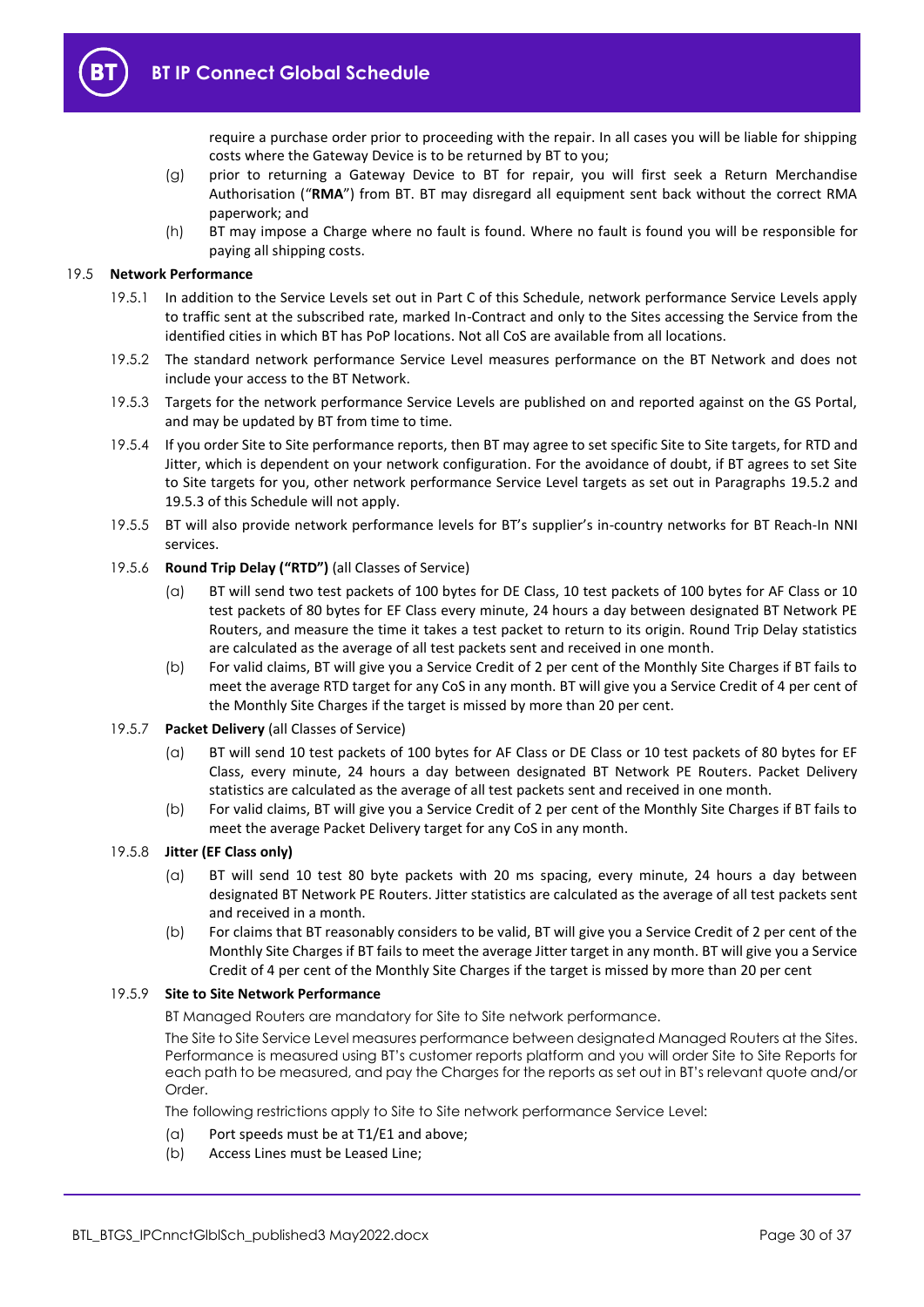

- (c) the Service Level targets for a Site will no longer apply if there are changes in Port speed or bandwidth at that Site. Both of us will agree new targets for those Sites;
- (d) the Service Levels will not apply on any path in any month where average Port utilisation exceeds 50 per cent;
- (e) the Service Levels on network performance only applies for In-Contract bandwidth (except DE Class- as that is not In-Contract or Out-of-Contract); and
- (f) Sites where Site to Site Report is ordered are excluded from the regional report so regional reports and regional processes such as Service Credits for regional breaches are not applicable.

## 19.5.10 **BT Reach-in NNI**

- (a) Service Levels for the supplier's network performance for RTD (all Classes of Service), Packet Delivery (all Classes of Service) and Jitter (EF Class only) are measured by BT's supplier on a core network basis only. The supplier equipment used for measurements may or may not be equipment that the Site(s) connect to. The mechanism for network performance measurements may vary from country to country depending on suppliers' measurement procedures.
- (b) BT will give you a Service Credit of 1 per cent of Monthly Site Charges per affected Site for valid claims if in any month the supplier's network does not meet:
	- (i) the RTD target;
	- (ii) the Packet Delivery target; or
	- (iii) in the case of EF Class only, the Jitter target.

## <span id="page-30-0"></span>**20 Resiliency Restoration**

## <span id="page-30-4"></span>20.1 **Resiliency Restoration Service Level**

20.1.1 Where you have purchased a Resilient Service and experience loss of Service on any Resilient Component (which does not amount to a Severity Level 1 Incident), BT aims to restore Service to the affected Resilient Components within 24 hours of you reporting the Incident, or in the case of a BT Managed Router, or BT detecting the Incident ("**Resiliency Restoration Service Level**"), but the Resiliency Restoration Service Level will not apply where there is a Qualifying Incident (in which case, the Availability Service Level will apply, in accordance with Paragrap[h 19.3\)](#page-28-4).

## <span id="page-30-3"></span>20.2 **Resiliency Restoration Service Credits**

- 20.2.1 If the affected Resilient Components are not restored within 24 hours, you may request a Service Credit ("**Resiliency Restoration Service Credit**") for each commenced hour in excess of the Resiliency Restoration Service Level.
- 20.2.2 Resiliency Restoration Service Credits are equal to 1 per cent of the total monthly Recurring Charges for the Resilient Service up to a maximum amount equal to 100 per cent of the monthly Recurring Charges.

## <span id="page-30-1"></span>**21 Requests for Service Credits**

- <span id="page-30-2"></span>21.1 You may request applicable Service Credits within 28 days of the end of the calendar month in which an Incident occurred by providing details of the reason for the Claim and any failure by you to submit a request in accordance with this Paragraph [21.1](#page-30-2) will constitute a waiver of any Claim for Service Credits in that calendar month.
- 21.2 Upon receipt of a valid request for Service Credits in accordance with Paragraph [21.1;](#page-30-2)
	- 21.2.1 BT will issue you with the applicable Service Credits by deducting those Service Credits from your invoice within two billing cycles of the request being received; and
	- 21.2.2 following expiry or termination of the Contract where no further invoices are due to be issued by BT, BT will pay you the Service Credits in a reasonable period of time.
- 21.3 All Service Levels and Service Credits will be calculated in accordance with information recorded by, or on behalf of, BT.
- 21.4 The Service Levels under this Schedule will not apply:
	- 21.4.1 in the event that Clause 8 of the General Terms applies;
	- 21.4.2 during any trial period of the Service;
	- 21.4.3 to failures due to any Force Majeure Event;
	- 21.4.4 if you cause a delay or do not provide any requested information in accordance with any reasonable timescales BT tells you about;
	- 21.4.5 to any Incident not reported in accordance with Paragraph [10](#page-22-0) above;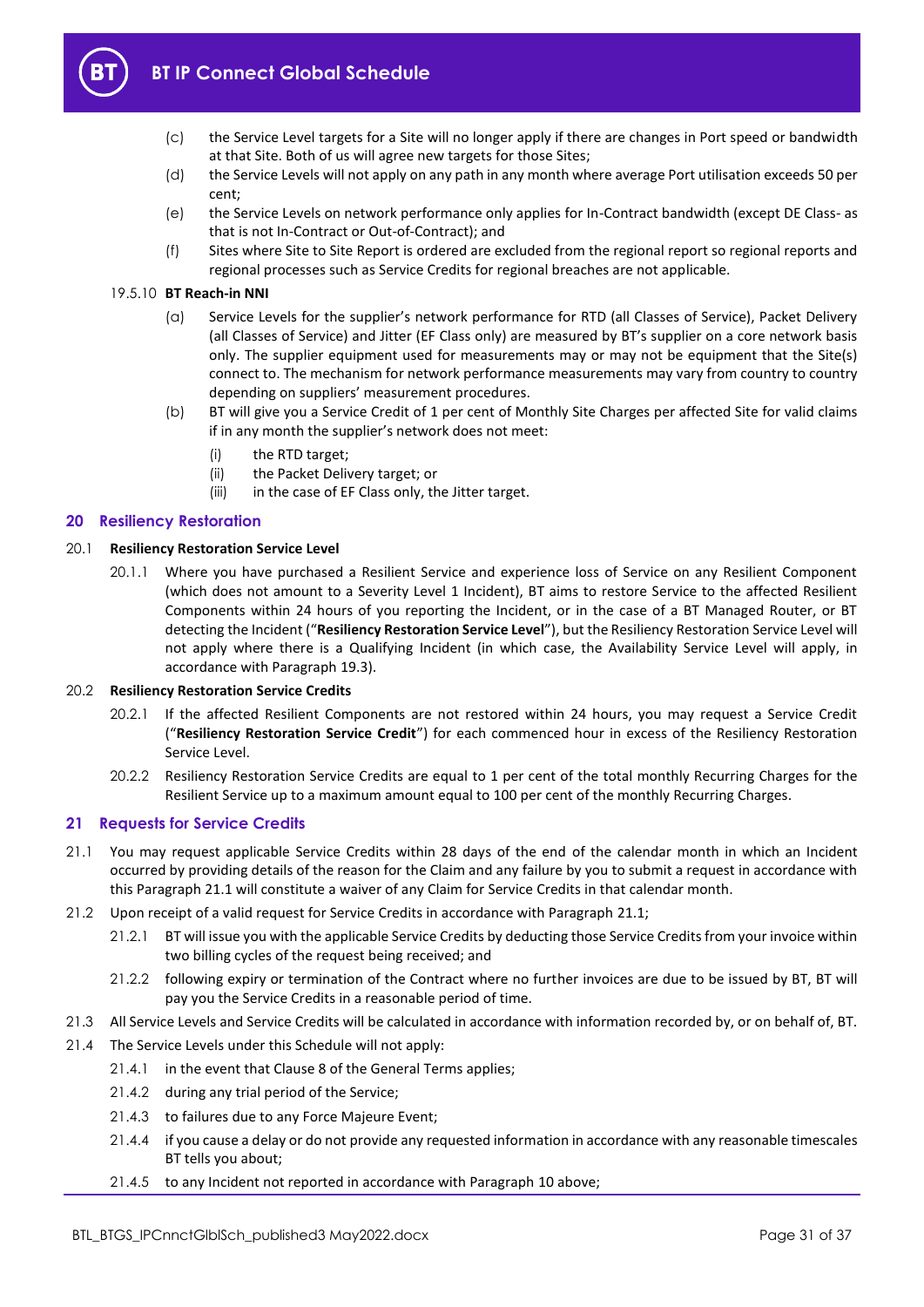

- 21.4.6 if you have not complied with the Contract; or
- 21.4.7 where you have not confirmed that the CPA is working correctly.
- 21.5 Any failure by BT to meet the Service Levels is not in itself a material breach of the Contract.
- 21.6 BT will suspend measurement of network performance (as set out in Paragrap[h 19.5](#page-29-0) of this Schedule) if there is a:
	- 21.6.1 Qualifying Incident affecting Availability; or
	- 21.6.2 failure on the primary Port link on a Resilient Access Line and the speed of the secondary link is lower than the Primary Port link.
- 21.7 The designated BT Network PE Routers used for the standard Service Level measurements may, or may not be, BT Network PE Routers that the Sites connect to.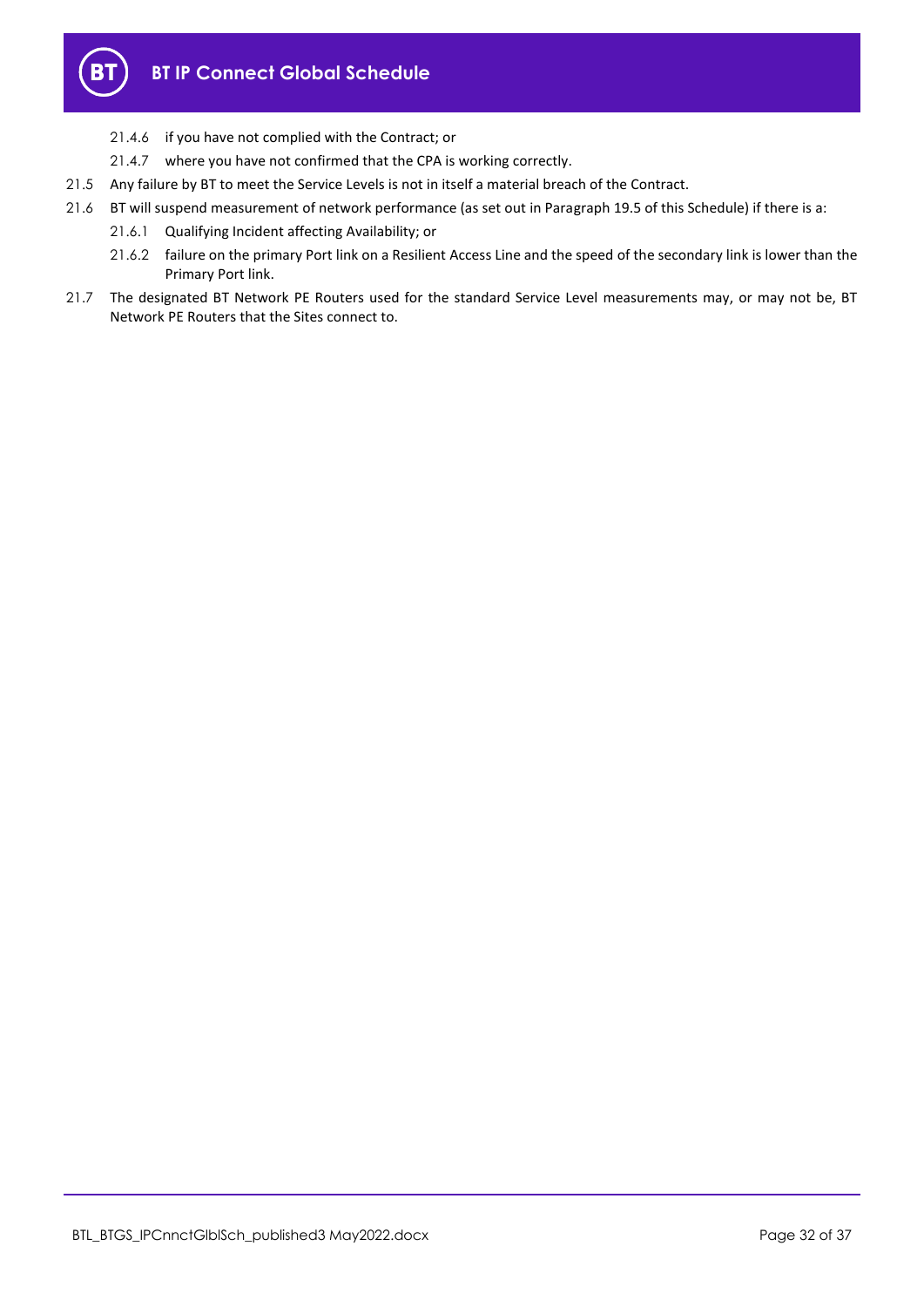

# <span id="page-32-0"></span>**Part D – Defined Terms**

## <span id="page-32-1"></span>**22 Defined Terms**

In addition to the defined terms in the General Terms, capitalised terms in this Schedule will have the following meanings (and in the case of conflict between these defined terms and the defined terms in the General Terms, these defined terms will take precedence for the purposes of this Schedule):

"**Acceptance Tests**" means those objective tests conducted by you, which, when passed confirm that you accept the Service and that the Service is ready for use save for any minor non-conformities, which will be resolved as an Incident as set out Paragraph [8.7.1](#page-16-2) an[d 8.7.2.](#page-16-3)

"**Access Line**" means a Circuit connecting a Site to the BT Network.

"**Antenna**" means an ancillary device that will be located at your Site, which will receive and transmit the satellite signal.

"**Availability**" means the period of time when the Service is functioning.

"**Availability Downtime**" means the period of time during which a Qualifying Incident exists as measured by BT in accordance with Paragrap[h 19.3.1.](#page-28-2)

"**Availability Service Credit**" means the Service Credit calculated at the Standard Availability Service Credit Rate or at the Elevated Availability Service Credit Rate as applicable.

"**Availability Service Level**" has the meaning given in in Paragraph [19.1.1.](#page-27-7)

"**Billing Start Time**" means the time stamp marked against a Successful Flex Event.

"**Billing Stop Time**" means the stop time set out in the portal.

"**Blocked Countries**" means China, India, Russia and Columbia, however this list is subject to changes in laws and regulations. For the avoidance of doubt, countries may be added or removed from this list.

"**Block Up Converter**" or "**BUC**" means the uplink transmission of satellite signals. BUC converts a band of frequencies from a lower frequency to a higher frequency.

"**BT City Fibre Network**" or "**BT CFN**" means the BT owned fibre infrastructure that can be used as the underlying infrastructure to deliver Ethernet access.

"**Business Hours**" means between the hours of 0800 and 1700 in a Business Day.

"**Circuit**" means any line, conductor, or other conduit between two terminals by which information is transmitted, and that is provided as part of the Service.

"**Class of Service**" or "**CoS**" means a categorisation of differentiated services across an MPLS network.

"**Cloud Connect Direct**" means the feature as set out in Paragraph [3.8.](#page-8-1)

"**Cloud Connect to Data Centre**" means the feature as set out in Paragrap[h 3.7.](#page-8-2)

"**Cloud Firewall**" means the feature as set out in Paragraph [3.9.](#page-8-0)

"**Communities of Interest**" means individual groups in your network, the members of which are allowed to communicate with each other.

"**Content**" means applications, data, information (including emails), video, graphics, sound, music, photographs, software or any other material.

"**Contention Ratio**" means a service which offers (or attempts to offer) the Users of the network a minimum statistically guaranteed contention ratio, while typically offering peaks of usage of up to the maximum bandwidth supplied to the User.

"**Contracted Maintenance Hours**" means the times during which BT will provide maintenance for BT Equipment, which are Business Hours unless specified otherwise in the Order.

"**Contracted Maintenance Hours**" means the times during which BT will provide maintenance for BT Equipment, which will be Business Hours unless specified otherwise in the Order.

"**Cumulative Annual Availability Downtime**" has the meaning given in Paragraph [19.3.3.](#page-28-5)

"**Cumulative Monthly Availability Downtime**" has the meaning given in Paragrap[h 19.3.3.](#page-28-5)

"**Customer Committed Date**" has the meaning given in Paragraph [8.1.4.](#page-15-7)

"**Customer Contact**" has the meaning given in Paragraph [9.1.1.](#page-17-2)

"**Customer Defined IP Routing Policy**" has the meaning given in Paragrap[h 3.6.4.](#page-7-0)

"**Customer Equipment**" means any equipment including any Purchased Equipment and any software, other than BT Equipment, used by you in connection with a Service.

"**Customer Network**" means your private telecommunications network comprising any Wide Area Network (WAN), Local Area Network (LAN), managed security services and/or voice services, as appropriate and as configured so that traffic can be delivered over the network.

"**Customer Provided Access**" or "**CPA**" has the meaning given in Paragraph [2.1.7.](#page-2-1)

"**Customer Required by Date**" has the meaning given in Paragraph [9.6.1\(f\).](#page-22-5)

"**Customer Requirements Form**" means the form that sets out the requirements for the Service agreed between the both of us.

"**Customer Security Policy**" or "**CSP**" means the rules that are set and owned by you, that dictate the operation of the Service.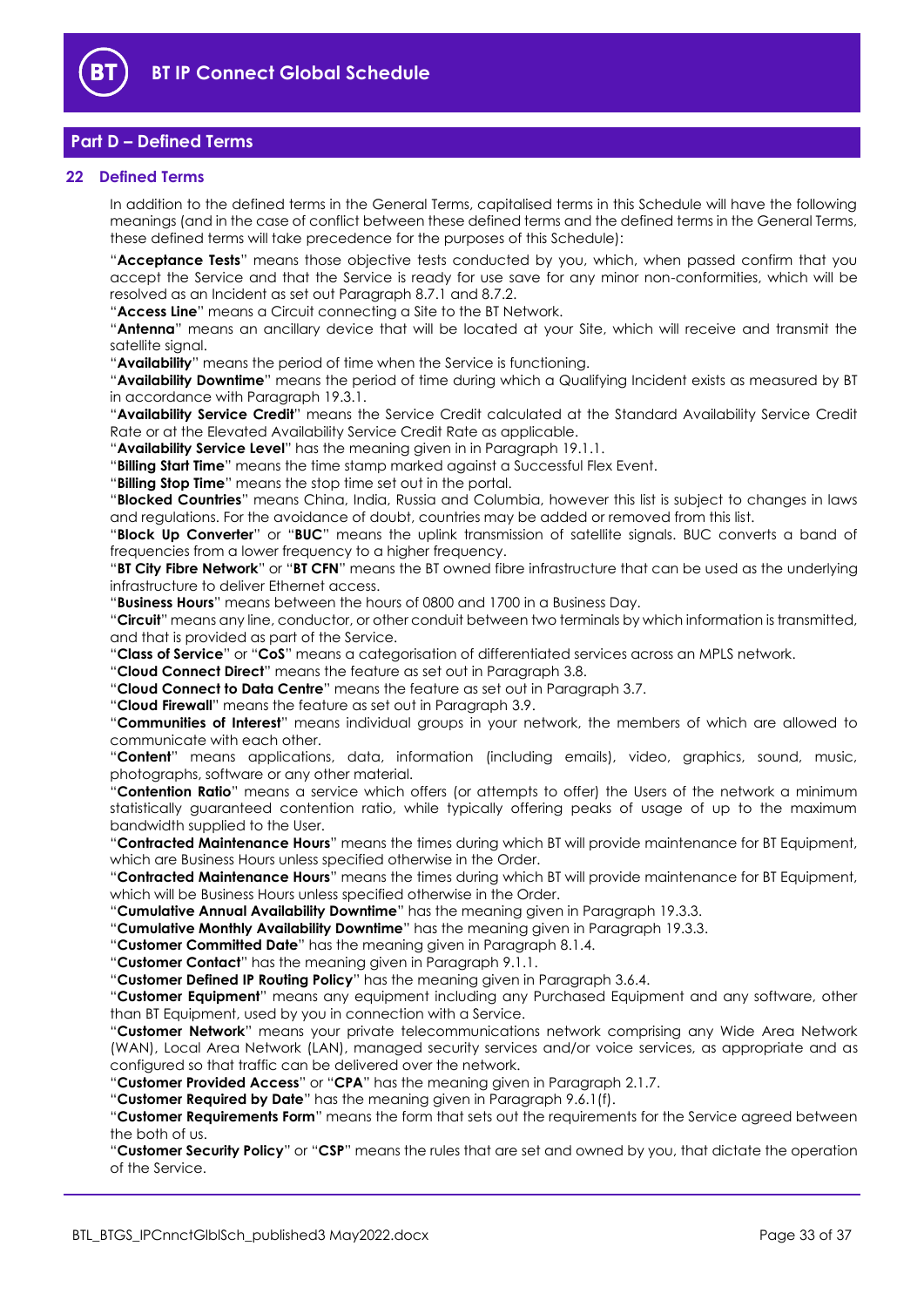**BT IP Connect Global Schedule**

"**DAP**" means Delivered at Place as defined in Incoterms® 2010.

"**Data Centre**" means a location owned or occupied by BT or a third party provider where BT Equipment is used to host data

"**DE Class**" means the 'default' Class of Service, which requires the use of reasonable endeavours only and is used for non-critical, non-delay sensitive applications.

"**De-installation Charges**" means the charges payable by you on de-installation of the Service that will be equal to the then current rates for Installation Charges on the date of de-installation.

"**Differentiated Services Code Point**" or "**DSCP**" means a field in an IP packet that allows different levels of service to be assigned to network traffic; this is achieved by marking each packet on the network with a DSCP code and appropriating to it the corresponding level of service.

"**Digital Subscriber Line**" or "**DSL**" means a technology for transferring data over regular phone lines and can be used to connect to the Internet.

"**Domain Name**" means a readable name on an Internet page that is linked to a numeric IP Address.

"**Earth Station**" means a ground-based receiving or transmitting station in a satellite communications system.

"**Elevated Availability Service Credit Rate**" means the applicable rate as set out in the table at Paragraph [19.2](#page-27-8) for the relevant SLA Category.

"**EU**" means European Union.

"**Ethernet**" means a family of computer networking technologies for LANs.

"**Failover**" has the meaning as given in Paragrap[h 3.2.4\(a\).](#page-6-2)

"**Fast Turn-up Service**" has the meaning as given in Paragraph [2.1.9.](#page-3-0)

"**Fast Turn-up Service Centre**" has the meaning given in Paragraph [8.2.1.](#page-15-8)

"**Fast Turn-up Service Minimum Period**" means the minimum duration for (a) each SIM Card connected to the Fast Turn-up Service, beginning on the Service Start Date, and lasting for three months or such other period as set out in the Order; and (b) the VPN enablement, beginning on the Service Start Date, and lasting for 12 months or such other period as set out in the Order.

"**Fragmentation**" means the process whereby large data packets are broken down into small data packets, so that voice packets can be served sooner than if they had to wait for large data packet to be processed.

"**Gateway Device**" has the meaning given in Paragraph [2.1.9](#page-3-0) of this Schedule.

"**GPRS**" means general packet radio service for the transmission of data.

"**GPRS Gateway**" means a single point of access to the Network from another network using a SIM Card.

"**GS Portal**" means the portal that you can access for Service information, details of which are provided in the Customer handbook.

"**Hybrid VPN**" or "**HVPN**" means an access type that allows you to use a high speed broadband connection to the public Internet to access the Service.

"**Incident**" means an unplanned interruption to, or a reduction in the quality of, the Service or particular element of the Service.

"**Incoterms® 2010**" means the International Commercial Terms, which are a series of pre-defined commercial terms published by the International Chamber of Commerce and are a trademark of the International Chamber of Commerce.

"**Installation Charges**" means those Charges set out in the Order in relation to installation of the Service and/or any Purchased Equipment, Customer Equipment and/or BT Equipment as applicable.

"**Integrated Services Digital Network**" or "**ISDN**" means a set of communication standards for simultaneous digital transmission of voice, video, data, and other network services over the traditional circuits of the PSTN.

"**Internet**" means a global system of interconnected networks that use a standard Internet Protocol to link devices worldwide.

"**Internet Breakout**" or "**IBO**" has the meaning given in Paragrap[h 2.1.7\(d\)\(i\).](#page-2-2)

"**Internet Connect Global**" has the meaning given in Paragraph [3.13.1.](#page-10-0)

"**Internet Gateway**" means a network point allowing access to the Internet.

"**Internet Gateway Regional**" means the feature as set out in Paragraph [3.6.](#page-7-1)

"**Internet LAN**" or "**iLAN**" means an additional port with unrestricted Internet access, typically used for a guest LAN or Wi-Fi access to the Internet.

"**Internet Protocol**" or "**IP**" means a communications protocol for devices connected to the Internet that specifies the format for addresses and units of transmitted data.

"**Internet Registration Authority**" means an internationally recognised organisation that logs the registered owners of Domain Names and manages Domain Name registries for the country or international community that it represents.

"**IP Address**" means a unique number on the Internet of a network card or controller that identifies a device and is visible by all other devices on the Internet.

"**IP Connect Global**" means BT's MPLS based data VPN service known as "**IP Connect Global**".

"**IP Connect Self Service Portal**" means the online system provided by BT that allows the Customer to order certain limited Services and obtain updates on their delivery. The Customer hereby acknowledges and accepts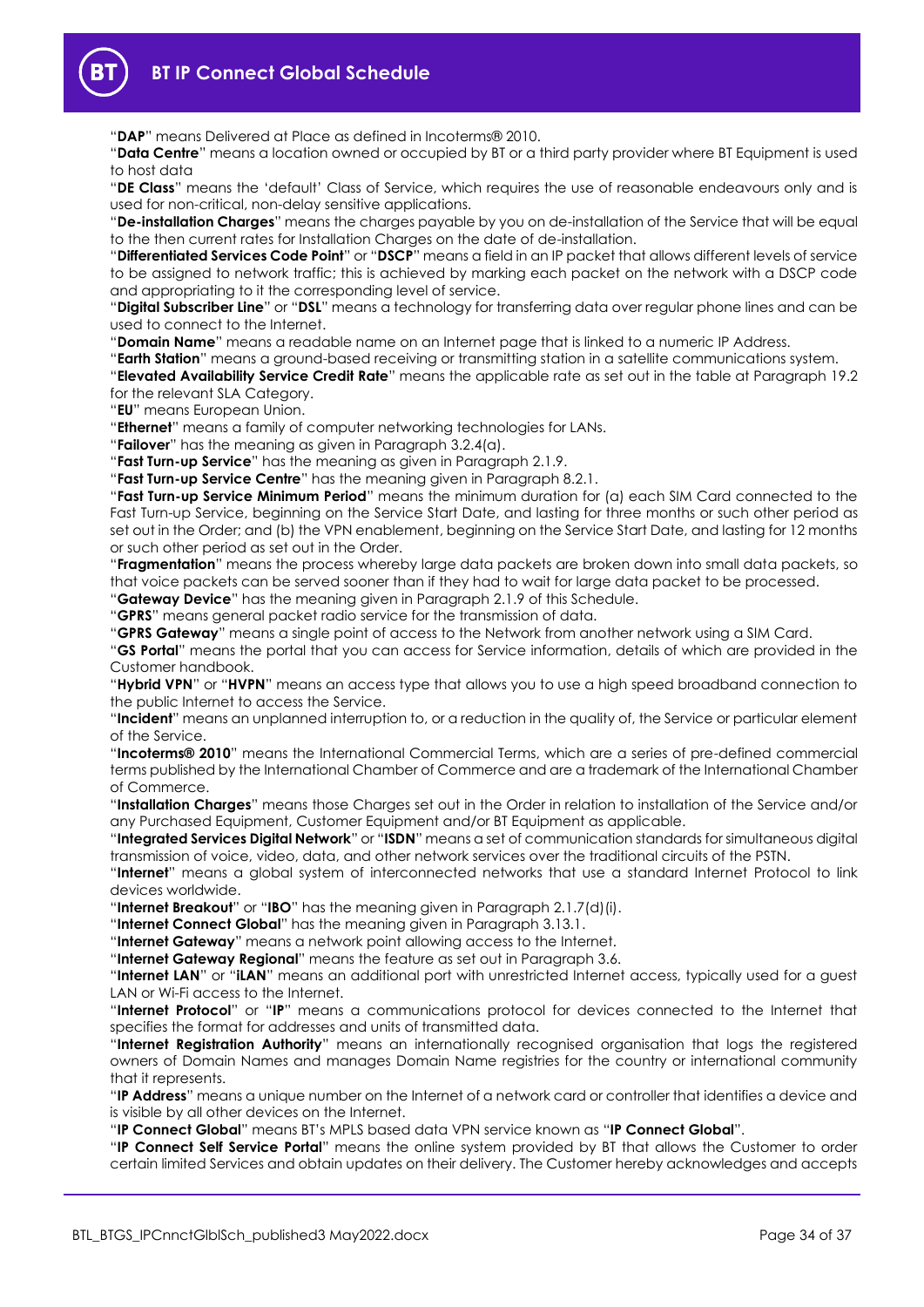

that any Orders placed via the IP Connect Self Service Portal will have the same legal force as a normal written Order.

"**IPsec Tunnel**" means a communication path between two end points and can be either static or dynamic.

"**Jitter**" means an indicator of the variation in the time between packets arriving at a Site.

"**Leased Line Access**" means a dedicated circuit from a Site to the nearest BT Network PoP.

"**Local Area Network**" or "**LAN**" means the infrastructure that enables the ability to transfer IP services within Sites (including data, voice and video conferencing services).

"**Local Contracted Business Hours**" means the times during which maintenance of any Access Line is provided, which will be Business Hours unless specified otherwise in the Order.

"**Local Loop Access**" means the physical local loop access circuit that bears the DSL service, which BT will deliver up to a defined demarcation point on the Site.

"**Managed Router**" means a Router owned and provided by BT for use with the Service, as further defined in Paragraph [3.1.1\(a\)](#page-5-2) of this Schedule.

**"Managed Service"** means a managed voice or/and data telecommunications service. Management services are provided as an overlay to the following services to provide a fully managed solution:

- (a) Wide Area Network (WAN);
- (b) Local Area Network (LAN);
- (c) Unified Communications (UC).

"**Managed Service Schedule to the General Terms**" means a Service Schedule for Managed Services that can be found at [https://www.globalservices.bt.com/en/terms-and-conditions.](https://www.globalservices.bt.com/en/terms-and-conditions)

"**Managed Service from BT**" means a managed voice or/and data telecommunications service. Management services are provided as an overlay to the following services to provide a fully managed solution:

- (a) Wide Area Network (WAN);
- (b) Local Area Network (LAN);
- (c) IP Telephony (IPT);
- (d) Security;
- (e) Applications such as Microsoft Services and AAI.

"**Managed Service from BT Schedule to the General Terms**" means a Service Schedule for Managed Service from BT that can be found at [https://www.globalservices.bt.com/en/terms-and-conditions/managed-service](https://www.globalservices.bt.com/en/terms-and-conditions/managed-service-from-bt-terms-and-conditions)[from-bt-terms-and-conditions.](https://www.globalservices.bt.com/en/terms-and-conditions/managed-service-from-bt-terms-and-conditions)

"**Maximum Annual Availability Downtime**" has the meaning given in the table at Paragraph [19.2.1](#page-27-6) for the relevant SLA Category.

"**Maximum Monthly Availability Downtime**" has the meaning given in the table at Paragraph [19.2.1](#page-27-6) for the relevant SLA Category.

"**Minimum Period of Service**" means a period of 12 consecutive months beginning on the Service Start Date, unless otherwise set out in an Order.

"**Monthly Charges**" means the monthly Recurring Charges for the Service and the sum of the Usage Charges for the three full previous months divided by three.

"**Monthly Site Charges**" means the Recurring Charges to be paid by you for Port, Access and CPE.

"**MPLS**" has the meaning given in Paragraph [1.](#page-1-2)

"**Multi-Service Access**" means the Service Option described in Paragraph [3.13.](#page-10-1)

"**Multicast**" means a type of technology that allows a message to be delivered to a group of destination computers simultaneously in a single transmission from the source.

"**Multicast VPN**" means a customer VPN that uses Multicast technology to transfer data.

"**Multiple Default Routes**" means the feature as set out in Paragrap[h 3.4.5.](#page-7-2)

"**Multiple Specific Routes**" means the features as set out in Paragraph [3.4.6.](#page-7-3)

"**Multiple VPN**" or "**mVPN**" means several individual VPNs configured within the Customer's network.

"**Network Terminating Equipment**" or "**NTE**" means the BT Equipment used to provide the Service, either at the point of connection between the BT Network and the Access Line, or provided at the Sites for connection to the Network Terminating Unit.

"**Network Terminating Unit**" or "**NTU**" means the socket where your wiring, equipment or existing qualifying data service is connected to the Access Line.

"**Notice of Non-Renewal**" has the meaning given in Paragraph [7.1.1.](#page-13-3)

"**Notice to Amend**" has the meaning given in Paragraph **Error! Reference source not found.**.

"**On Time Delivery Service Credits**" means 4% of the Recurring Charges for the applicable Site, per day.

"**On Time Delivery Service Level**" has the meaning given in Paragrap[h 19.1.](#page-27-9)

"**Open Systems Interconnection**" means a conceptual model that characterises and standardises the internal functions of a communication system by partitioning it into abstraction layers according to the (ISO/IEC 7498-1) standard.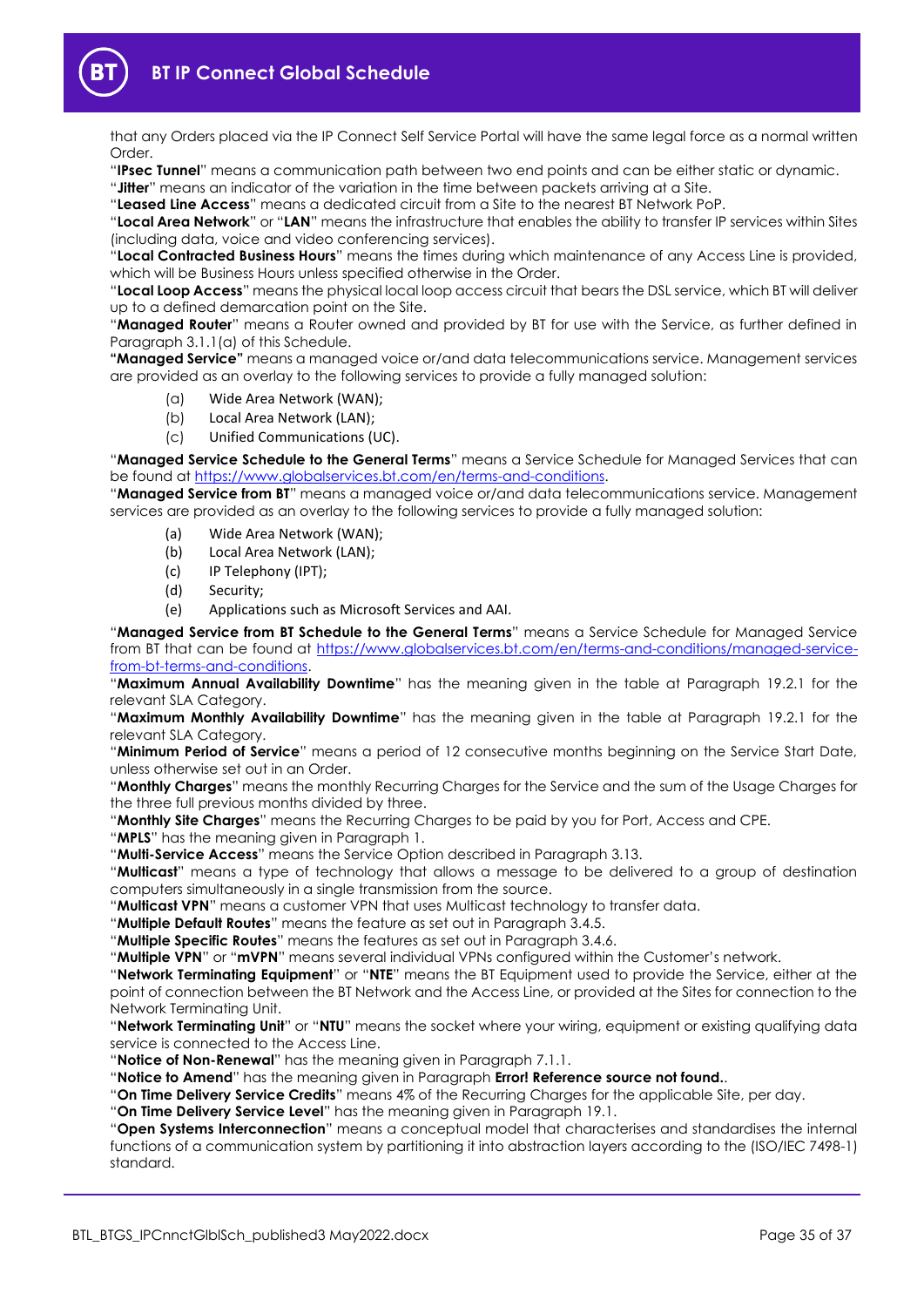"**Operating System**" or "**OS**" means a collection of software that manages computer hardware resources and provides common services for computer programs with the aim of optimising performance.

"**Packet Delivery**" means the measure of data successfully conveyed via the BT Network.

"**PBX**" means Private Branch Exchange.

"**Permanent Virtual Circuit**" or "**PVC**" means connectivity providing a dedicated Circuit link between two facilities

"**Planned Maintenance**" means any Maintenance BT has planned to do in advance.

"**Point of Presence**" or "**PoP**" means an artificial demarcation point or interface point between communicating entities where the entities build a connection with each other.

"**Port**" means the point where the Access Line is connected to the BT Network.

"**Primary Access Line**" means the principal active, traffic carrying Access Line.

"**Primary Port**" means the service that you use to access the BT Network in a resilient scenario.

"**Provider Edge Routers**" or "**PE Routers**" means the BT Equipment on the edge of the BT Network where Access Lines are terminated and Customer traffic enters the MPLS core network.

"**PSTN**" means Public Switched Telephone Network, which is the concentration of the world's public circuit switched telephone networks.

"**Qualifying Incident**" means a Severity Level 1 Incident, except where any of the following events have occurred:

- (a) the Service has been modified or altered in any way by you, or by BT in accordance with your instructions;
- (b) Planned Maintenance;
- (c) you have performed any network configurations that BT did not approve;
- (d) an Incident has been reported and BT cannot confirm that an Incident exists after performing tests; or
- (e) you requested BT to test the Service at a time when no Incident has been detected and/or reported.

"**Recurring Charges**" means the Charges for the Service or applicable part of the Service that are invoiced repeatedly in every payment period (e.g. every month), as set out in the Order.

"**Rendezvous Point**" or "**RP**" means a point in the network where Multicast receiver sites can register their interest to receive Multicast traffic.

"**Renewal Period**" means for each Service, the initial 12 month period following the Minimum Period of Service, and each subsequent 12 month period.

"**Resiliency Restoration Service Credit**" has the meaning given in Paragraph [20.2.1.](#page-30-3)

"**Resiliency Restoration Service Level**" has the meaning given in Paragrap[h 20.1.](#page-30-4)

"**Resilient Component**" means, with respect to a Resilient Service, any of the Access Lines, BT Equipment or Purchased Equipment.

"**Resilient Service**" means a Service or part of a Service, as set out in the Order, where BT provides:

- (a) Two or more Access Lines, to provide more resiliency;
- (b) BT Equipment and/or Purchased Equipment; and
- (c) Maintenance service 24 hours a day and seven days a week, including public holidays in respect of (a) and (b) above.

"**Return Merchandise Authorisation**" or "**RMA**" means a returns policy form where you capture the Fast Turn-up Service Site inventory information and reason for returning device for exchange or repair.

"**Roaming**" means use of the Fast Turn-up Service where access is provided via an alternative wireless data service and where BT has an agreement with the alternative wireless data service provider for such access.

"**Round Trip Delay**" or "**RTD**" means the time taken for a packet to get to its destination and for its acknowledgement to return. It is an indicator of network delay performance.

"**Router(s)**" means a device that forwards data packets between computer networks, creating an overlay internetwork.

"**Satellite Modem**" means a modem used to establish data transfers using a communications satellite as a relay.

"**Secondary Access Line**" means the back-up Access Line used in the case of failure of the Primary Access Line. "**Security Policy Document**" means the document that captures the security rules that are set and owned by you and that dictate the operation of the Cloud Firewall feature.

"**Service**" has the meaning given in Paragraph [1.](#page-1-2)

"**Service Desk**" has the meaning given in Paragraph [8.1.1.](#page-15-2)

"**Service Credit Interval**" means as set out in the table at Paragraph [19.2.1](#page-27-6) for the relevant SLA Category.

"**Service Level**" means each of the On Time Delivery Service Level, the Availability Service Level and the Resiliency Restoration Service Level.

"**Service Management Boundary**" has the meaning given in Paragrap[h 4.1.](#page-11-3)

"**Severity Level 1 Incident**" means an Incident that cannot be circumvented and that constitutes a complete loss of Service at the Site or Circuit and in respect of a Resilient Service, excluding any loss of service of a Resilient Component where you still has access to the Service through the other back-up Resilient Component.